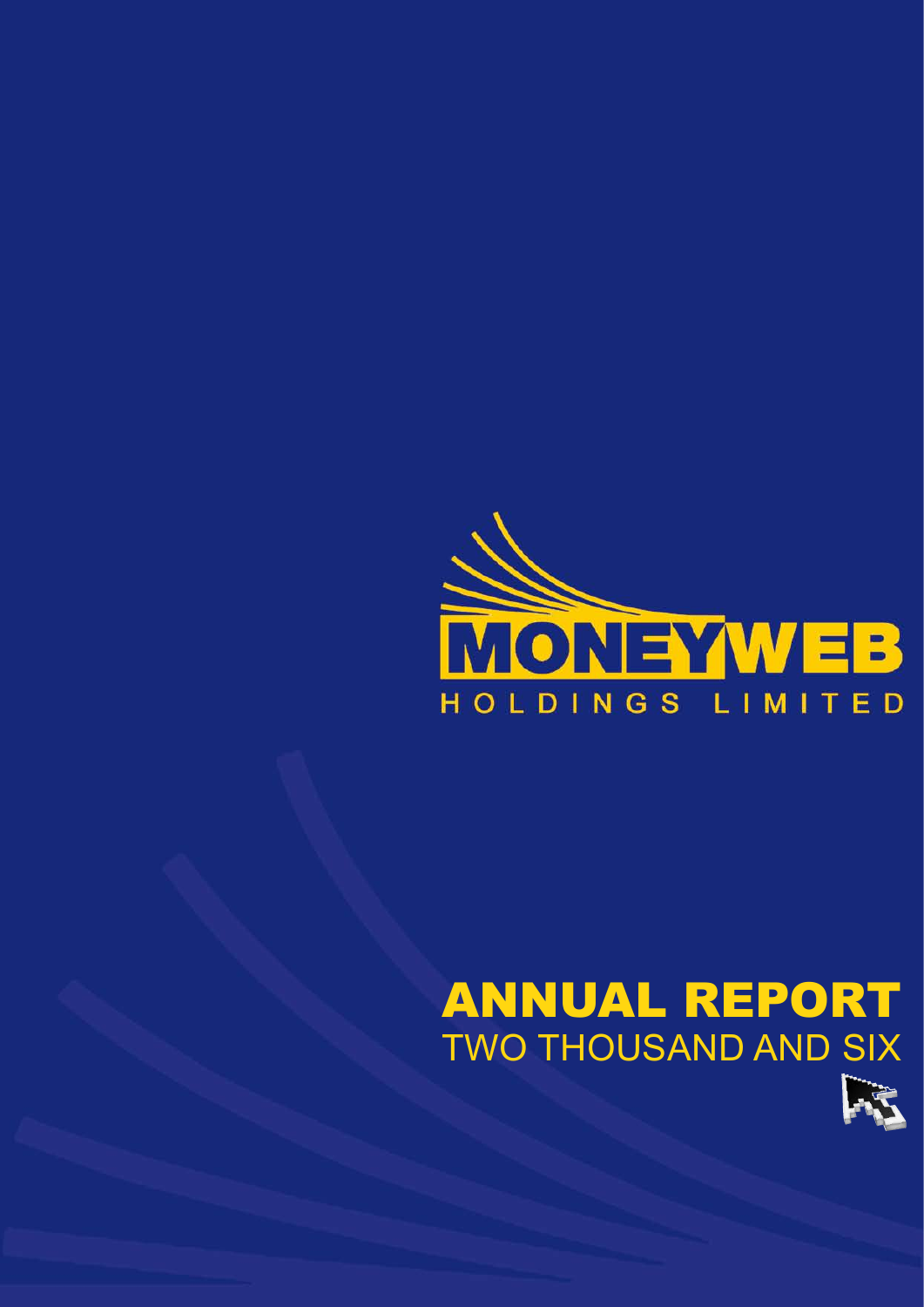## **Contents**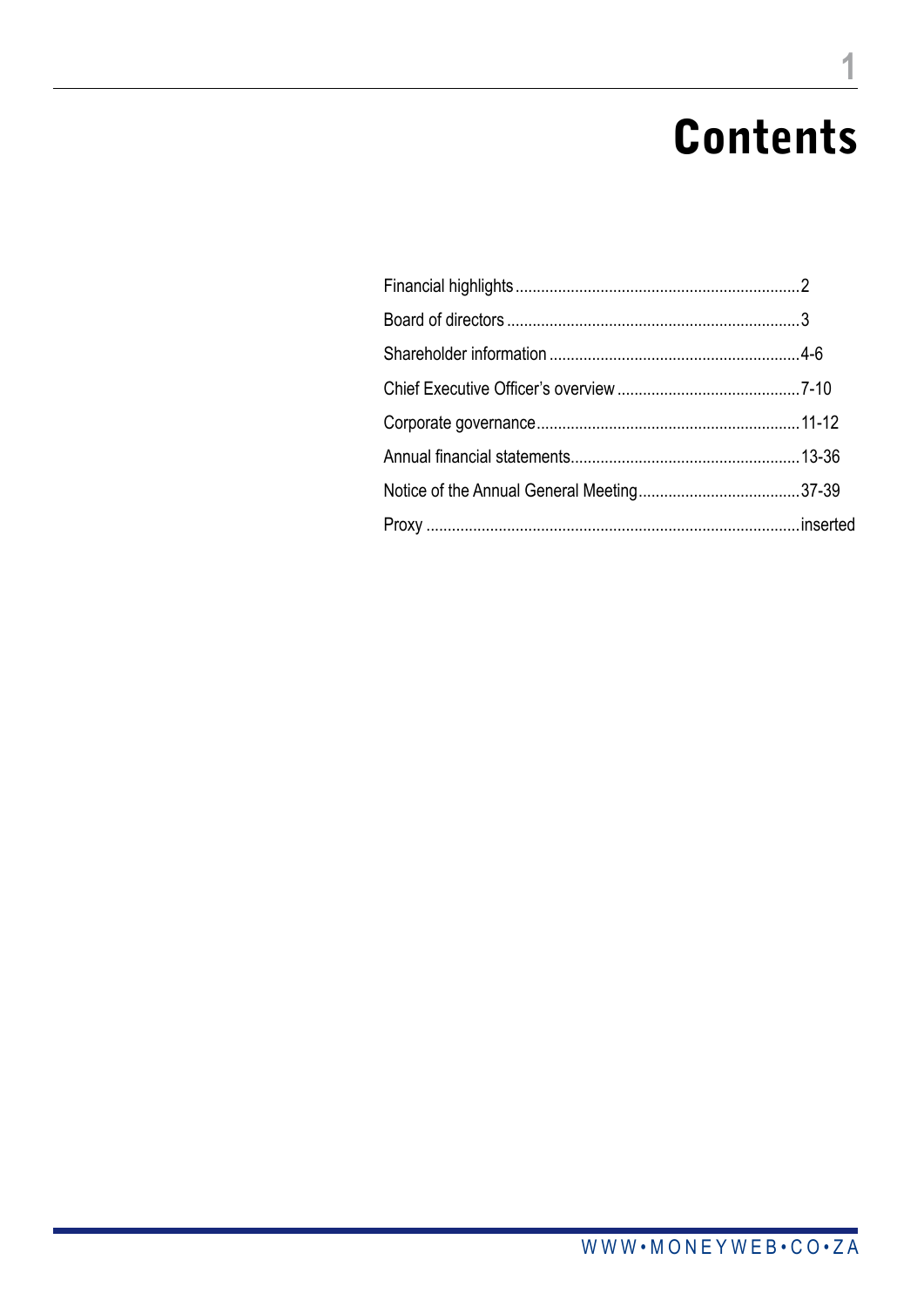# Financial highlights

| <b>R'000</b>                                  | 2006   | 2005   |
|-----------------------------------------------|--------|--------|
| Revenue                                       | 19 268 | 16829  |
| <b>EBITDA</b>                                 | 1634   | (2355) |
| Headline earnings/(loss)                      | 775    | (1924) |
| Headline earnings/(loss) per share (cents)    | 1.1    | (2,4)  |
| Cash outflow generated by operating activites | (454)  | (2469) |



### REVENUE SPLIT BY SOURCE 2006 REVENUE SPLIT BY SOURCE 2005





### REVENUE '000 HEADLINE EARNINGS PER SHARE (CENTS)



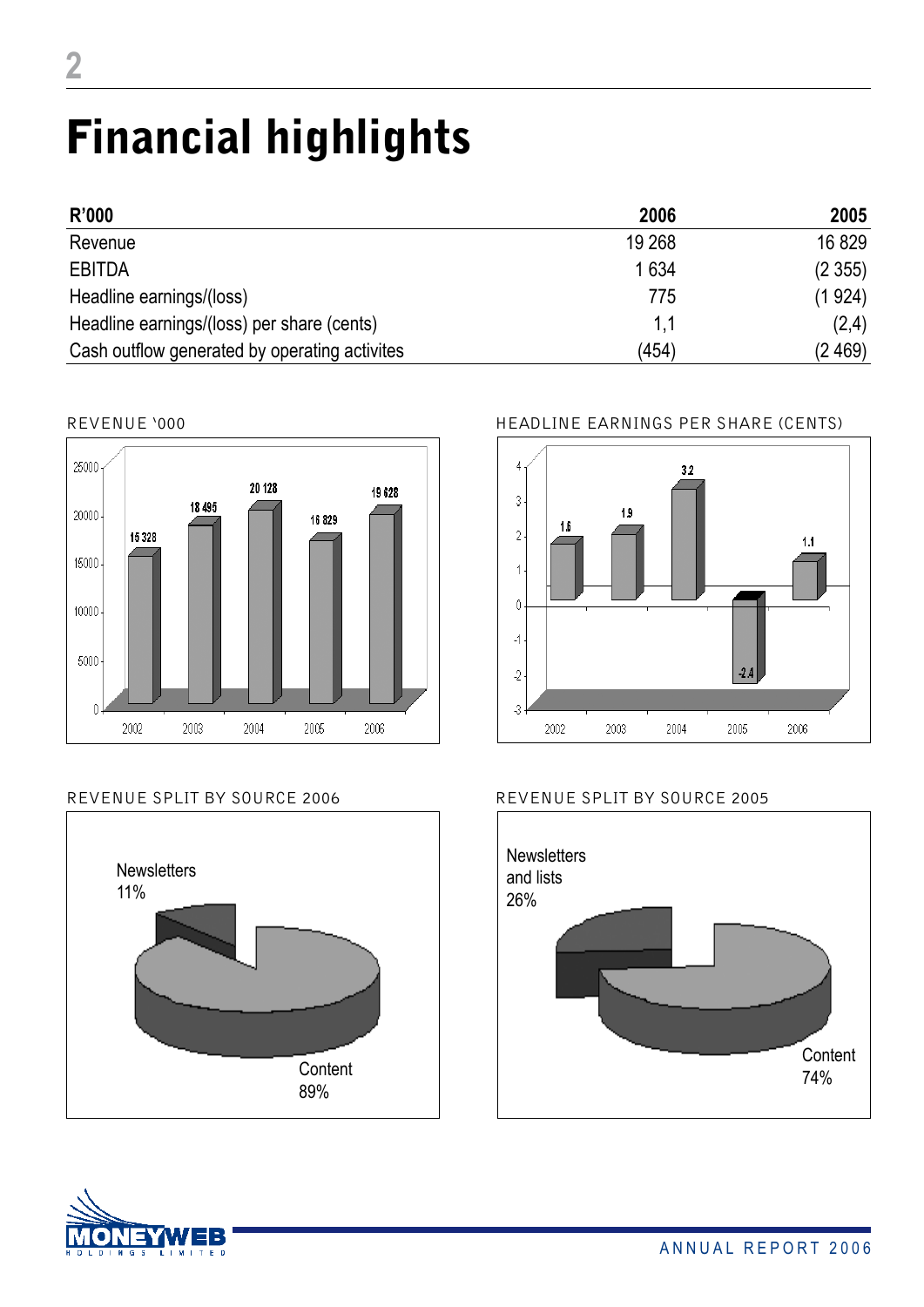## Board of directors

## **Chief executive officer**

Founded Moneyweb in 1997 and together with his wife Louise, holds a controlling interest in the company. Widely travelled and a voracious reader, he is passionate about the media sector and remains ultimately responsible for the strategic initiatives of the business.

He was appointed as the chief executive officer on 16 February 2005.

## **Non executive director**

Edwin Jay qualified as an attorney at Routledges Incorporated and became a partner at that firm. He left in 1994 to form Jay Incorporated which specialised primarily in banking law. By the time Edwin withdrew from the position of managing partner, the firm had 20 legal professionals and a staff of 55. Edwin joined Moneyweb as its CEO on 1 January 2003 having served on its board as a nonexecutive director for the previous 2 years. He resigned as CEO on 16 February 2005 to return to practice as an attorney. He remains as a non executive director.

### ALEC HOGG EDWIN JAY LOUISE HOGG **Executive director**

Louise Hogg is the Community Manager of Moneyweb. She is responsible for building and maintaining relationships with over 12 000 registered subscribers and thousands more regular users of the service – the Moneyweb Community. Louise has been intimately involved in the development of Moneyweb since its inception, using experience gained in running the subscriber base at Racing Digest, which she helped found and build.

#### **Non executive director**

Victor has a tertiary education with a BA majoring in Psychology and Sociology. This qualification is enhanced by a number of Management Diplomas from some distinguished Universities and Colleges. He has worked for several blue chip companies that include Standard Bank, where he was Director of Group Communications, South African Airways where he was Executive Vice President responsible for Marketing and Communications, South African Breweries where he was brand manager responsible for Castle Lager and at Absa Group where he was General Manager. Prior to Absa Victor worked for Sasol Secunda Collieries as General Manager: Public Relations. He is currently a Managing Partner at a sponsorship marketing consultancy called, The Sponsorship Company. He is also the Chairman of Birdi Clothing , a company that manufactures and markets golf apparel .He serves as a Trustee of Nelson Mandela Children's Fund; He was appointed in March 2001 to the board of Moneyweb in a non-executive capacity.

### VICTOR NOSI DR ANDREW SMITH **Chairman**

Based in London, Andrew is currently a partner at Unisys Limited. Previously he was the managing partner at Andersen Business Consulting based in Johannesburg, where he had a special interest in the telecommunications and media sector. Prior to this he was the group executive at Datatec Limited, the JSE-listed international networking and technology company. He served as chairmain of the Board of Moneyweb from 1999 to 2000 and was re-appointed to the Board on 7 May 2003. He was reappointed as chairman on 16 February 2005.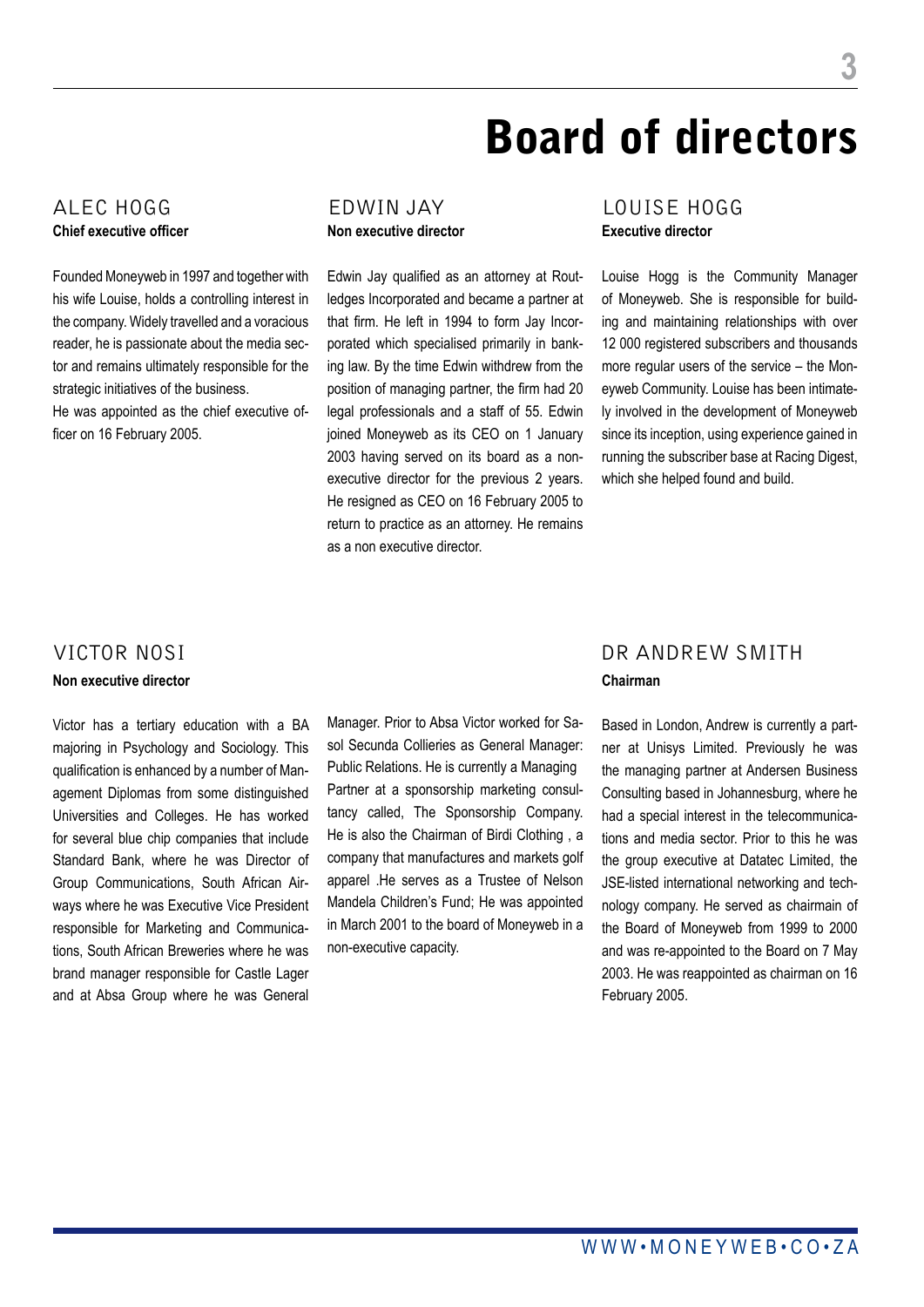# Shareholder information

## SHAREHOLDER SPREAD ANALYSIS AS AT 31 MARCH 2006

| <b>Type of Shareholders</b> | Number of<br>shareholders | % of shareholders | Number of<br><b>Shares Held</b> | % of shares<br>in issue |
|-----------------------------|---------------------------|-------------------|---------------------------------|-------------------------|
| Public                      | 714                       | 98.2%             | 18,810,854                      | 24.9%                   |
| Non-public                  | 13                        | $.8\%$            | 56,636,090                      | 75.1%                   |
|                             | 727                       | 100.0%            | 75.446.944                      | 100.0%                  |

## ANALYSIS OF NON-PUBLIC SHAREHOLDERS AS AT 31 MARCH 2006

| <b>Type of Shareholders</b>                        | Number of<br>shareholders | % of shareholders | Number of<br><b>Shares Held</b> | % of shares<br>in issue |
|----------------------------------------------------|---------------------------|-------------------|---------------------------------|-------------------------|
| Directors of the company or any of its Subsidaries |                           | 1.0%              | 42.540.678                      | 56.4%                   |
| Associates of the above                            |                           | $0.7\%$           | 13,163,018                      | 17.5%                   |
| Trustee of employees' share schemes                |                           | 0.1%              | 932.394                         | $1.2\%$                 |
|                                                    | 13                        | 1.7%              | 56.636.090                      | 75.1%                   |

## SIZE OF REGISTERED SHAREHOLDERS

| <b>Type of Shareholders</b> | Number of<br>shareholders | % of shareholders | Number of<br><b>Shares Held</b> | % of shares<br>in issue |
|-----------------------------|---------------------------|-------------------|---------------------------------|-------------------------|
| 1-1000                      | 508                       | 69.8%             | 327,077                         | 0.4%                    |
| 1001-5000                   | 92                        | 12.6%             | 304,730                         | 0.4%                    |
| 5001-10000                  | 36                        | 5.0%              | 310,761                         | 0.4%                    |
| 10001-50000                 | 52                        | 7.2%              | 1,272,692                       | 1.7%                    |
| 50001-100000                | 12                        | 1.7%              | 983,600                         | 1.3%                    |
| 100001-500000               | 16                        | 2.2%              | 3,315,695                       | 4.4%                    |
| 500001-1000000              | 2                         | 0.3%              | 1,674,394                       | 2.2%                    |
| 1000001 and above           | 9                         | 1.2%              | 67,257,995                      | 89.2%                   |
|                             | 727                       | 100.0%            | 75.446.944                      | 100.0%                  |

## SHAREHOLDERS WITH A DIRECT OR INDIRECT BENEFICIAL HOLDING OF GREATER THAN 5% OF THE ISSUED SHARE CAPITAL OF THE COMPANY AT 31 MARCH 2006

|                                    | <b>Number of Shares Held</b> | % of shares in issue |
|------------------------------------|------------------------------|----------------------|
| ALLAN GRAY BALANCED FUND           | 4.155.049                    | 5.5%                 |
| GAUTENG NOMS - SI - PHAROAH LTD N/ | 4.595.474                    | 6.1%                 |
| MONEYWEB (PTY) LTD                 | 7.574.694                    | 10.0%                |
| AB HOGG                            | 41,788,778                   | 55.4%                |

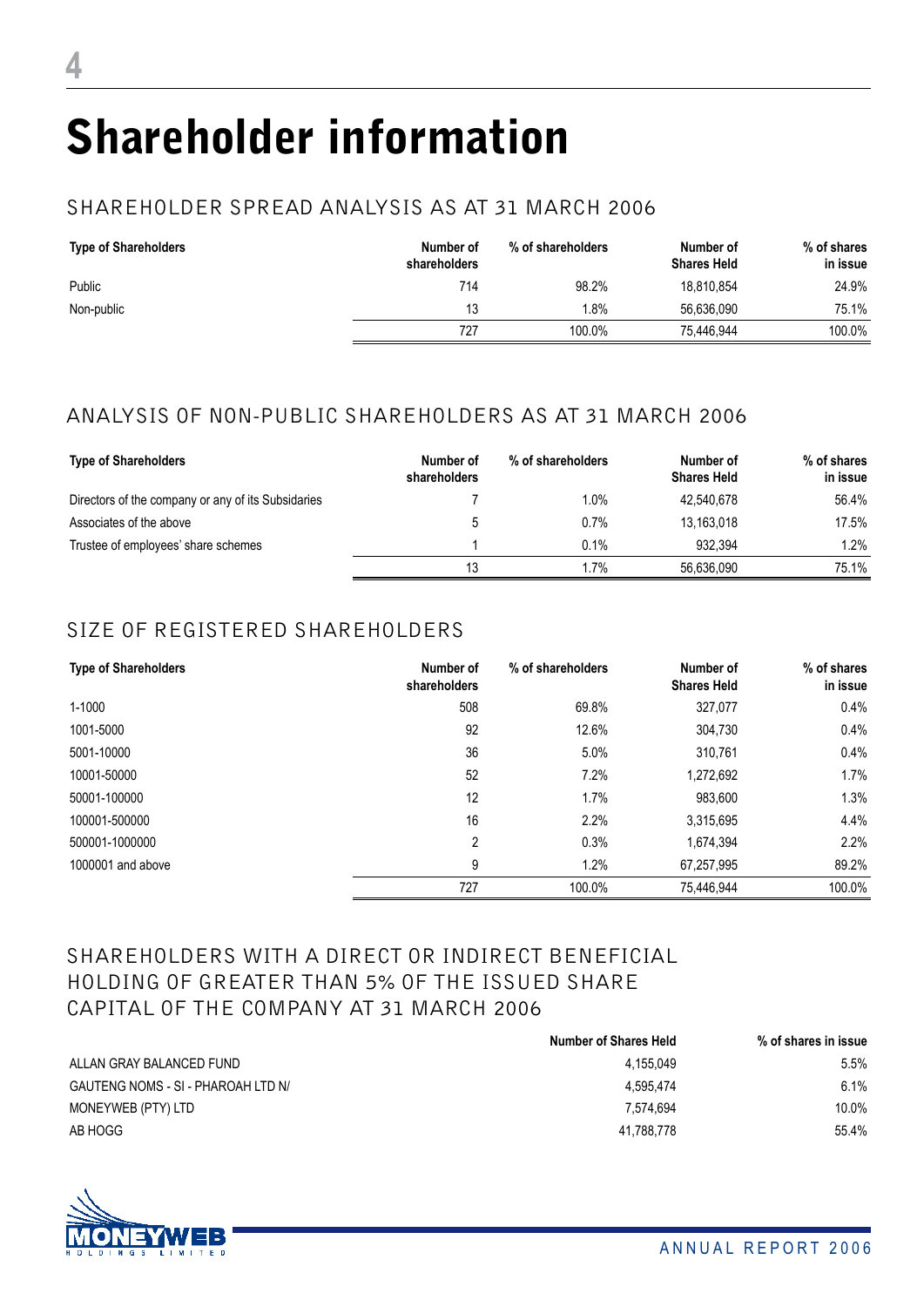## DIRECTORS' SHAREHOLDING

The following directors have a direct or indirect beneficial holding in the company

|         |                  | As at 31 March 2006  |                   |                           |
|---------|------------------|----------------------|-------------------|---------------------------|
|         | Aggregate number |                      |                   | <b>Nature of Interest</b> |
|         | of shares held   | % of shares in issue | <b>Beneficial</b> | Non-Beneficial            |
| Direct  |                  |                      |                   |                           |
| AB Hogg | 42,088,778       | 55.8%                | 42,088,778        | 0                         |
| LM Hogg | 350,000          | 0.5%                 | 350,000           | 0                         |
| A Smith | 81,900           | 0.1%                 | 81,900            | 0                         |
| E A Jay | 20,000           | 0.0%                 | 20,000            | 0                         |
|         | 42,540,678       | 56.4%                | 42,540,678        | 0                         |

|                                                | <b>Effective Holding</b> |                      | <b>Nature of Interest</b> |                |
|------------------------------------------------|--------------------------|----------------------|---------------------------|----------------|
|                                                | of Shares                | % of shares in issue | <b>Beneficial</b>         | Non-Beneficial |
| Indirect                                       |                          |                      |                           |                |
| AB Hogg - 43% interest in Pacer Investments cc | 319.060                  | 0.4%                 | 319.060                   | $\mathbf{0}$   |
| EA Jay - 14% interest in Pacer Investments cc  | 103.880                  | 0.1%                 | 103.880                   | 0              |
|                                                | 422.940                  | 0.6%                 | 422.940                   | $\mathbf{0}$   |

|         |                  | As at 31 March 2005  |                           |                |
|---------|------------------|----------------------|---------------------------|----------------|
|         | Aggregate number |                      | <b>Nature of Interest</b> |                |
|         | of shares held   | % of shares in issue | <b>Beneficial</b>         | Non-Beneficial |
| Direct  |                  |                      |                           |                |
| AB Hogg | 42,088,778       | 49.5%                | 42,088,778                | 0              |
| LM Hogg | 350,000          | 0.4%                 | 350,000                   | 0              |
| A Smith | 81,900           | 0.4%                 | 81,900                    | 0              |
| EA Jay  | 20,000           | 0.1%                 | 20,000                    | 0              |
|         | 42,540,678       | 50.0%                | 42,540,678                | 0              |

|                                                | <b>Effective Holding</b> |                      | <b>Nature of Interest</b> |                |
|------------------------------------------------|--------------------------|----------------------|---------------------------|----------------|
|                                                | of Shares                | % of shares in issue | <b>Beneficial</b>         | Non-Beneficial |
| Indirect                                       |                          |                      |                           |                |
| AB Hogg - 43% interest in Pacer Investments cc | 319.060                  | $0.4\%$              | 319.060                   | $\mathbf{0}$   |
| EA Jay - 14% interest in Pacer Investments cc  | 103.880                  | 0.1%                 | 103.880                   | $\Omega$       |
|                                                | 422.940.00               | $0.5\%$              | 422,940.00                |                |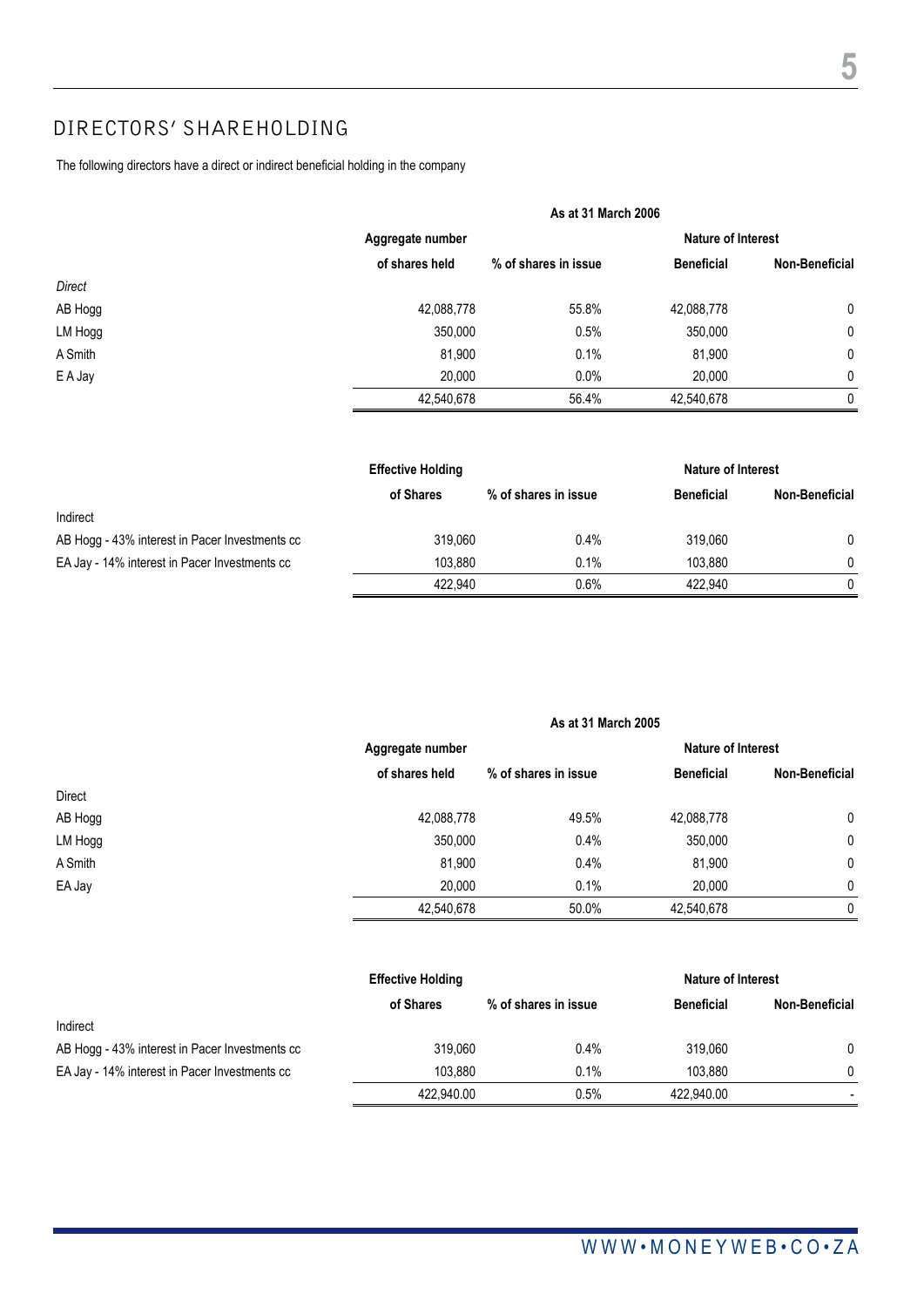### SHAREHOLDERS' DIARY

| Financial Year End            | 31 March 2006   |
|-------------------------------|-----------------|
| <b>Annual General Meeting</b> | 24 October 2006 |

### STOCK EXCHANGE PERFORMANCE

Share Price Data Period 1 April 2005 to 31 March 2006

| Opening price as at 1 April 2005  | 36c |
|-----------------------------------|-----|
| 12 Month High                     | 50c |
| 12 Month Low                      | 30c |
| Closing Price as at 31 March 2006 | 36c |

## SHARE PRICE HISTORY



## SHARE PRICE PERFORMANCE VERSUS SECTOR PERFORMANCE



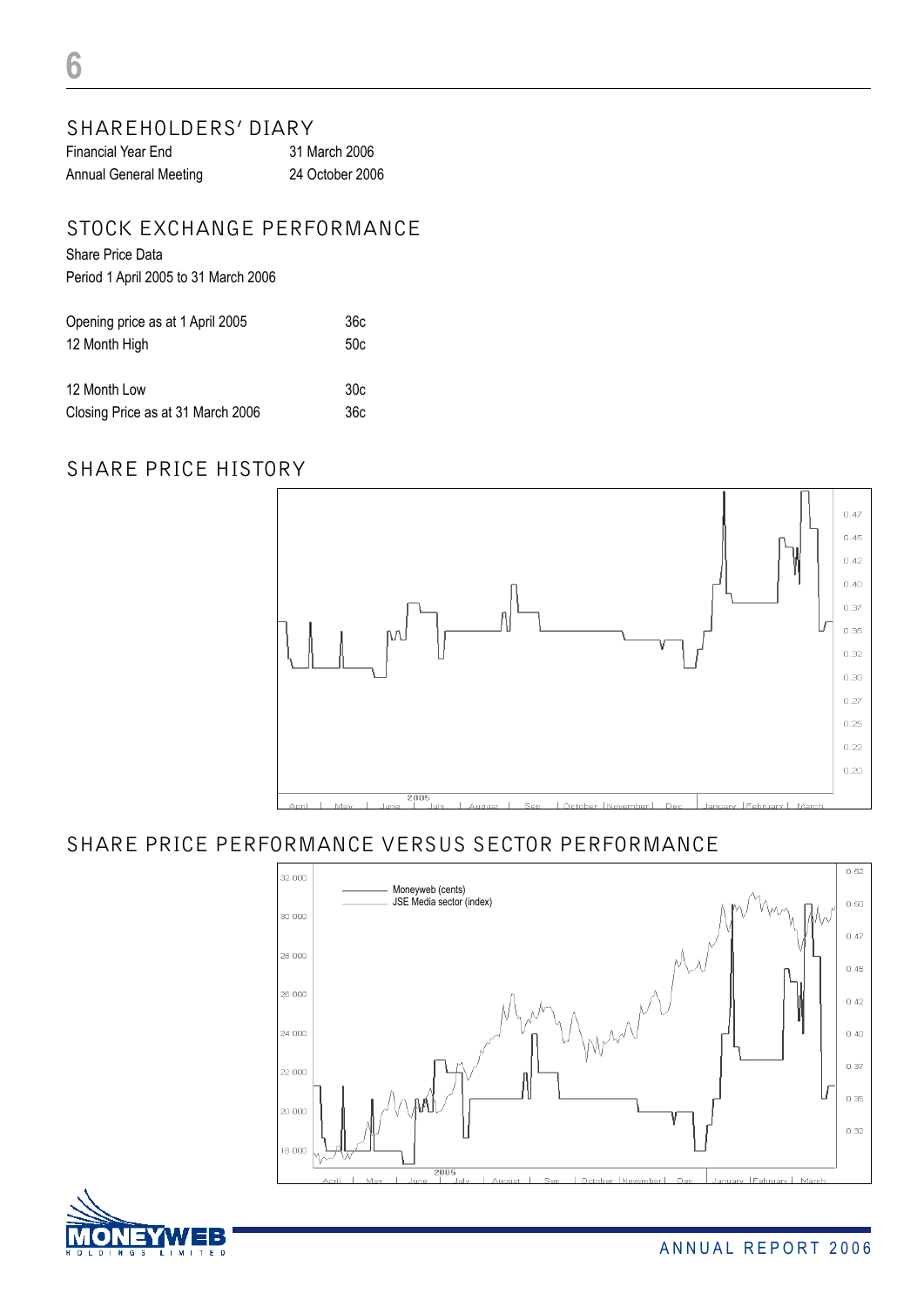## Chief Executive Officer's overview

At his athletic pinnacle South Africa's wonder golfer Gary Player loved telling interviewers his success was down to good fortune, but "the harder I practice, the luckier I get." One might argue the same for business. Except the more one listens, the greater your fortune.

Operating as we do in a sector where technological progress is constant, for Moneyweb, listening is an absolute necessity. Success depends on responding appropriately to a constant flow of information from the community we serve.

Moneyweb Holdings, a company founded on an idea, listed on a dream and being developed on a vision, owes much to its unique advantage of being an interactive business.

Such two-way communication takes many forms. It ranges from in-depth analysis of data highlighting popularity of subjects and commentators and a never-ending stream of e-mails from readers and listeners; to the sometimes salacious but often insightful comments under online articles and direct feedback through our phone-in radio programmes.

Moneyweb is greatly aided by this extraordinary level of interaction with its community. Unfortunately, correctly interpreting such information is more difficult than receiving it. Often, the best one can hope for is to identify and then react appropriately to broad trends.

Feedback from the community and the marketplace generally suggests the company has reached another of those inflection points. This demands an adjustment in our positioning. How we propose meeting this latest challenge is described in some detail later.

#### **Operational review**

As projected in last year's annual report, management attention during the 12 months to end March was focused on returning Moneyweb to profitability. No matter how much value might be added through developing and expanding the brand, this counts for nothing if the underlying financial structure is fragile.

Through a combination of cutting costs and growing the revenue base via new distribution platforms, the return to profitability was achieved. In line with the policy of distributing half the earnings, a modest dividend was paid for the financial year to March 31, 2006.

Most of the space in this annual report is dedicated to the numbers. So there is sufficient information elsewhere for those who wish to dissect and analyze the financial performance of the company.

As a developing operation, though, it is well to remember the excitement of Moneyweb is not in what is currently being achieved. But, rather, its potential to leverage high quality content through continually expanding distribution platforms.

The core business of the company is its **Internet** properties.

Flagship website www.moneyweb.co.za, which provides South African investment and business news, reaped rewards from a strategy of marketing the brand through mass market radio and print partnerships.

Since May, the company's flagship radio programme has been broadcast nationwide on FM in prime time through a partnership with SABC station Radio 2000. Now called the Moneyweb Power Hour, this platform has aided considerably in exposing the public to the company's various offerings. In previous radio relationships, Moneyweb's branding exposure was limited to a single mention at sign off.

There has been similar progress on the newspaper front, where a joint venture partnership with Caxton was formed in October. This partnership produces an eight page daily insert called Moneyweb Business into the daily newspaper, The Citizen.

While improvement in quality of the content surely contributed, exceptionally strong growth in readership of the core Internet website was boosted by growing awareness of the Moneyweb brand.

A plethora of statistics can be extracted from Internet properties, affording scientific analysis of performance. Even though the flagship Moneyweb.co.za site does well on all criteria, the best measure of progress is provided by tracking unique visitors to the home (landing) page.

In their belief that the bigger the numbers the greater the attraction to advertisers, most South African Internet publishers trumpet the total unique visitors to their websites. By this measure, Moneyweb is able to claim an online audience of over 200 000 unique visitors.

But we regard this as an inappropriate yardstick. Most such "traffic" comes from queries via Search Engines like Google which offer many possible options to web surfers. This makes their visits to either a Moneyweb site or another hosted perhaps at the opposite end of the earth an entirely random exercise.

The value of such traffic to the hosting website is limited. They do not form part of its core community and, as a result, represent wastage for most advertisers.

However, the Internet user who types www.moneyweb.co.za into his computer, the deliberate Moneyweb "Home Page" visitor, is like gold for any website publisher. These are the true members of the Moneyweb Community, attracted as they are to a brand they trust for accurate and timely information.

Such regular users are to New Media what the newspaper subscriber is to Old Media. It is to this grouping that Moneyweb applies its policy of managing what it can measure. Analyzing these trends provides the best reflection of progress.

During March 2006, there were 47 676 unique visitors to the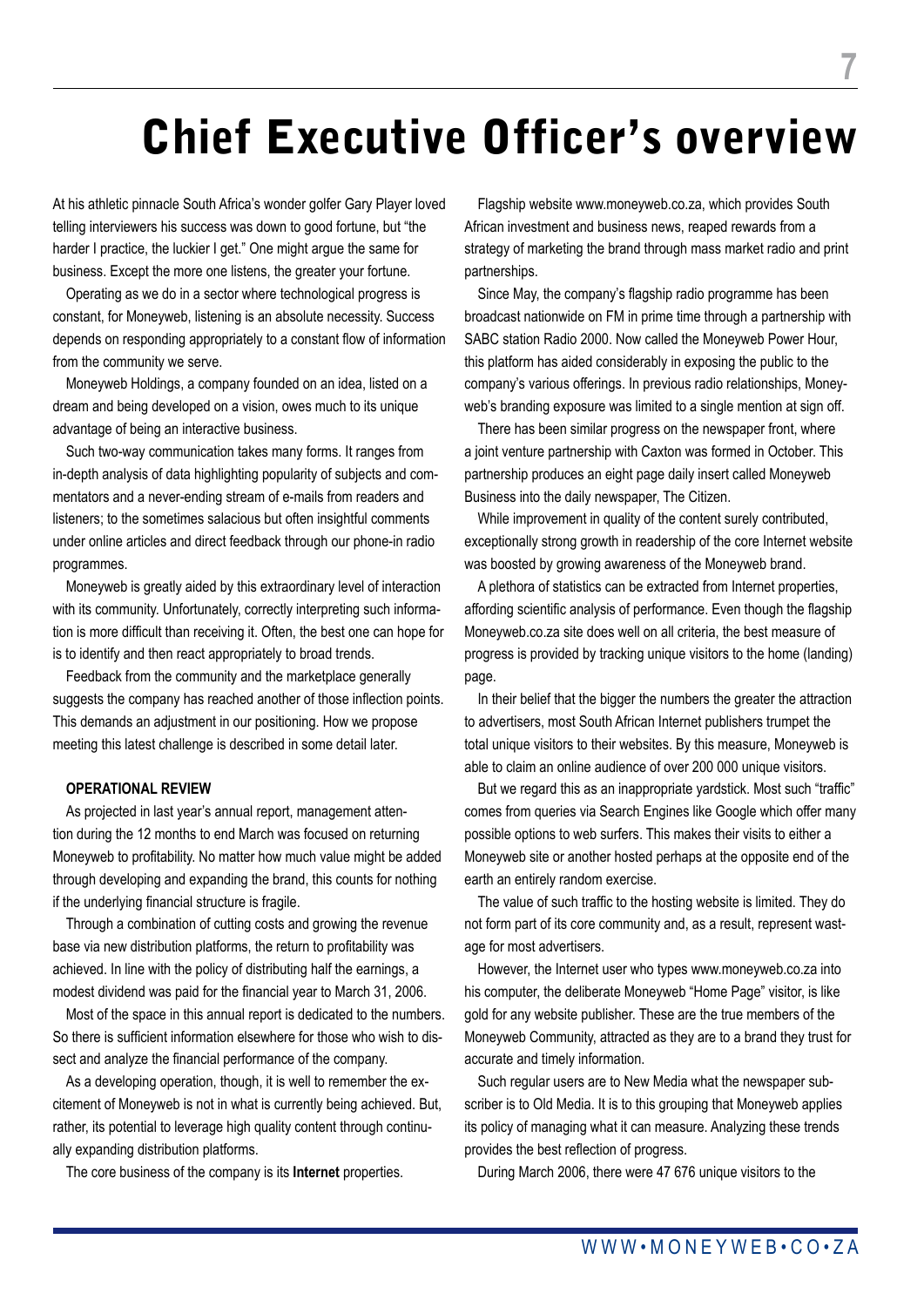Moneyweb.co.za home page, an increase of 35% on the 35 376 who visited during the same month a year earlier. This strong growth continued after yearend, with unique home page visitors rising to a new record of 53 973 in August 2006.

Although much of the growth came from expanded awareness of the Moneyweb brand, it also reflects the early shoots of South Africa's belated adoption of always-on, speedy connectivity to Internet users. A phenomenon called Broadband. The promised rapid uptake of Broadband by South Africans promises to bring exciting opportunities in the years ahead.

While the locally focused Moneyweb.co.za went from strength to strength in the past financial year, the company's global offering Mineweb.com performed poorly.

Unique visitors to the Mineweb Home Page, already down by a third from the peak of June 2004, dropped by another quarter in the 12 months to March 2006. Not surprisingly, advertising revenues followed suit. What made this particularly distressing is that the reverse was experienced during a period of unprecedented interest in the commodities sector.

To address this situation, the company changed the editorial and business management of Mineweb in July 2006 through the appointment of a new CEO, Jenny Luesby, and through her, the introduction of fresh editorial faces.

Mineweb has also been relocated to Europe, better reflecting the global nature of the audience it serves, 93% of whom are based outside of South Africa. Although it is still early days, the new team is off to a good start. By August, the audience numbers had risen 11% from the trough reached in June, and advertising revenues have been stabilized.

There is far better news on the joint venture on the company's third website, Marketingweb.co.za. Editorial and sales are now the responsibility of partner Wag The Dog Ltd, publishers of The Media magazine and experts in the marketing and media field.

From the very first month the Marketingweb joint venture has been a net contributor to Moneyweb's earnings. This is in stark contrast to losses incurred when it was housed within the Moneyweb structure, where it was outside the core focus. This lesson was well learnt and has been applied in important decisions elsewhere in the business.

On the **Radio** front, Moneyweb's partnership with the South African Broadcasting Corporation (SABC) was cemented during the year under review.

May 2005 saw the successful launch of the Moneyweb Power Hour on Radio 2000. From September 2005, the company secured two extra hour-long slots on the same station for phone-in programmes that run immediately after the flagship offering.

Radio revenues were boosted through a headline sponsorship from First National Bank, which was not renewed after the initial one-year

contract expired in May 2006. Although termination of this contract will have a short-term negative impact on revenues, a decision has been taken to avoid seeking another headline sponsorship. This addresses complaints from many other potential clients of the "crowding out" effect of having a single dominant advertiser.

The relationship with the Afrikaans language radio station Radio Sonder Grense remains solid with the prime time Geldsake met Moneyweb programme achieving its audience and advertising objectives.

Post yearend, the SABC partnership was expanded through two new projects.

In September 2006, Moneyweb introduced the first Pan-African business programme with the weekly Africa Power Hour, broadcast on Fridays and through the weekend on Channel Africa, the external radio broadcasting arm of the SABC.

From October 2006, the company will produce the first daily business programme in a Black African language through its daily 15 minute offering on Lesedi FM, the SABC-owned seSotho-language station an audience exceeding 3 million listeners.

The **print media** relationship with major group Caxton was further strengthened during the year with the launch, in October 2005, of the joint ventured Moneyweb Business insert referred to earlier.

This project, although a modest contributor to earnings, opens the way to further partnerships with Caxton, an organization whose culture and operational approach sits comfortably with Moneyweb's. More potential opportunities with Caxton are continuously being assessed.

An exciting development post yearend is a partnership with the world's leading business newspaper, the Wall Street Journal. From July 2006, Moneyweb secured a unique agreement with the WSJ which includes the right to publish two pages daily of content in its newspaper insert; and up to six WSJ.com articles on the Moneyweb. co.za site.

#### **Looking ahead**

Since inception in 1997, Moneyweb has fought hard to develop a brand and presence in a South African media landscape dominated by a few large players with massive historical advantages.

Such advantages range from the Johannesburg's Stock Exchange's archaic regulations on advertising requirements for listed companies (which effectively provides Moneyweb's direct competitors with a R70m a year subsidy) through to the regulated monopolies created by restrictive issuing of radio licences.

An even greater challenge to the company, however, has been the slow introduction of Broadband. This was due primarily to seemingly endless delays in the licencing of a competitor to South Africa's fixed line monopoly Telkom.

The impact of stuttering Broadband on the Internet sector is best

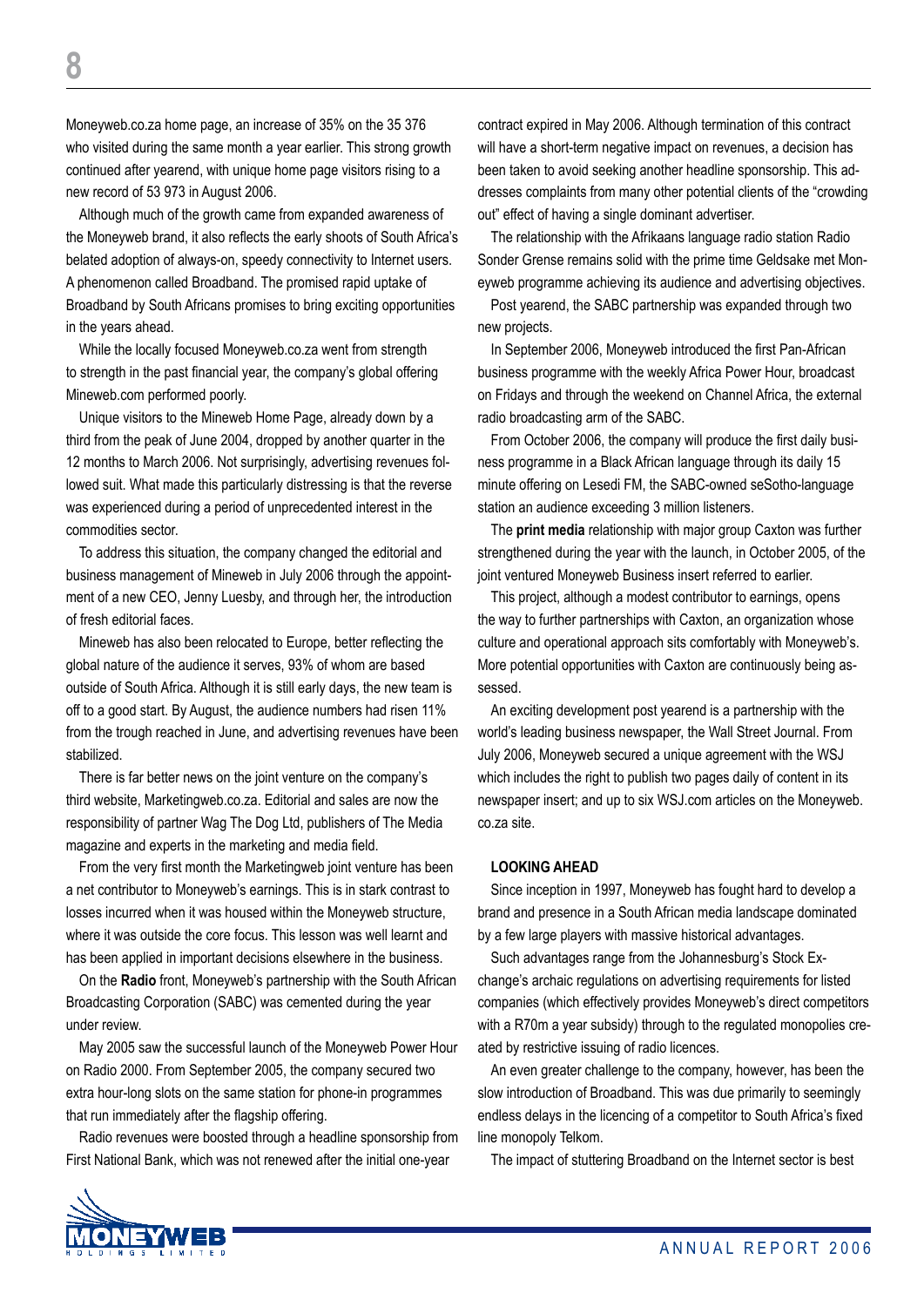illustrated by examining the experience of the USA, the global market leader.

The 2006 edition of services group PriceWaterhouseCooper's Global Entertainment and Media Outlook Media suggests that despite all the initial hype, the US's Internet sector was in deep trouble in the years leading up to Broadband taking hold in that country.

In 2001, Internet Advertising in the US fell by 12,3%. It contracted by a further 16,6% the following year as the excitement about the World Wide Web became a frustrating "World Wide Wait". Users deserted the medium in droves, tiring of slow dial-up connections.

That trend has been powerfully reversed with the spread of Broadband. According to PWC's research, in 2003, US Internet Advertising jumped 21%; it surged 32,5% in 2004; by a further 30% in 2005 and is expected to post similar growth in the current calendar year.

PWC explains: "The rebound in Internet advertising coincided with the surge in the number of households accessing the Internet through a Broadband connection. Broadband users spend more time online than dial-up users do, they visit more websites, and they buy more products online."

The authoritative 600-page report estimates the global Broadband universe is now 187m households from just 30m in 2001. PWC projects this number will more than double again to 433m by 2010. Significantly, the number of Broadband users worldwide only surpassed dial-up last year.

The growth in high speed Internet access I expected to continue for some years, stimulated by the introduction of new technologies including Broadband over power lines; microwave access (WiMAX); satellite; and third generation mobile network technology.

More importantly from Moneyweb's perspective, the PWC report projects that the expansion of Broadband will lead to 36,7% annual increases in global Internet advertising over the next four years, making it by far the most rapidly growing part of the media market (Outdoor at 7% is second).

From the local perspective, the end August launch of the second network operator, Neotel, will help stimulate the Broadband (and by implication Internet) market in South Africa. Broadband has been targeted as Neotel's focus area.

But a more important factor is the manner in which Telkom is taking up the challenge. Encouraged by the SA Government and harvesting energy unleashed through competition, raised its Broadband connections six-fold to 120 000 in the year to end 2005 and has promised to have over a million households connected within three years.

The impact of Broadband on the media sector cannot be overestimated. It will make the Internet truly ubiquitous in South African for the first time. By doing so, the country's media sector is likely to experience a belated introduction to the revolution wrought by the Internet elsewhere.

A properly functioning Internet rapidly erodes advantages of protected positions for owners of traditional media delivery channels, especially newspapers, licensed radio and television stations.

Apart from the obvious impact Broadband will have on demand for Internet advertising, it opens up a world of new possibilities for content producers like Moneyweb. For instance, Broadband facilitates full-motion adverts and provides an alternative delivery vehicle for both audio and video content.

Moneyweb is positioning itself to take maximum advantage of the exciting opportunities brought through the opening of the Broadband window. Key among them:

• The focus on revenue generation has been sharpened through the outsourcing of Moneyweb's sales function to United Stations, a dedicated advertising sales house in which the owners of the Caxton group hold a sizeable interest. This move is long overdue for the content-focused Moneyweb business. It follows the positive experience of five radio stations which outsource to specialized advertising sales houses. The move to United Stations by the Moneyweb sales team was smoothly concluded during September 2006.

• To better reflect the company's developing nature, an application is being made to the Johannesburg Stock Exchange to transfer Moneyweb's listing from the Main Board to the Alt-X. Although costs associated with the move are likely to impact earnings in the 2007 financial year, longer-term benefits are considerable. Most significant of these is the ability of the company to conclude transactions worth up to 50% of the value of its market capitalization without the costly exercise of issuing a circular (10% of market cap on the Main Board). Deloitte, which motivated the move, has been appointed the company's Delegated Advisor.

• A substantial commitment has been made to grow Mineweb.com into a truly global operation serving the international mining investment community. The operational nerve centre has been relocated to Europe. New correspondents have been appointed in London to complement the existing presence in Johannesburg, Reno and Moscow. Sufficient capital has been injected into Mineweb.com to ensure that it will be able to fulfill an ambitious programme. As all expansion costs will be expensed as they are incurred, this will have a negative impact on the company's profitability in the 2007 financial year.

• To better position the company for the new Internet era and to introduce scalability, Moneyweb is implementing the concept of Mobile Journalists (Mo-Jos). Reporters are being issued with laptops, 3G cards and Blackberries and encouraged to work away from the formal office environment. This is an experiment which has worked extremely well with progressive content-focused businesses elsewhere in the world. Although it represents an overhaul of the traditional newsroom structure, the idea enjoys the enthusiastic support of the Moneyweb editorial team. Apart from freeing up much of a reporters' time, the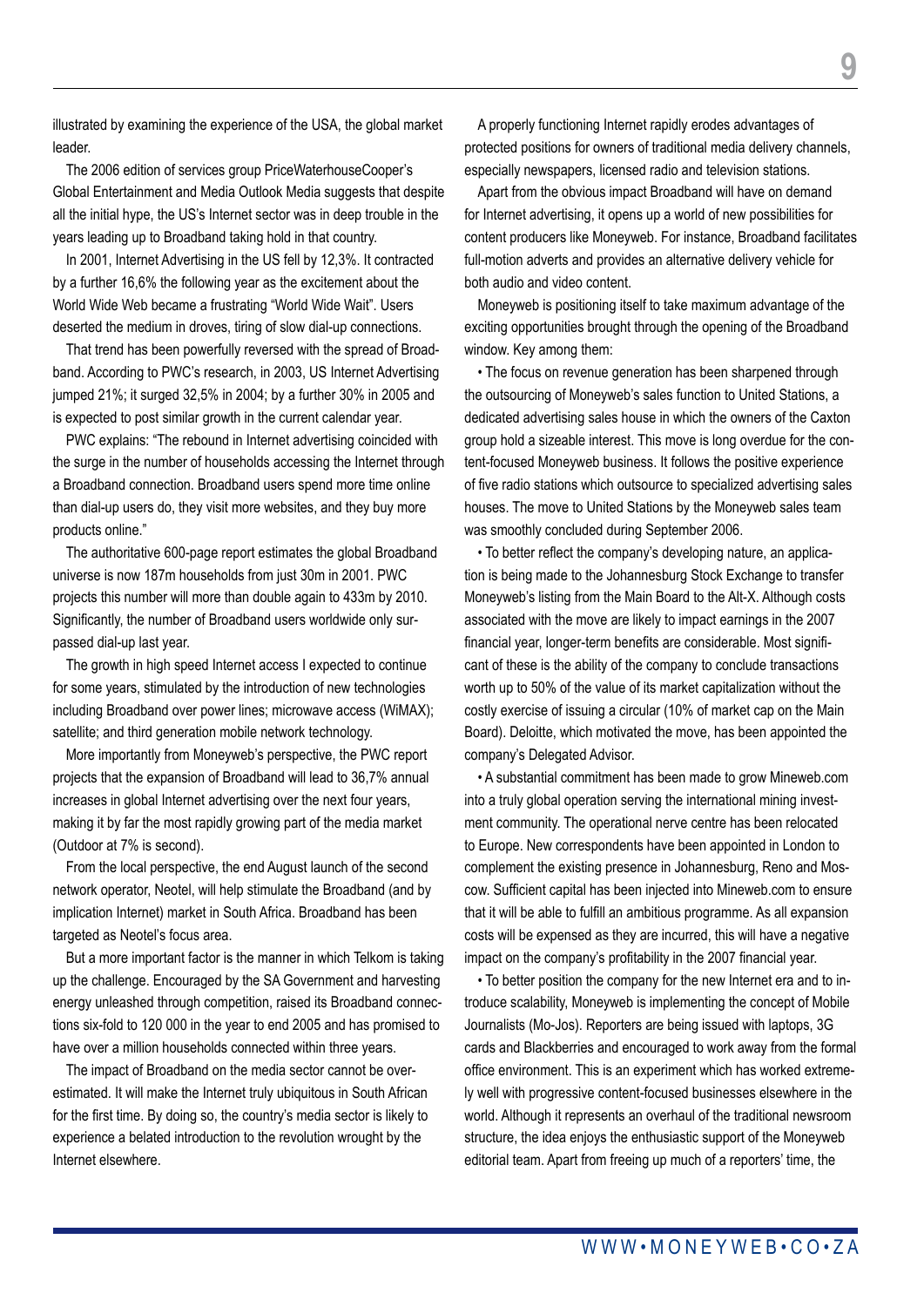Mo-Jo concept also opens the way for more flexible employment relationships in future. Over time, its impact on office space and other overhead costs should result in a cost saving to the company.

\* The company is in the process of moving to a new Content Management System. This represents a further step in a metamorphosis from its own custom-designed Moneyweb Internet Publishing System (MIPS) which was abandoned two years ago in favour of a white labeled service provided by Primedia subsidiary iAfrica. The new service provider, Cambrient Internet Applications, has agreed to make Moneyweb its exclusive media partner, and will work together to develop offerings which will be unique in the local context. It is anticipated that the transfer to the new publishing engine will be completed by February 2007. This requires a sizeable investment but, in the words of the world's most successful investor Warren Buffett: "Sometimes it is right to invest big dollars to gain a technological advantage and move the business forward."

#### **Conclusion**

As Moneyweb approaches its tenth anniversary, the company enters the most exciting period in its existence.

Domestically, the hard-won assets of strong brand recognition and the trust of the community it serves have positioned Moneyweb to enjoy the maximum benefit from the Broadband-driven revolution in South Africa's Internet arena. Mutually beneficial relationships with its partners, the SABC and Caxton, provide considerable growth potential as the media sector develops in ways that are sure to surprise all of us.

Internationally, Mineweb.com has been positioned to develop into a truly global operation, not merely a South African site masquerading as one. With the vast majority of its readers based in the US and Europe, Mineweb is now more appropriately located to serve its audience. Its focus area is secure over the longer-term due to the economic awakening of resource-hungry potential economic giants China and India.

Structural changes to Moneyweb's operations through the outsourcing of the responsibility for sales and the introduction of its Mo-Jos introduce the scalability which the company has lacked. Scalability is also a prime motivator of the move to a new publishing system.

These developments are likely to have a short-term impact on profitability in 2007. But their benefits should start working through towards the end of the current financial year. Management is working towards reporting at least a break-even position.

Earlier this year, I was privileged to attend the annual general meeting of Berkshire Hathaway in Omaha, Nebraska. Much of what we at Moneyweb have instinctively been striving towards mirrors what Warren Buffett and his partner Charlie Munger have actually been doing at their group for decades.



The Sage of Omaha articulates this credo better than I could ever hope to.

In 75-year-old Buffett's words: "Every day, in countless ways, the competitive position of each of our businesses grows either weaker of stronger.

"If we are delighting customers, eliminating unnecessary costs and improving our products and services, we gain strength. But if we treat customers with indifference or tolerate bloat, our business will wither. On a daily basis, the effects of our actions are imperceptible. Cumulatively, though, their consequences are enormous.

"When our long-term competitive position improves as a result of these unnoticeable actions, we describe the phenomenon as 'widening the moat'. Doing that is essential if we are to have the kind of business we want in a decade or two from now. We always hope to earn more money in the short-term. But when the short-term and long-term conflict, widening the moat must take precedence."

Thanks Warren. Thanks also to all the readers and listeners who make up our Moneyweb Community. Also to advertisers, customers, suppliers and the thousands of contacts whose information and insights provide our journalists with the material for the award winning reporting. But, most of all, our sincere gratitude to Moneyweb's dedicated employees and directors, its loyal partners Caxton and the SABC, and shareholders who are committed to staying for the ride as we strive, every day, to widen that moat.

Her Hoge

Alec Hogg September 2006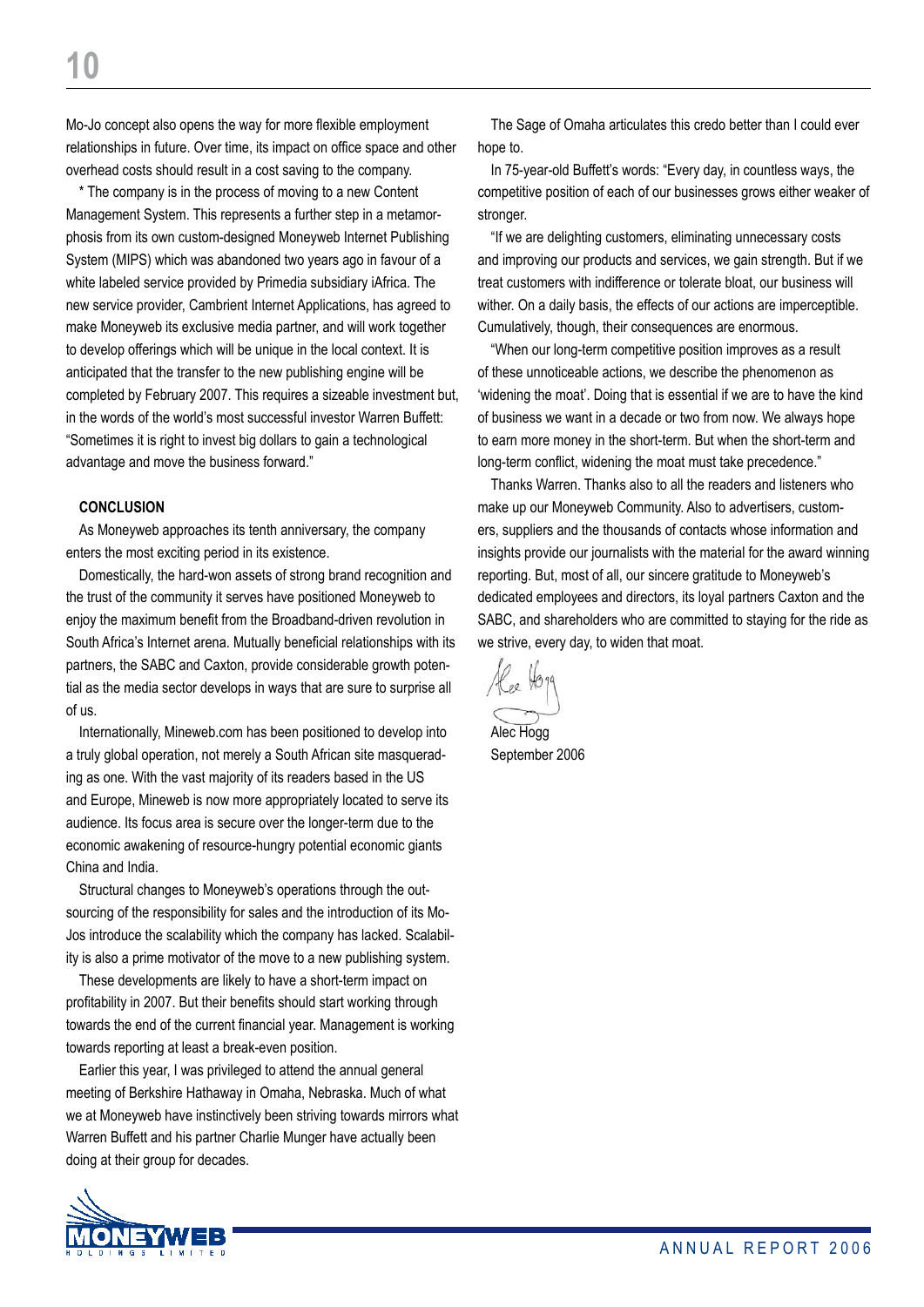## Corporate governance

The Moneyweb Group is committed to the principles of integrity and accountability in its dealings with all stakeholders.

The Board subscribes to the principles incorporated in the amended Code of Corporate Practices and Conduct, as set out in the King Report on Corporate Governance for South Africa 2002 (King II) and the JSE Securities Exchange Listing Requirements.

#### **The Board of Directors**

The Board is chaired by a non-executive director. The role and person of the chairman is separate from that of the chief executive.

The Board includes two executive directors and three non-executive directors who have been carefully chosen for their wide range of business skills.

The Board is responsible for formulating and implementing overall Group strategy and policies, planning of resources, monitoring of performance and maintaining standards of business conduct. The Board meets quarterly for these purposes.

Certain functions of the Board are facilitated through the main subcommittees of the Board which include the Audit and Remuneration Committees. The Audit Committee meets three times annually and the Remuneration Committee meets annually. The Chairmen of these committees report directly to the Board. In addition, management of the various strategic business units meet weekly.

All directors have access to the services and advice of the company secretary who provides the Board and individual directors with guidance regarding their duties and responsibilities.

#### **Communication**

The Group acknowledges that it operates within a community and values a good working relationship with its stakeholders.

The Group consistently strives to strengthen links through regular communication with all its stakeholders which conforms with the criteria of timeous, objective, relevant and transparent communication.

#### **Committees of the Board**

The Board has delegated certain of its responsibilities to sub-committees of the Board.

#### **Audit Committee**

The Audit Committee comprises the non-executive directors, Edwin Andrew Jay (Chairman), Andrew Smith and Victor Nosi.

The terms of reference of the Audit Committee include:

- reviewing financial information
- assessment of the risk of fraudulent reporting
- review of the code of ethics
- compliance procedures
- appointment and evaluation of the external auditors
- determination of audit fees
- reporting to the Board

• setting the principles for recommending the use of the external auditors for non-audit purposes

#### **Remuneration Committee**

The Remuneration Committee comprises of an executive director, Louise Hogg, and the two non-executive directors Victor Nosi (Chairman), and Andrew Smith.

The terms of reference of the Remuneration Committee include:

- appointment/discharge of executive directors
- all matters relating to remuneration of employees
- all matters relating to conditions of service of employees
- staff participation in bonus scheme
- staff participation in share option scheme
- adherence to employment equity

#### **Internal Control**

The directors are responsible for the Group's systems of internal financial and operational control and for ensuring that the Group maintains adequate records that disclose, with reasonable accuracy, the financial performance and position of the Group. To enable the directors to meet these responsibilities, the Board sets standards and management implements systems of internal control, comprising policies, standards, procedures, systems and information to assist in:

• safeguarding assets and reducing the risk of loss, error, fraud and other irregularities;

• ensuring the accuracy and completeness of accounting records; and • the timely preparation of reliable financial statements and information in compliance with relevant legislation and International Financial Reporting Standards.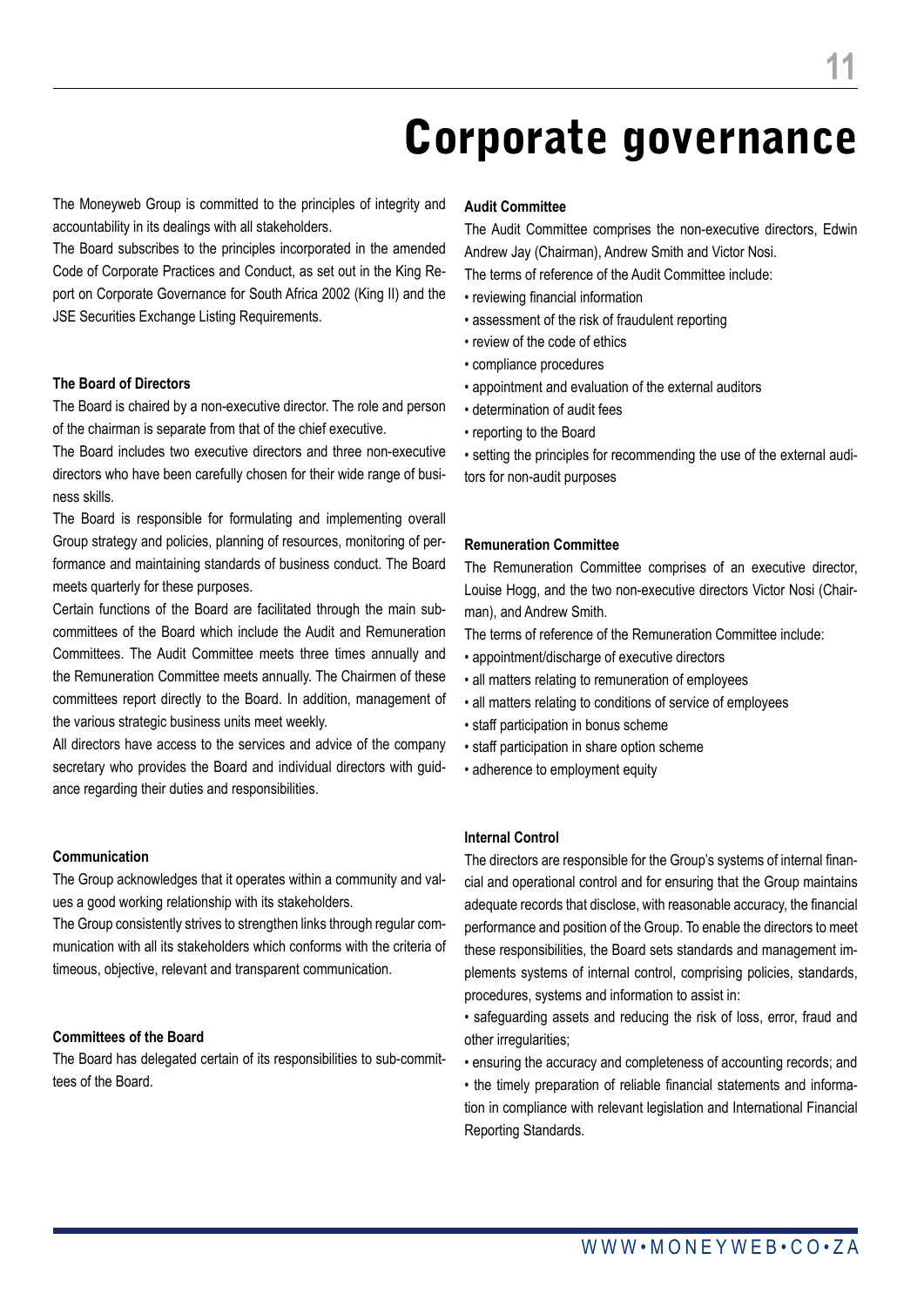#### **Employee Participation**

The Group implements the increasing empowerment of its employees through participative structures on employee related matters, training, development and information sharing.

#### **Employment Equity**

The Group is committed to providing equal opportunities for its employees regardless of their ethnic origin or gender.

Affirmative action strategies are in place to ensure that employee profiles will be more representative of the demographics of the region in which the Group conducts its business activities. An aggressive intern training programme has been adopted as the most suitable manner to bring the staffing profile to an acceptable level.

#### **Code of Ethics**

The Group endorses a code of ethics which commits the Group to the highest standards of integrity, behaviour and ethics in all dealings with its stakeholders. An ethical decision-making model has been adopted, which engenders sound business decisions by encouraging staff members to take all relevant aspects into consideration.

Directors and employees who become aware of sensitive financial information cannot directly or indirectly deal in the relevant company's shares until the information is in the public arena.

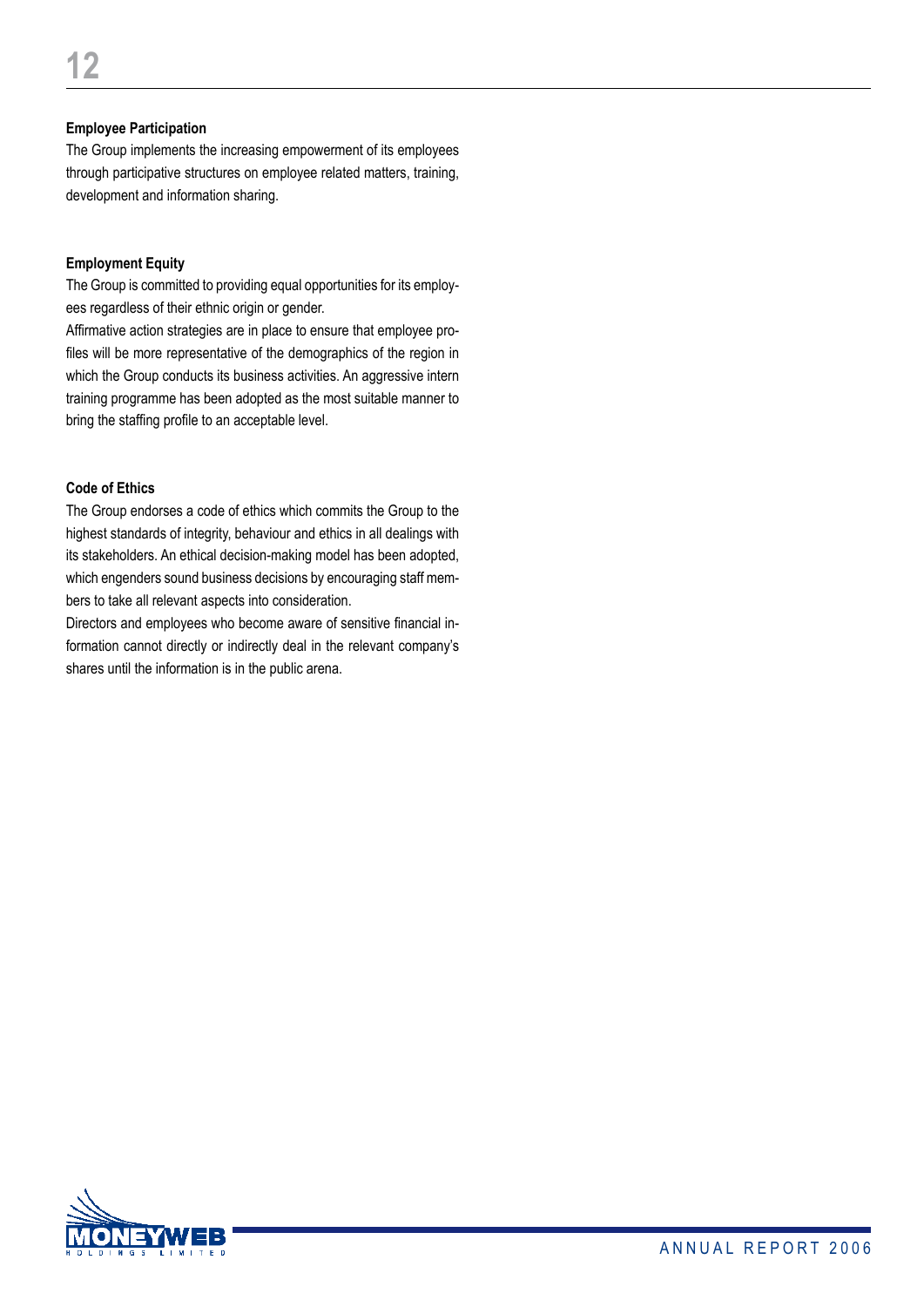## **Annual financial statements**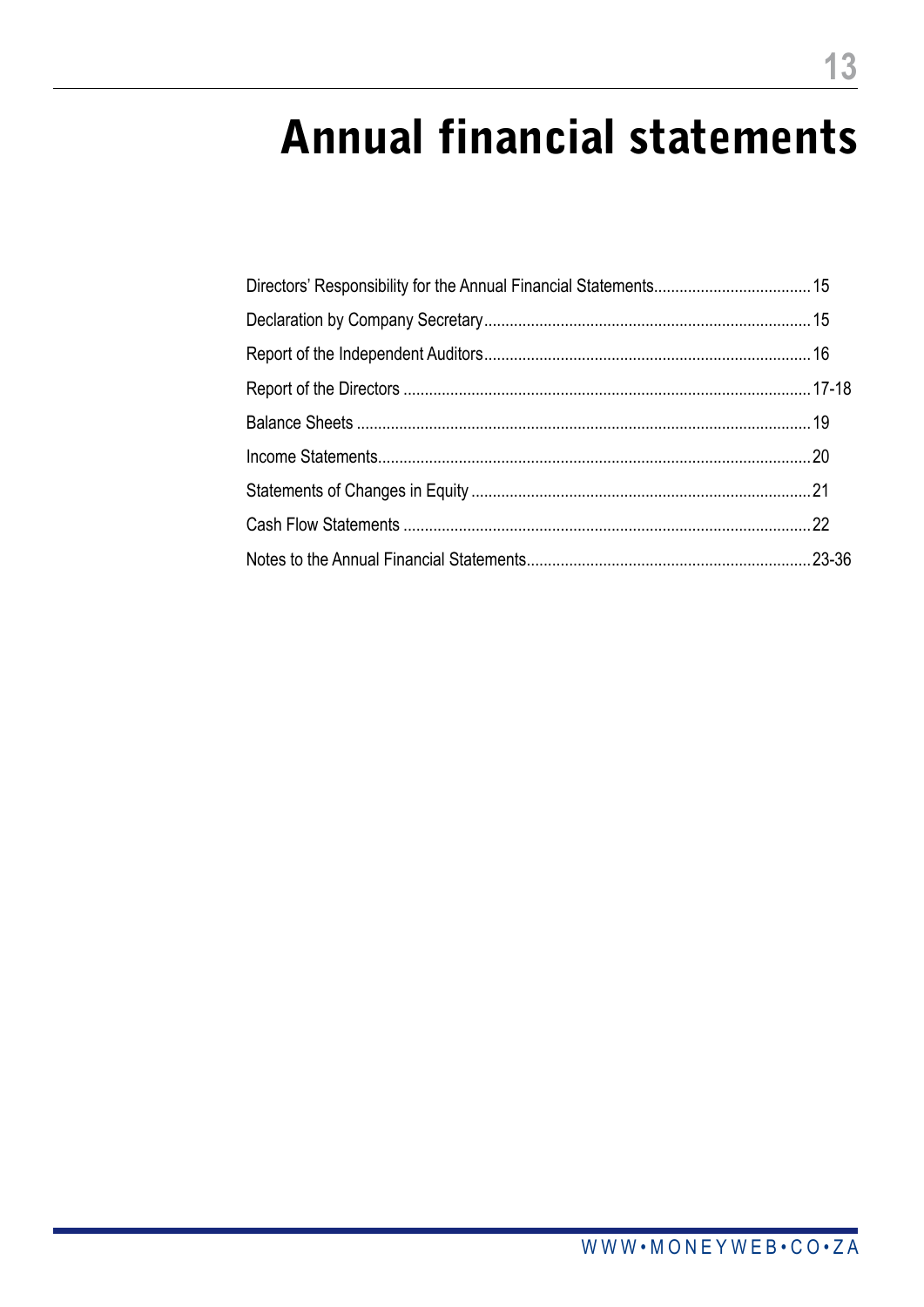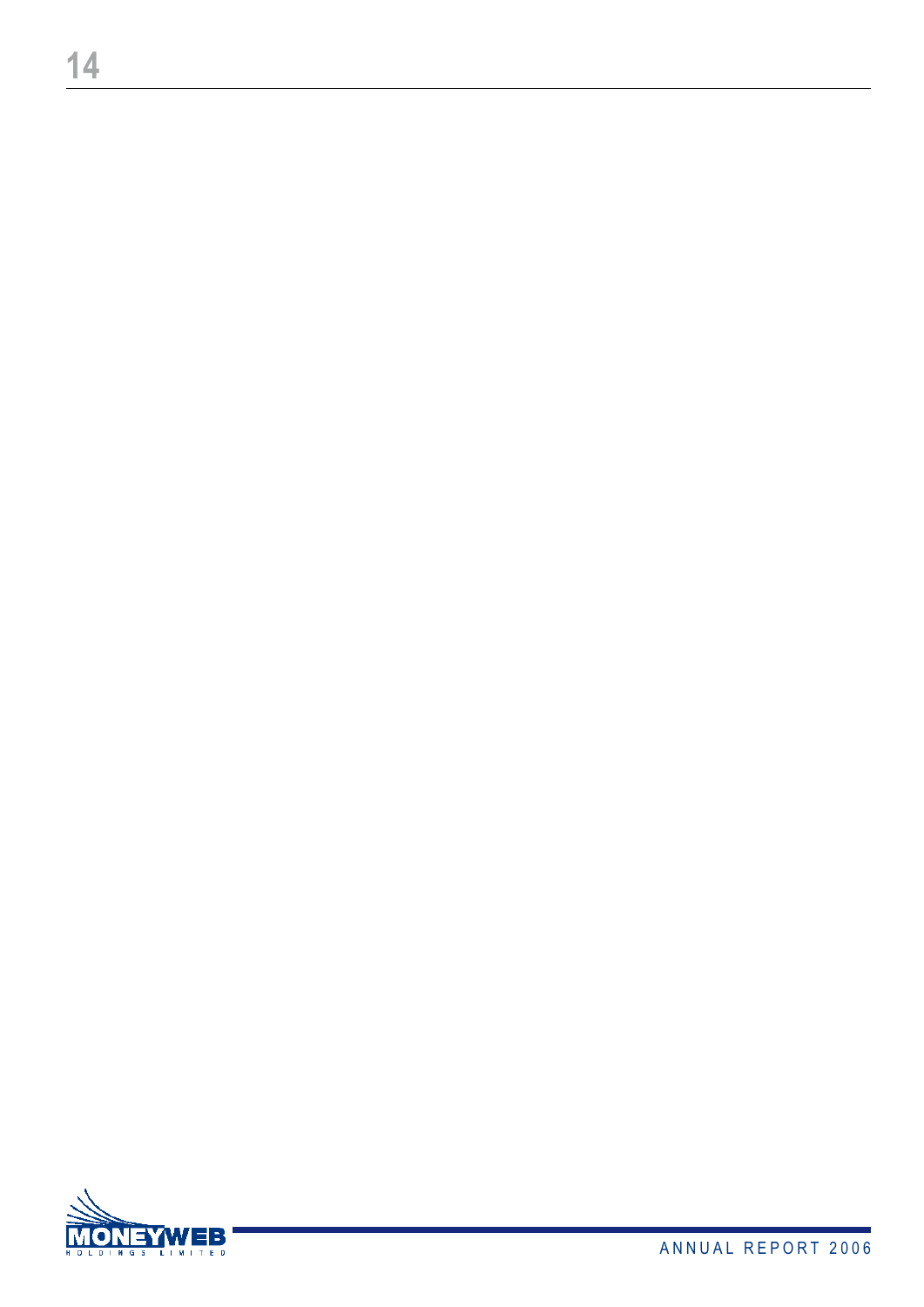## DIRECTORS' RESPONSIBILITY FOR THE ANNUAL FINANCIAL STATEMENTS

The directors are responsible for monitoring the preparation and integrity of the financial statements and related information included in this annual report.

In order for the Board to discharge its reponsibilities, management has developed and continues to maintain a system of internal control. The Board has ultimate responsibility for the system of internal control and reviews its operation, primarily through the Audit Committee and various other risk-monitoring committees.

The internal controls include a risk-based system of internal accounting and administrative controls designed to provide reasonable but not absolute assurance that assets are safeguarded and that transactions are executed and recorded in accordance with generally accepted business practices and the Group's policies and procedures. These controls are implemented by trained, skilled personnel with an appropriate segregation of duties, are monitored by management and include a comprehensive budgeting and reporting system operating within strict deadlines and an appropriate control framework.

The financial statements are prepared in accordance with International Financial Reporting Standards and incorporate disclosure in line with the accounting philosophy of the Group. They are based on appropriate accounting policies consistently applied and supported by reasonable and prudent judgements and estimates.

The directors believe that the Group will be a going concern in the year ahead. For this reason they continue to adopt the going concern basis in preparing the Group annual financial statements.

The annual financial statements for the year ended 31 March 2006, set out on pages 19 to 35, were approved by the Board of directors on 22 September 2006.

AB Hogg Andrew Smith Chief Executive Officer Chairman

### DECLARATION BY COMPANY SECRETARY

In my capacity as Company Secretary, I hereby confirm, in terms of the Companies Act, 1973, that for the year ended 31 March 2006, the Company has lodged with the Registrar of Companies all such returns as are required of a public company in terms of this Act and that all such returns are true, correct and up to date.

DG Wessels Company Secretary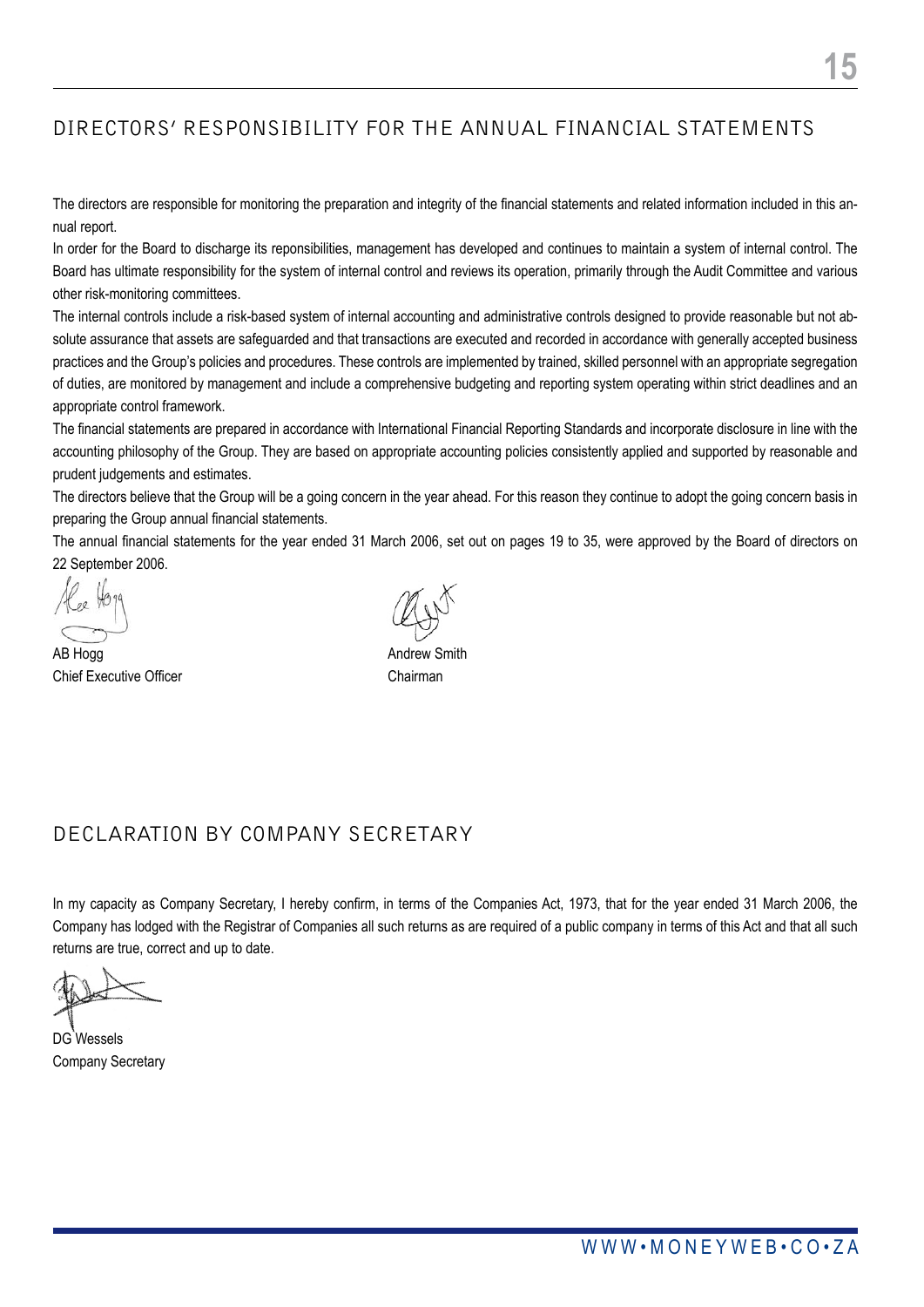## REPORT OF THE INDEPENDENT AUDITORS

To the members of MONEYWEB HOLDINGS LIMITED

We have audited the annual financial statements and group annual financial statements of Moneyweb Holdings Limited for the year ended 31 March 2006 set out on page 19 to 35. These financial statements are the responsibillity of the company's directors. Our responsibility is to express an opinion on these financial statements based on our audit.

#### **Scope**

We conducted our audit in accordance with statements of International Standards on Auditing. Those standards require that we plan and perform the audit to obtain reasonable assurance about whether the group and company financial statements are free of material misstatement. An audit includes:

• examining on a test basis, evidence supporting the amounts and disclosures in the group and company financial statements;

- assessing the accounting policies used and significant estimates made by management; and
- evaluating the overall financial statement presentation.

We believe that our audit provides a reasonable basis for our opinion.

#### **Audit opinion**

In our opinion, the financial statements fairly present, in all material respects, the financial position of the group and company at 31 March 2006 and the results of their operations and cash flows for the year then ended in accordance with International Financial Reporting Standards and in the manner required by the Companies Act in South Africa.

BOOSANN Steward (The) Ire.

**BDO Spencer Steward (Johannesburg) Incorporated** Registered Auditors Chartered Accountants (S.A.) 22 September 2006 JOHANNESBURG

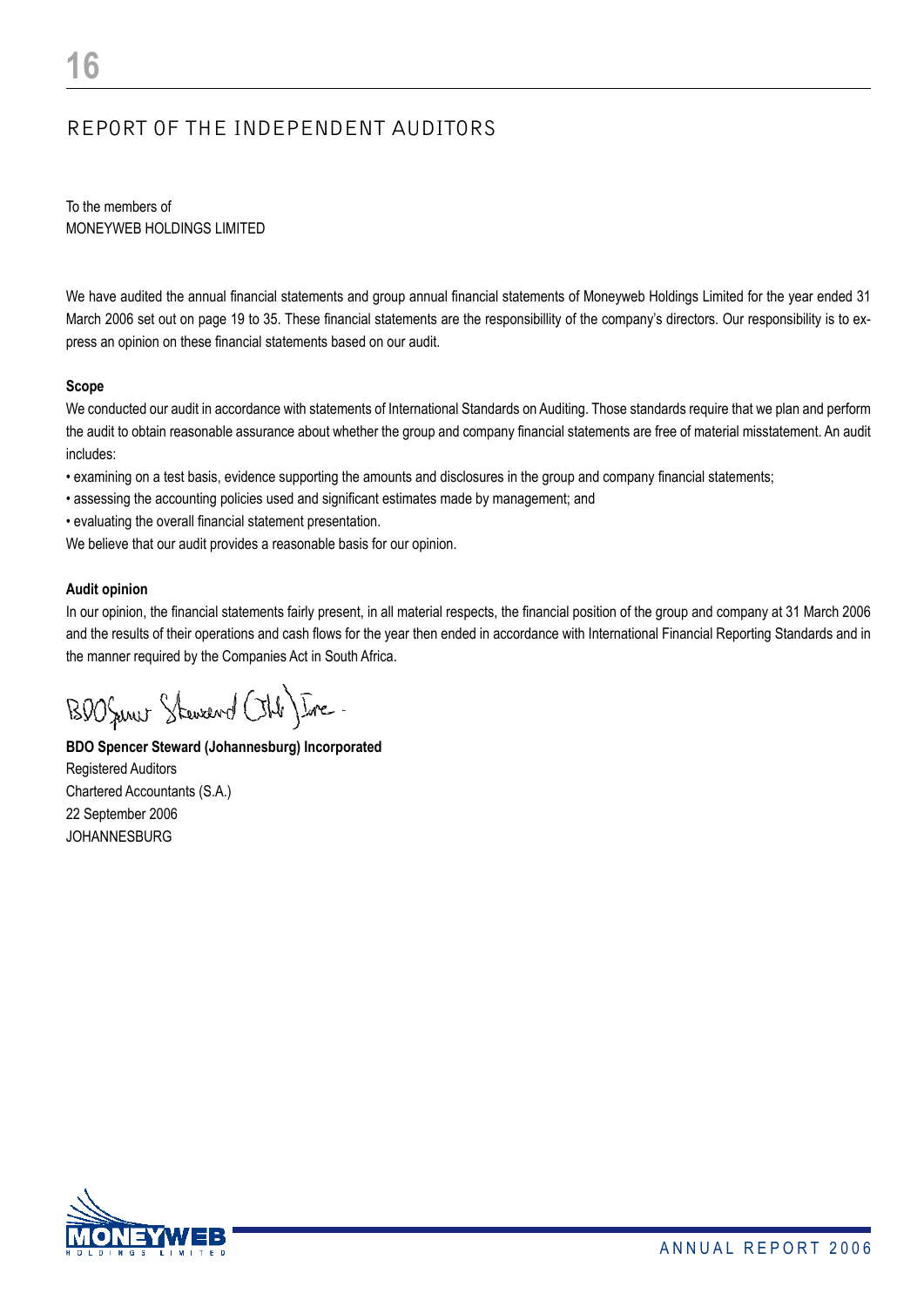## REPORT OF THE DIRECTORS

The directors present their report together with the audited annual financial statements of the Company and of the Group for the year ended 31 March 2006.

#### **Nature of Business**

Moneyweb Holdings Limited is incorporated in the Republic of South Africa and is an integrated media company with interests in the electronic and print publishing fields. The Group's focus is on supplying independent high quality and credible information to targeted communities.

#### **Operating Results**

The headline earnings for the Group amounted to R775 thousand, an increase from the R1 924 million headline loss in the previous year. The Group achieved headline earnings per share of 1,14c per share, an increase from the 2,47c loss per share in the previous year.

#### **Dividend**

A cash dividend of 0.5 cents per share ("the dividend") was declared and was payable to shareholders recorded in the books of Moneyweb at the close of business on Friday, 28 July 2006. Shareholders were advised that the last day to trade "cum" the dividend was Friday, 21 July 2006. The shares traded "ex" dividend as from Monday, 24 July 2006. Payment was made on Monday, 31 July 2006. Share certificates may not have been dematerialised or rematerialised during the period Monday, 24 July 2006 to Friday, 28 July 2006, both days inclusive.

#### **Share Capital**

The authorised share capital remained unchanged during the year.

#### **Share Repurchase**

During the financial year the Company purchased 2 256 866 shares on the open market. The shares are being held as treasury stock by a wholly owned subsidiary of Moneyweb. 9 553 056 treasury shares have been cancelled reducing the issued share capital to 75 446 944. The JSE Securities Exchange South Africa has approved the cancellation.

#### **Share Incentive Scheme**

| Summary of the details and terms of the Company's share incentive scheme.                                                               |           |
|-----------------------------------------------------------------------------------------------------------------------------------------|-----------|
| Maximum number of shares that may be allocated – 10% of issued share capital                                                            | 7 544 694 |
| Number of share options allocated at 31 March 2005                                                                                      | 2010000   |
| Allocated during the year                                                                                                               |           |
| Lapsed since 1 April 2005                                                                                                               | (1275000) |
| Number of share options allocated at 31 March 2006                                                                                      | 735 000   |
| Number of share options available for distribution                                                                                      | 6809694   |
| In terms of the rules of the share incentive scheme the aggregate number of shares which may be acquired under this scheme shall not be |           |
| mare than 100/ of the Campanu's opting issued ordinary above sopital from time to time and the cagregate number of above that may be    |           |

more than 10% of the Company's entire issued ordinary share capital from time to time and the aggregate number of shares that may be acquired by any one participant in terms of this scheme shall not exceed 2% of the Company's share capital.

#### **Share Incentive Trust**

922 394 issued shares remained unallocated in the share trust. It is intended to use these unallocated shares to partially facilitate the shares required in terms of the share incentive scheme.

#### **Directorate**

The following acted as directors during the year:

- AB Hogg Chief Executive Officer
- EA Jay\* Non-executive director
- LM Hogg<br>
V Nosi<sup>\*</sup>

U Non-executive director<br>
V Nosi<sup>\*</sup>

U Non-executive director
- V Nosi<sup>\*</sup> Non-executive director<br>A Smith<sup>\*</sup> Chairman
- **Chairman**

*\* Independent non-executive director*

There has been no change in the directors' shareholdings, as set out on page 5 of this report, since the end of the financial year to the date of this report.

On 31 March 2006 the total beneficial shareholdings of the directors was 56,4% of the issued capital.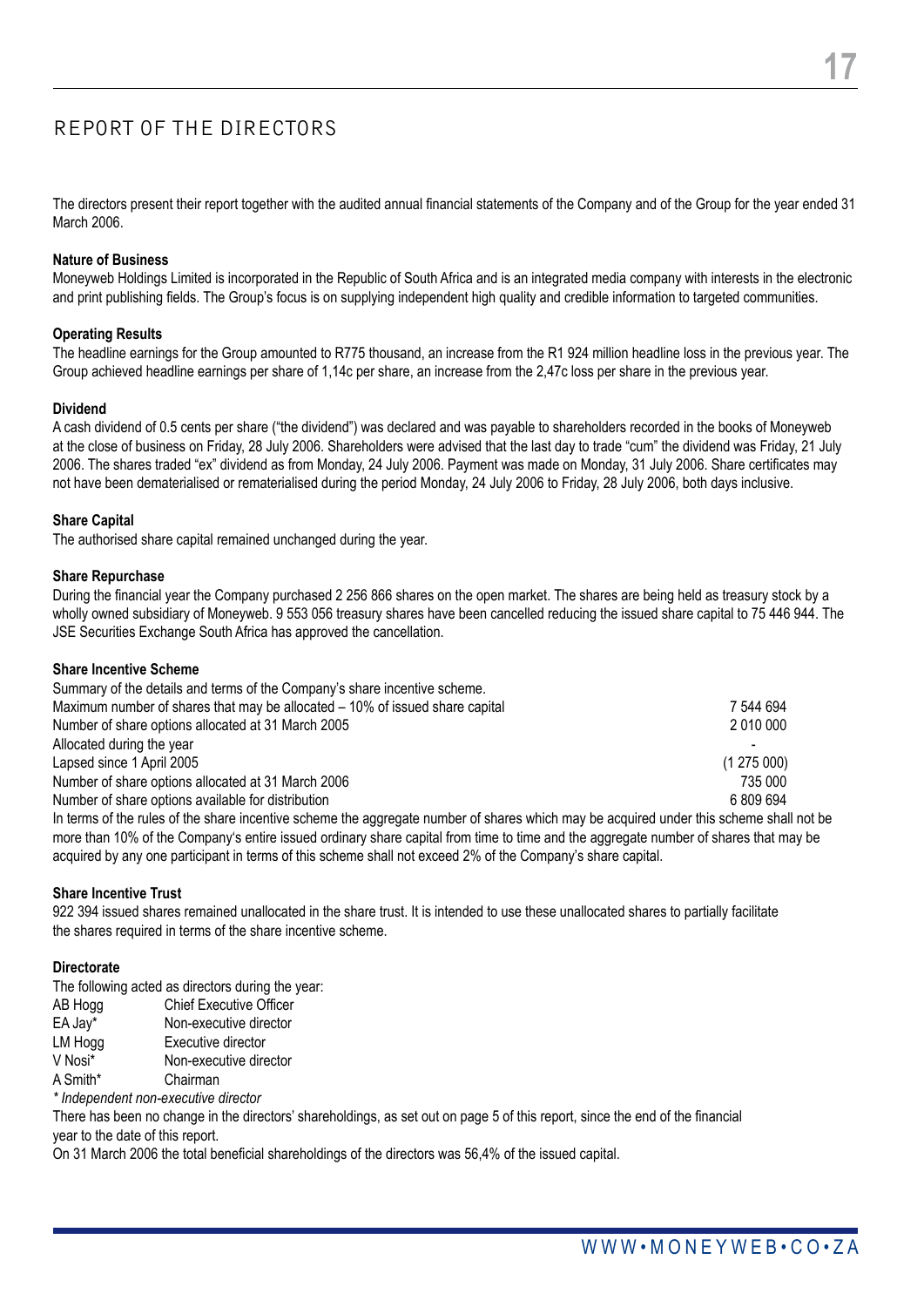The Company Secretary is DG Wessels whose business and postal addresses are: Business Address: First Floor, West Wing Public Postal Address: P O Box 102

| <b>President Place</b>                | Parklands |
|---------------------------------------|-----------|
| Corner Jan Smuts Avenue & Bolton Road | 2121      |
| Rosebank, 2196                        |           |

#### **Subsidiaries**

The following relates to the Company's interest in its subsidiaries:

|                                          | <b>Issued</b><br>Ordinary<br>Capital | Percentage<br>Holding |      | Cost of<br>Investment |        | Indebtedness by/(to)<br>Subsidiary |         |
|------------------------------------------|--------------------------------------|-----------------------|------|-----------------------|--------|------------------------------------|---------|
|                                          | 2006                                 | 2006                  | 2005 | 2006                  | 2005   | 2006                               | 2005    |
|                                          |                                      | $\%$                  | $\%$ | <b>R'000</b>          | R'000  | <b>R'000</b>                       | R'000   |
| Directly held                            |                                      |                       |      |                       |        |                                    |         |
| Moneyweb Investments (Pty) Ltd           | R <sub>100</sub>                     | 100                   | 100  | 58 800                | 58 800 |                                    |         |
| Prescon Publishing Corporation (Pty) Ltd | R <sub>100</sub>                     | 100                   | 100  | 6443                  | 6443   | 155                                | 136     |
| Moneyweb Internet Publishing Limited*    | £100                                 | 100                   | 100  | 1748                  | 1748   | (164)                              | (183)   |
| Indirectly held                          |                                      |                       |      |                       |        |                                    |         |
| Moneyweb (Pty) Ltd                       | R <sub>100</sub>                     | 100                   | 100  |                       |        | 2 3 8 5                            | 3 9 4 1 |
|                                          |                                      |                       |      | 66 991                | 66 991 | 2 3 7 6                            | 3894    |

*\* unlisted*

All subsidiaries, except Moneyweb Internet Publishing Limited which is incorporated in the United Kingdom, are incorporated in the Republic of South Africa.

The attributable interest of the Company in the aggregate net profits after taxation of its subsidiaries for the year amounted to a profit of R779 000 (2005: loss of R2 267 000). This amount excludes the net fair value adjustment on the treasury shares held by Moneyweb (Pty) Ltd which is eliminated on consolidation.

#### **Special Resolutions**

On 2 August 2005, the date of the last Annual General Meeting, shareholders approved amendments to the Company's articles of association and granted directors a general authority to repurchase shares in Moneyweb Holdings Limited No other special resolutions were passed during the year under review.

#### **Post-Balance Sheet Events**

#### **Cancellation of Treasury Shares**

Moneyweb Holdings will cancel 30 000 treasury shares reducing the number of treasury shares from 7 574 694 to 7 544 694. The cancellation of the treasury shares is to reduce the holding to 10 % of the adjusted issued capital in compliance with section 89 of the Companies Act. **Disposal of lists**

On 1 April 2005, the list division of Prescon Publishing Corporation (Pty) Ltd was sold for R200 000. The decision to dispose of the division was based on the fact that selling of lists is not part of Moneyweb's strategy.

#### **Disposal of Classic**

During the financial year, Moneyweb disposed of the remaining 60% of the the 19,6% interest held in Classic for R3 million. The agreement has been finalised.

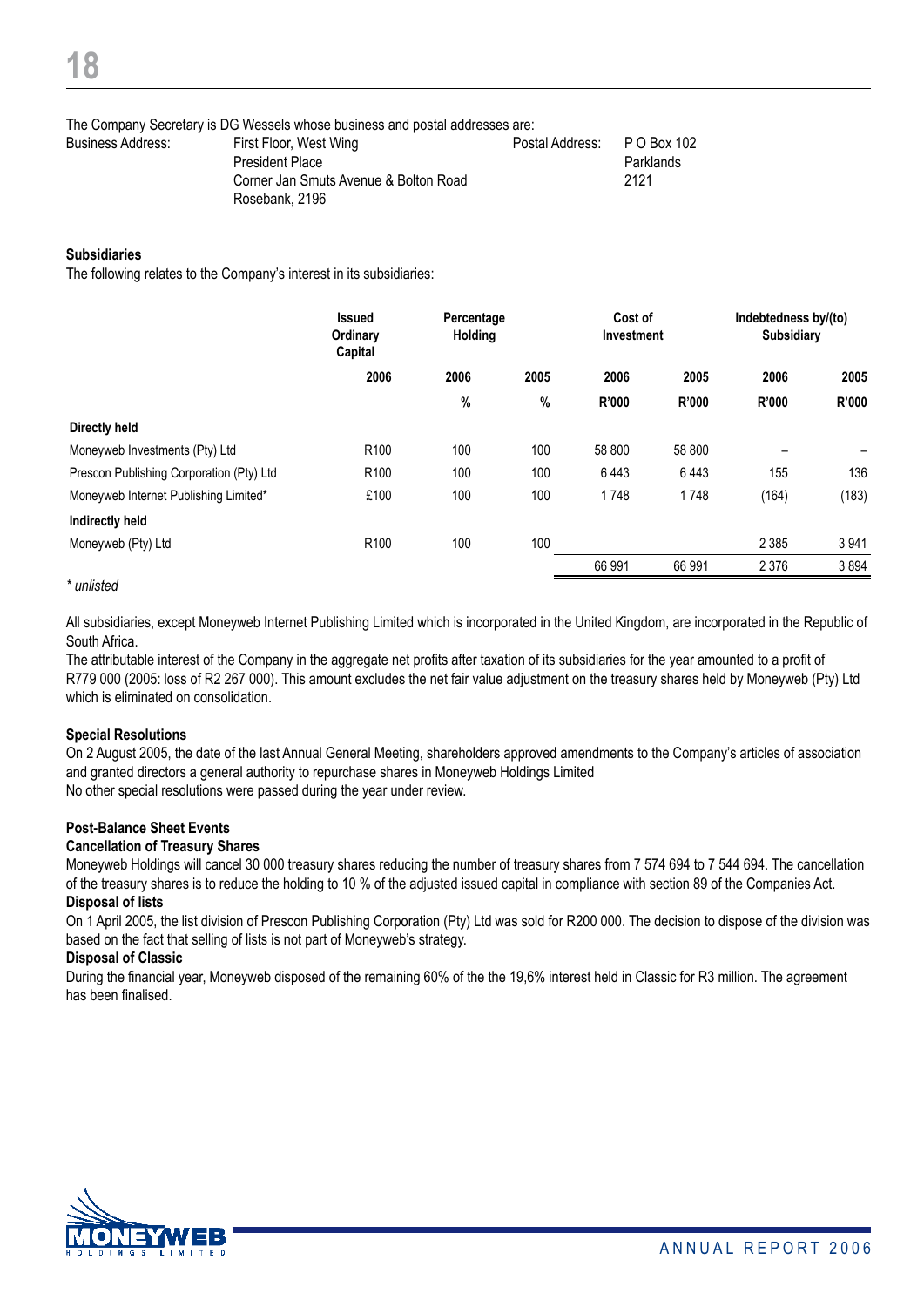## BALANCE SHEETS AT 31 MARCH 2006

|                                     | <b>Notes</b>   | Group          |                | Company        |                |
|-------------------------------------|----------------|----------------|----------------|----------------|----------------|
|                                     |                | 2006           | 2005           | 2006           | 2005           |
|                                     |                | R'000          | R'000          | R'000          | R'000          |
| <b>ASSETS</b>                       |                |                |                |                |                |
| Non-current assets                  |                |                |                |                |                |
| Tangible assets                     | $\mathbf 1$    | 1,168          | 1,513          |                |                |
| Goodwill                            | $\overline{2}$ |                | 347            |                |                |
| Intangible assets                   | 3              |                |                |                |                |
| Investment in subsidiaries          | 5              |                |                | 29,760         | 31,278         |
| Other investments                   | 6              | 21             | 3,016          |                | 3,000          |
| Deferred tax                        | $\overline{7}$ | 676            | 948            |                |                |
|                                     |                | 1,865          | 5,824          | 29,760         | 34,278         |
| <b>Current assets</b>               |                |                |                |                |                |
| Trade and other receivables         | 8              | 3,894          | 2,153          |                |                |
| Taxation                            |                |                |                | 10             |                |
| Cash and cash equivalents           | 9              | 4,077          | 2,538          | 1,712          | 630            |
|                                     |                | 7,971          | 4,691          | 1,722          | 630            |
| <b>Total Assets</b>                 |                | 9,836          | 10,515         | 31,482         | 34,908         |
|                                     |                |                |                |                |                |
| <b>EQUITY AND LIABILITIES</b>       |                |                |                |                |                |
| Capital and reserves                |                |                |                |                |                |
| Share capital and premium           | 10             | 5,383          | 6,257          | 8,145          | 11,569         |
| Accumulated profit                  |                | 1,325          | 891            | 23,335         | 23,335         |
| Ordinary shareholders' interest     |                | 6,708          | 7,149          | 31,480         | 34,904         |
|                                     |                |                |                |                |                |
| <b>Current liabilities</b>          |                |                |                |                |                |
| Trade and other payables            | 11             | 2,361          | 2,502          |                |                |
| Provisions                          | 12             | 216            | 346            |                |                |
| Deferred revenue                    | 13             | 431            | 509            |                |                |
| Taxation                            |                | 118            | 8              |                | $\sqrt{2}$     |
| Shareholders for dividends          |                | $\overline{2}$ | $\overline{2}$ | $\overline{2}$ | $\overline{c}$ |
|                                     |                | 3,128          | 3,366          | $\overline{2}$ | $\overline{4}$ |
| <b>Total Equity and Liabilities</b> |                | 9,836          | 10,515         | 31,482         | 34,908         |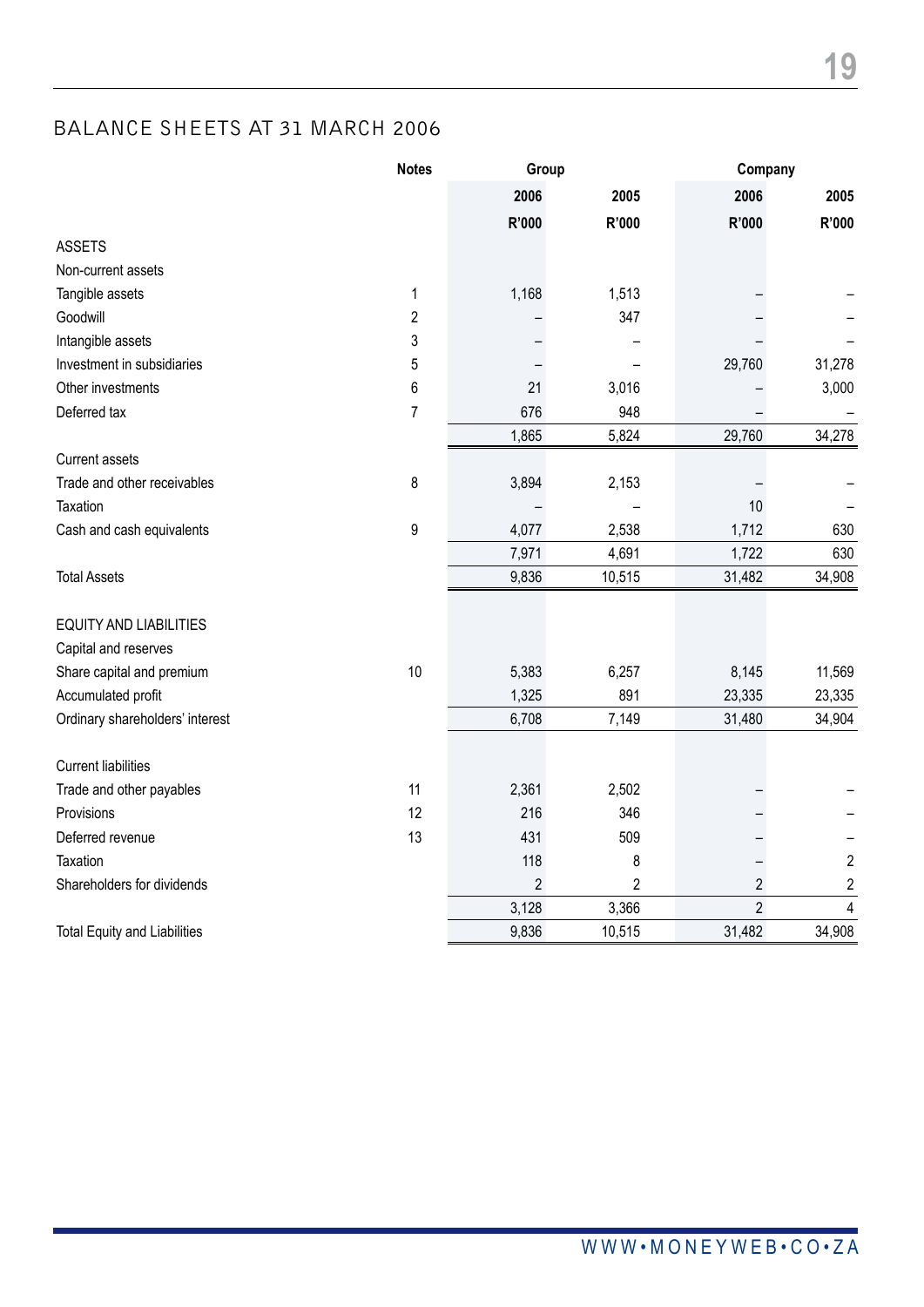## INCOME STATEMENTS FOR THE YEAR ENDED 31 MARCH 2006

|                                                                                                                                               | <b>Notes</b><br>Group |        |           | Company         |          |  |
|-----------------------------------------------------------------------------------------------------------------------------------------------|-----------------------|--------|-----------|-----------------|----------|--|
|                                                                                                                                               |                       | 2006   | 2005      | 2006            | 2005     |  |
|                                                                                                                                               |                       | R'000  | R'000     | R'000           | R'000    |  |
| <b>REVENUE</b>                                                                                                                                |                       | 19,268 | 16,829    | 58              |          |  |
| Advertising                                                                                                                                   |                       | 17,177 | 12,422    |                 |          |  |
| <b>Newsletters</b>                                                                                                                            |                       | 2,091  | 4,407     |                 |          |  |
| OPERATING PROFIT BEFORE INVESTMENT<br>INCOME, INCOME FROM ASSOCIATES, FAIR<br>VALUE ADJUSTMENT, DEPRECIATION,<br>AMORTISATION AND IMPAIRMENTS | 14                    | 1,634  | (2,355)   |                 | (19)     |  |
| Depreciation                                                                                                                                  |                       | (495)  | (424)     |                 |          |  |
| Amortisation of development costs                                                                                                             |                       |        | (418)     |                 |          |  |
| Investment income                                                                                                                             |                       | 40     | 374       |                 | 632      |  |
| Income from associate (net of taxation)                                                                                                       | 4                     |        | 286       |                 |          |  |
| Profit / (Loss) on disposal of investments                                                                                                    |                       |        | 21        |                 | (1,061)  |  |
| Fair value adjustment of investments                                                                                                          |                       | 6      | (326)     |                 | (1, 595) |  |
| Goodwill impairment                                                                                                                           |                       | (347)  | (14, 318) |                 |          |  |
| - Subsidiaries                                                                                                                                |                       |        | (13, 550) |                 |          |  |
| - Associates                                                                                                                                  |                       | (347)  | (768)     |                 |          |  |
| NET PROFIT/(LOSS) BEFORE TAXATION                                                                                                             |                       | 838    | (17, 160) | -               | (2,043)  |  |
| Taxation                                                                                                                                      | 15                    | (404)  | 614       |                 | (7)      |  |
| NET PROFIT/(LOSS) FOR THE YEAR                                                                                                                |                       | 434    | (16, 546) | $\qquad \qquad$ | (2,050)  |  |
| EARNINGS/(LOSS) PER SHARE (cents)                                                                                                             | 16                    | 0.65   | (21.27)   |                 |          |  |
| FULLY DILUTED EARNINGS/(LOSS) PER SHARE (cents)                                                                                               | 16                    | 0.64   | (21.24)   |                 |          |  |

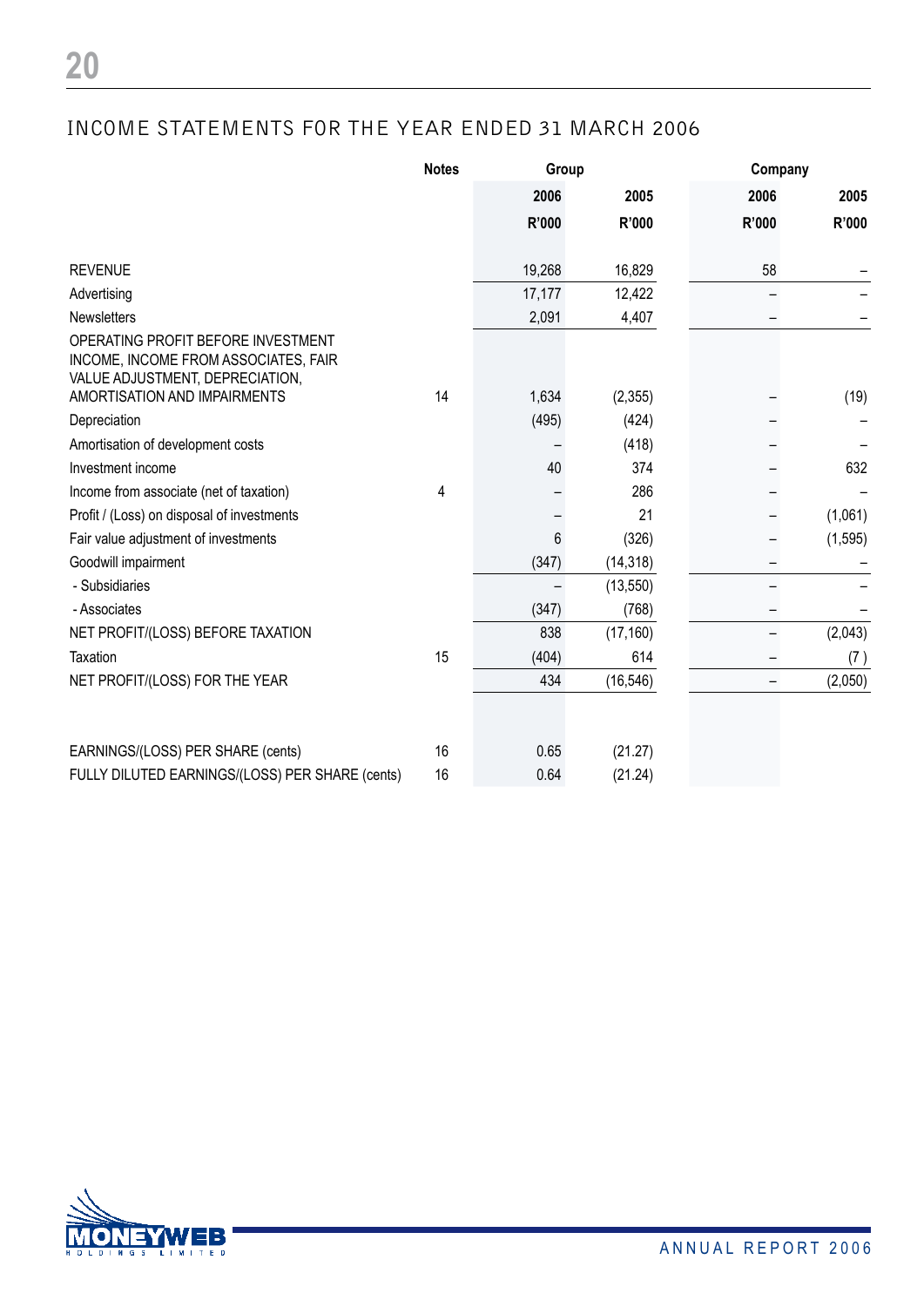## STATEMENTS OF CHANGES IN EQUITY FOR THE YEAR ENDED 31 MARCH 2006

| Group                       | Share capital | Share premium | <b>Accumulated profit</b> | Total     |
|-----------------------------|---------------|---------------|---------------------------|-----------|
|                             | R'000         | <b>R'000</b>  | R'000                     | R'000     |
| Balance at 1 April 2004     | 78            | 10,465        | 17,437                    | 27,980    |
| Net loss for the year       |               |               | (16, 546)                 | (16, 546) |
| Treasury shares purchased   | (9)           | (3,029)       |                           | (3,038)   |
| Capital distribution        |               | (1, 248)      |                           | (1,248)   |
| Balance as at 1 April 2005  | 69            | 6,188         | 891                       | 7,148     |
| Net profit for the year     |               |               | 434                       | 434       |
| Treasury shares purchased   | (2)           | (872)         |                           | (874)     |
| Balance as at 31 March 2006 | 67            | 5,316         | 1,325                     | 6,708     |

| Company                     | Share capital | Share premium | <b>Accumulated profit</b> | Total    |
|-----------------------------|---------------|---------------|---------------------------|----------|
|                             | R'000         | <b>R'000</b>  | R'000                     | R'000    |
| Balance as 1 April 2004     | 85            | 12,732        | 25,385                    | 38,202   |
| Net loss for the year       |               |               | (2,050)                   | (2,050)  |
| Capital distribution        |               | (1, 248)      |                           | (1,248)  |
| Balance as at 1 April 2005  | 85            | 11,484        | 23,335                    | 34,904   |
| Shares cancelled            | (10)          | (3, 414)      |                           | (3, 424) |
| Balance as at 31 March 2006 | 75            | 8,070         | 23,335                    | 31,480   |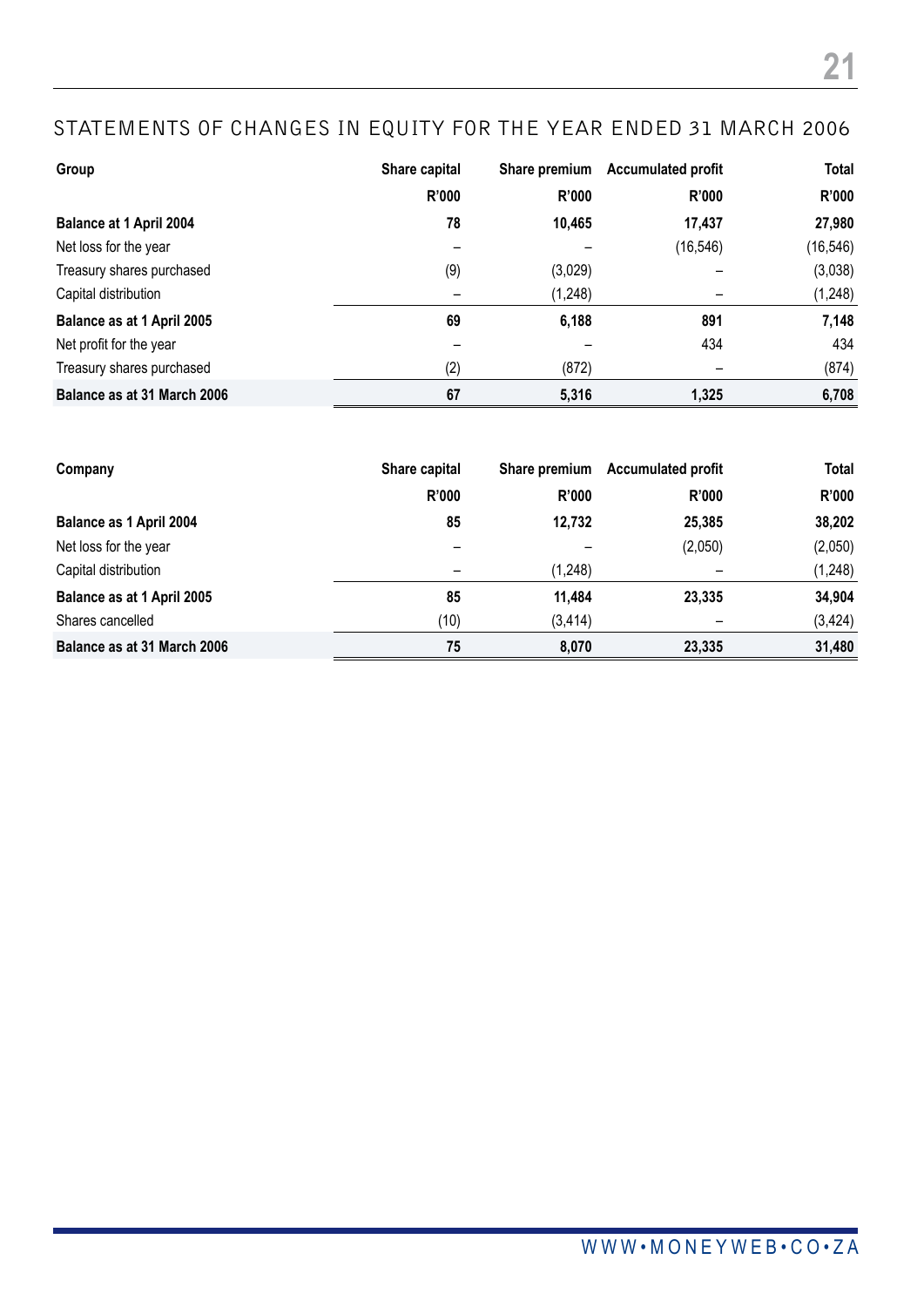## CASH FLOW STATEMENTS FOR THE YEAR ENDED 31 MARCH 2006

|                                                        | <b>Notes</b> | Group   |          |          | Company        |  |
|--------------------------------------------------------|--------------|---------|----------|----------|----------------|--|
|                                                        |              | 2006    | 2005     | 2006     | 2005           |  |
|                                                        |              | R'000   | R'000    | R'000    | R'000          |  |
| Cash flows from operating activities                   |              |         |          |          |                |  |
| Cash generated by operations                           | 19.1         | 1,556   | (3,220)  |          | (18)           |  |
| Movements in working capital                           | 19.2         | (2,010) | 751      |          |                |  |
| Cash generated by operating activities                 |              | (454)   | (2,469)  |          | (18)           |  |
| Investment income                                      |              | 40      | 374      |          | 43             |  |
| Dividends received                                     |              |         | 589      |          | 589            |  |
| Capital distribution paid                              |              |         | (1,248)  |          | (1,248)        |  |
| Taxation paid                                          | 19.3         | (23)    | (710)    | (12)     | (5)            |  |
| Net cash inflows/(outflows) from operating activities  |              | (437)   | (3, 464) | (12)     | (639)          |  |
| Cash flows from investing activities                   |              |         |          |          |                |  |
| Acquisition of tangible assets                         |              | (150)   | (1,041)  |          |                |  |
| Repayment of loans from associate                      |              |         | 312      |          | 312            |  |
| Loan advanced to associate                             |              |         | (105)    |          | (105)          |  |
| Proceeds on disposal of associate company - Classic FM |              | 3,000   | 2,000    | 3,000    | 2,000          |  |
| Proceeds on disposal of associate company - Vestact    |              |         | 2        |          | $\overline{c}$ |  |
| Loans (advanced) repaid to subsidiaries                |              |         |          | 1,518    | (941)          |  |
| Proceeds on disposal of tangible assets                |              |         | 14       |          |                |  |
| Net cash (outflows)/inflows from investing activities  |              | 2,850   | 1,182    | 4,518    | 1,268          |  |
| Cash flows from financing activities                   |              |         |          |          |                |  |
| Acquisition of treasury shares/shares cancelled        |              | (874)   | (3,038)  | (3, 424) |                |  |
| Net cash outflows from financing activities            |              | (874)   | (3,038)  | (3, 424) |                |  |
| Net movement in cash and cash equivalents for the year |              | 1,539   | (5,320)  | 1,082    | 629            |  |
| Cash and cash equivalents at beginning of the year     |              | 2,538   | 7,858    | 630      |                |  |
| Cash and cash equivalents at end of year               |              | 4,077   | 2,538    | 1,712    | 630            |  |

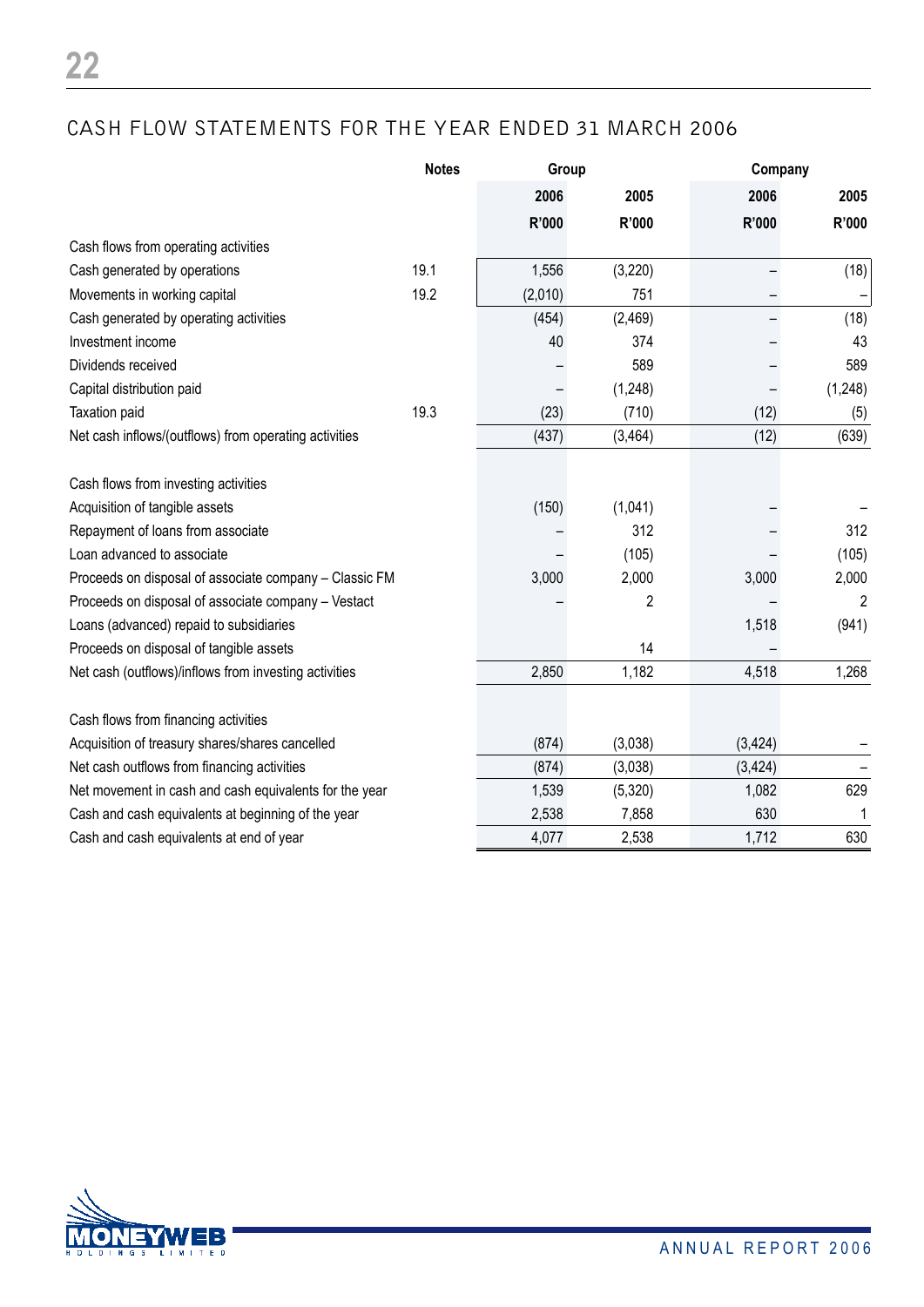## NOTES TO THE ANNUAL FINANCIAL STATEMENTS FOR THE YEAR ENDED 31 MARCH 2006

#### **Statement of compliance**

The financial statements and Group financial statements are prepared in accordance with International Financial Reporting Standards (IFRS), the interpretations adopted by the International Accounting Standards Board (IASB), the requirements of the South African Companies Act and the listing requirements of the Johannesburg Securities Exchange.

### **CHANGE IN BASIS OF PRESENTATION**

#### **Adoption of IFRS**

The Group has adopted IFRS for the first time for the year ended 31 March 2006. These financial statements have been prepared in accordance with IFRS 1 – First time adoption of IFRS. The transition to IFRS had no effect on the Group's reported financial position and results.

The Group has applied the following exemptions in compliance with IFRS 1:

• IFRS 2 – Share based payments: the Group has elected not to apply IFRS 2 to share options granted before 7 November 2002. As all options outstanding were granted before that date, no adjustment was necessary;

• IFRS 3 – Business combinations: the Group has elected not to restate acquisitions made prior to the date of transition to IFRS. Under the previous accounting policy, goodwill was amortised over a period of 5 years and the remaining unamortised balance tested for impairment at each reporting date. In terms of IFRS 3, the unamortised balance at transition date becomes the deemed cost of goodwill which is tested for impairment at each reporting date. Substantially all of the goodwill arising on acquisition of subsidiaries was amortised during the year ended 31 March 2005. The directors consider that this goodwill relating to subsidiaries was substantially impaired in that period. Accordingly, the reversal of the amortisation charge coincides with the impairment charge and no net restatement has been necessary.

#### **Circular 7/2005**

The Group has adopted the recommendations of Circular 7/2005 issued by the South African Institute of Chartered Accountants whereby lease payments made under operating leases are recognized in the income statement on a straight-line basis over the term of the lease. Previously, operating leases were expensed on a payment basis. The adjustment has been made in accordance with IAS 8 – Accounting Policies, Changes in Accounting Estimates and Errors, with the necessary restatement of comparatives. Refer to note 23.

#### **BASIS OF PREPARATION**

The financial statements and Group financial statements have been prepared on the historical cost basis with the exception of certain financial instruments that are stated at fair value.

#### **JUDGEMENTS, ESTIMATES AND ASSUMPTIONS**

The preparation of financial statements in conformity with IFRS requires management to make judgements, estimates and assumptions that affect the application of policies and the reported amounts of assets and liabilities and income and expenses.

Estimates are based on historical experience and various other factors that management believe are reasonable under the circumstances. Actual results may differ from these estimates. Revisions to estimates are recognised in the year in which the revision is made.

The main areas where such estimates have been made are:

• The useful lives and residual values of tangible and intangible assets;

- The impairment of goodwill;
- The recognition of subscription and advertising revenues that relate to future periods;
- The impairment of assets;
- The amount and timing of provisions.

#### **• Basis of consolidation**

#### **Investment in subsidiaries**

Subsidiaries are those entities over whose financial and operating policies the Group has the power to exercise control, so as to obtain benefits from their activities.

The Group financial statements incorporate the assets, liabilities and results of the operations of the Company and its subsidiaries. The results of subsidiaries acquired and disposed of during a financial year are included from the effective dates of acquisition and to the effective dates of disposal.

#### **Investment in associates**

An associate is an entity over whose financial and operating policies the Group has the ability to exercise significant influence and which is neither a subsidiary nor a joint venture of the Group.

The equity method of accounting for associates is adopted in the Group financial statements. In applying the equity method, account is taken of the Group's share of accumulated retained earnings and movements in reserves from the effective date on which the enterprise became an associate and up to the effective date it ceases to be an associate.

Goodwill arising on the acquisition of associates is included in the carrying amount of the associate and is treated in accordance with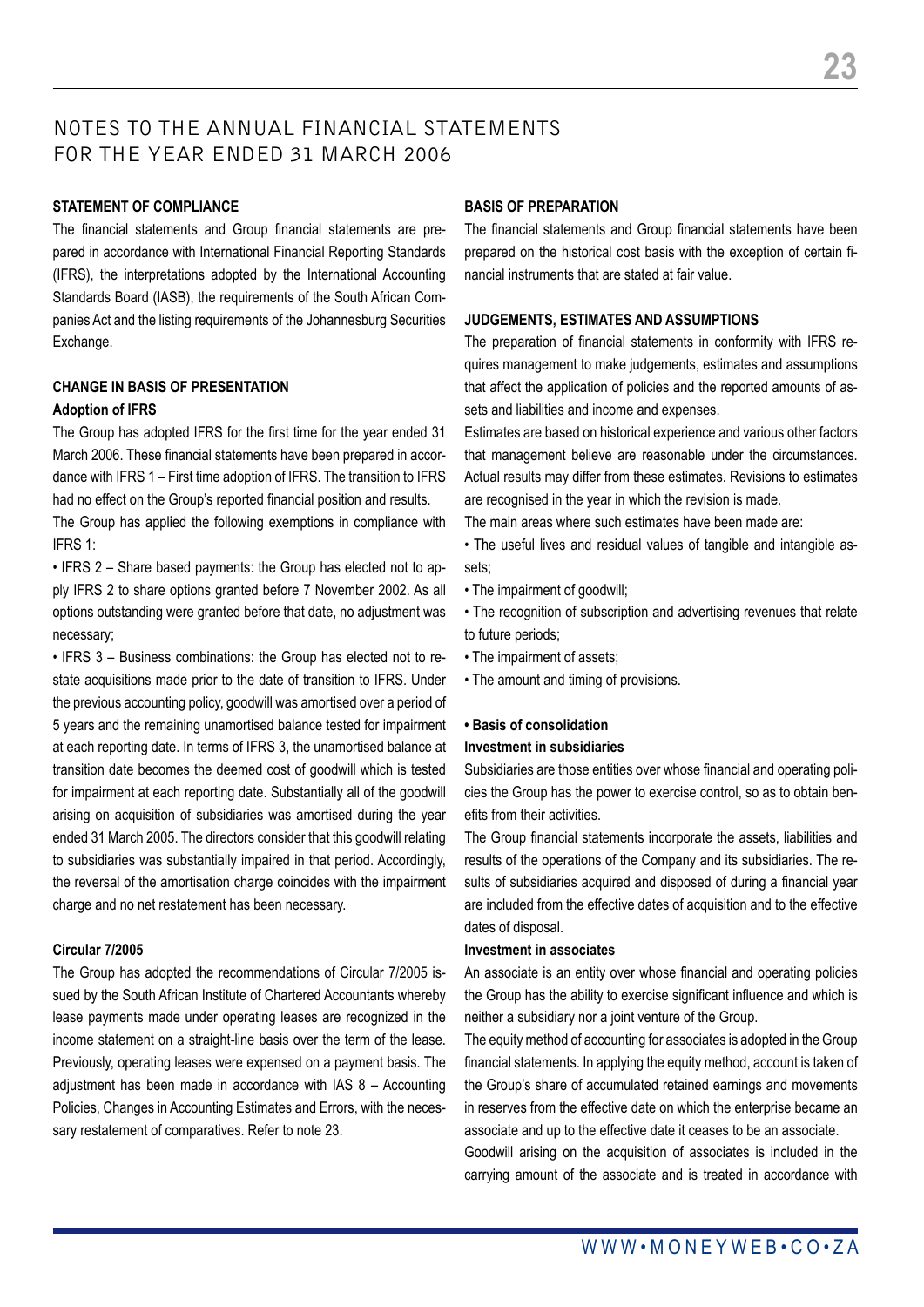the Group's accounting policy for goodwill. The share of associates' retained earnings and reserves is generally determined from the associate's latest financial statements.

#### **Transactions eliminated on consolidation**

Intra-group balances and transactions, and any unrealised gains arising from intra-group transactions, are eliminated in preparing the consolidated financial statements.

#### **• Tangible assets**

Tangible assets are stated at historical cost less accumulated depreciation and accumulated impairment losses. Depreciation is provided for on a straight line basis estimated to write each asset down to estimated residual value over the term of its useful life. The estimated residual values and useful lives are reassessed by the directors at each reporting date.

The principal annual rates used for this purpose are as follows:

| Furniture                      | 5 years |
|--------------------------------|---------|
| Computer hardware and software | 3 years |
| Other assets                   | 5 years |
| Office equipment               | 5 years |
| Studio equipment               | 7 years |

Subsequent expenditure relating to a tangible asset is capitalised when it is probable that future economic benefits from the use of the asset will flow to the Group and costs can be reliably measured. All other subsequent expenditure is recognised as an expense in the period in which it is incurred.

Surpluses or deficits on the disposal of tangible assets are credited or charged to income as appropriate. The surplus or deficit is the difference between the net disposal proceeds and the carrying amount of the asset.

#### **• Goodwill**

Goodwill represents the excess of the cost of an acquisition over the Group's interest in the fair value of the identifiable assets and liabilities acquired. Goodwill is carried at cost less accumulated impairment losses. The carrying amount of goodwill is tested for impairment at each reporting date.

#### **• Website development costs**

Development costs include the direct costs of personnel, materials and services consumed in the setting up of the infrastructure for products and services to be offered by the Group. Development costs are recognised as an asset only when it is probable that the costs will give rise to future economic benefits. Development costs are amortised on the straight line basis over the estimated useful life of the website. The unamortised balance is reviewed on a regular basis and, if an impairment in value has occurred, it is written off in the period in which the circumstances have been determined.



Subsequent expenditure on website development costs after its completion is recognised as an expense when it is incurred unless it is probable that this expenditure will enable the asset to generate future economic benefits in excess of its originally assessed standard of performance, and this expenditure can be measured and attributed to the asset reliably.

#### **• Impairment**

The carrying amounts of the Group's assets are reviewed at each balance sheet date to determine whether there is any indication of impairment. If there is any indication that an asset may be impaired, its recoverable amount is estimated. The recoverable amount is the higher of its fair value less cost to sell and its value in use.

In assessing value in use, the expected future cash flows from the asset are discounted to their present value using a pre-tax discount rate that reflects current market assessments of the time value of money and the risks specific to the asset.

An impairment loss is recognised whenever the carrying amount of an asset exceeds its recoverable amount.

A previously recognised impairment loss is reversed if the recoverable amount increases as a result of a change in the estimates used to determine the recoverable amount, but not to an amount higher than the carrying amount that would have been determined (net of depreciation) had no impairment loss been recognised in prior years. For goodwill a recognised impairment loss is not reversed.

#### **• Accounting for foreign currencies Foreign currency transactions**

Foreign currency transactions are recorded in the reporting currency by applying to the foreign currency amount the exchange rate between the reporting currency and the foreign currency at the date of the transaction. Exchange rate differences arising on the settlement of monetary items at rates different from those at which they were initially recorded during the periods, are recognised in the income statement in the period in which they arise.

#### **Foreign operations**

Where a foreign subsidiary is determined to be an integrated foreign operation, transactions and resulting non-monetary items are translated at the exchange rates ruling when the transactions occurred. Income statement items are translated at the appropriate weighted average exchange rates for the period. Monetary items are translated at the ruling exchange rates at the balance sheet dates. Translation gains and losses are taken to income for the period.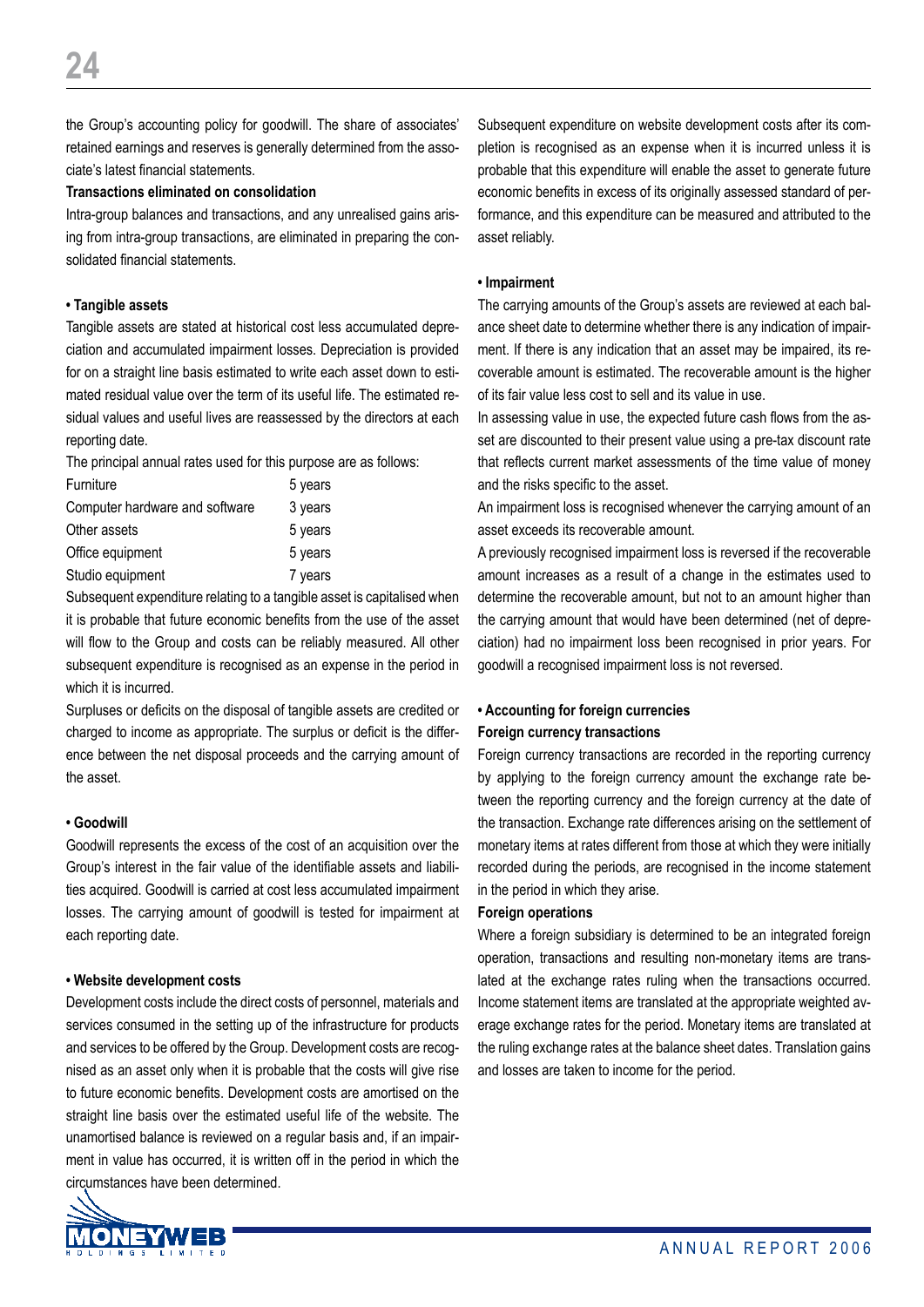#### **• Financial instruments**

Financial instruments on the balance sheet include cash and cash equivalents, other investments, trade and other receivables, and trade and other payables. Financial instruments are initially recognised when the group becomes party to the contractual arrangement of the instrument.

#### **Measurement**

Financial instruments are initially measured at fair value, which includes transaction costs except for those items measured at fair value through profit and loss. Subsequent to initial recognition these instruments are measured as set out below:

#### **Other investments**

Other investments comprise listed investments and are classified as carried at fair value through profit and loss. Fair value is calculated by reference to stock exchange quoted bid prices at close of business on balance sheet date.

#### **Trade and other receivables**

Trade and other receivables are measured at amortised cost less impairment losses.

#### **Cash and cash equivalents**

Cash and cash equivalents are measured at fair value.

#### **Trade and other payables**

Trade and other payables are recognised at amortised cost.

#### **Gains and losses on subsequent measurement**

Gains and losses arising from a change in the fair value of financial instruments through profit and loss are included in net profit or loss in the period in which the change arises.

#### **Offset**

Financial assets and financial liabilities are offset and the net amount reported in the balance sheet when the Group has a legally enforceable right to set off the recognised amounts, and intends either to settle on a net basis, or to realise the asset and settle the liability simultaneously.

#### **• Treasury shares**

Shares in the Company held by Group entities are classified as treasury shares. These shares are treated as a deduction from the number of shares in issue and the cost of shares is deducted from equity in the Statement of Changes in Equity. Dividends received on treasury shares are eliminated on consolidation.

#### **• Taxation**

Current tax comprises tax payable calculated on the basis of the expected taxable income for the year, using the tax rates substantively enacted at the balance sheet date, and any adjustment of tax payable for previous years.

Deferred tax is provided using the balance sheet liability method,

based on temporary differences. Temporary differences are differences between the carrying amounts of assets and liabilities for financial reporting purposes and their tax base. The amount of deferred tax provided is based on the expected manner of realisation or settlement of the carrying amount of assets and liabilities using tax rates enacted or substantively enacted at the balance sheet date. Deferrred tax is charged to the income statement except to the extent that it relates to a transaction that is recognised directly in equity, or a business combination that is an acquisition. The effect on deferred tax of any changes in tax rates is recognised in the income statement, except to the extent that it relates to items previously charged or credited directly to equity. A deferred tax asset is recognised to the extent that it is probable that future taxable profits will be available against which the associated unused tax losses and deductible temporary differences can be utilised. Deferred tax assets are reduced to the extent that it is no longer probable that the related tax benefit will be realised.

#### **• Provisions**

A provision is recognised when the Group has a present obligation (legal or constructive) as a result of a past event and it is probable that an outflow of resources embodying economic benefits will be required to settle the obligation, and a reliable estimate can be made of the amount of the obligation. Provisions are reviewed at each balance sheet date and are adjusted to reflect the current best estimate.

#### **• Deferred revenue**

Subscriptions and advertising revenues received in advance are recognised for revenue purposes once the service has been provided.

#### **• Revenue recognition**

Revenue is recognised at fair value and comprises the invoiced sales from trading operations and excludes value added tax. Revenue earned from advertisements is recognised on a monthly basis as they are placed. Revenue from newsletters and broadcasting is recognised in the month earned. Commission on e-commerce is recognised when the transaction is completed.

#### **• Cost of sales**

Cost of sales consists of agency commissions, sales commissions, content costs of services provided, production costs for advertising and broadcasting as well as the cost of mailing lists. The cost of sales of printed publications includes commissions, editorial, printing and distribution costs.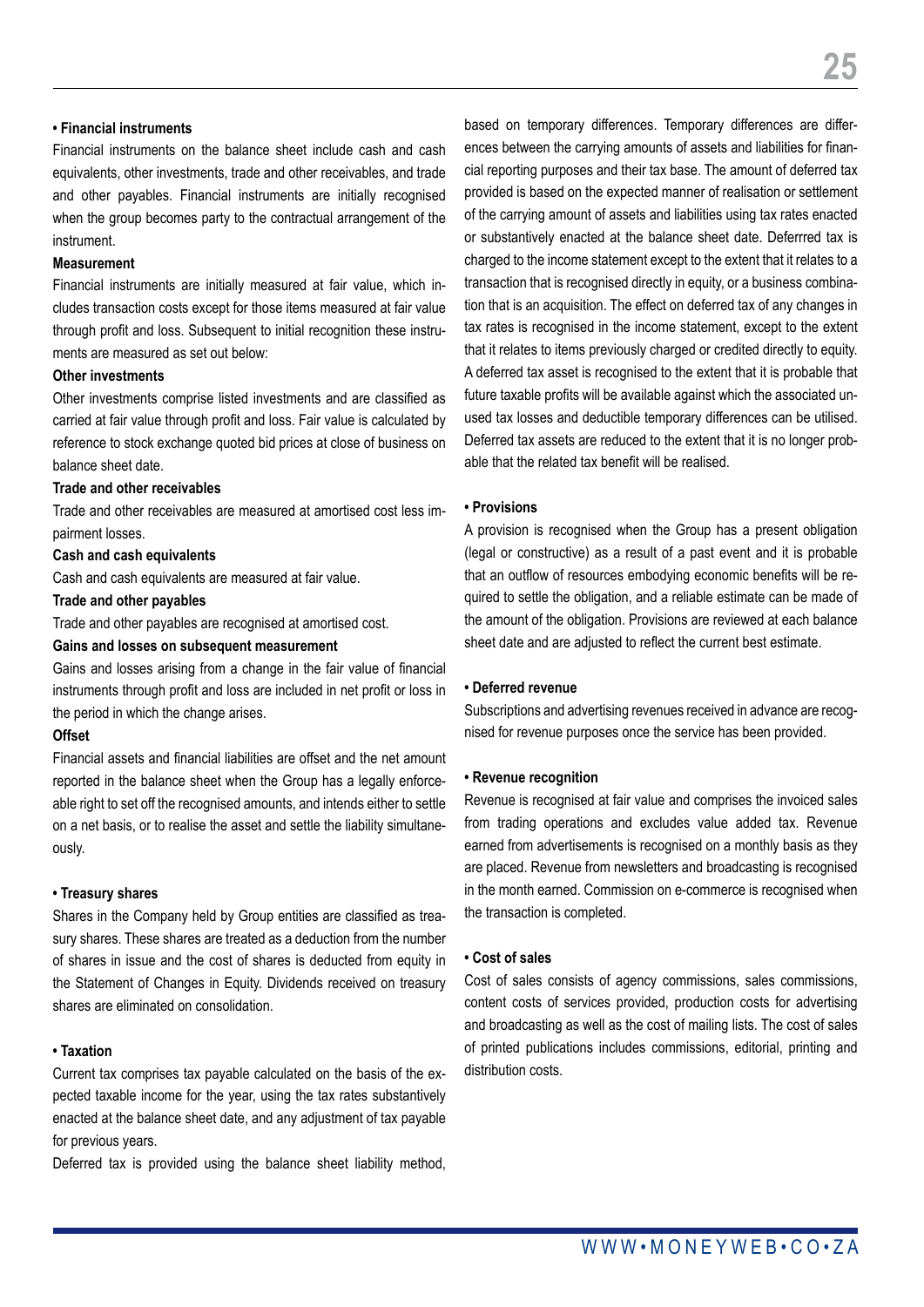#### **• Investment income**

Interest is recognised on a time proportion basis, taking account of the principal outstanding and the effective interest rate over the period to maturity, when it is probable that such income will accrue to the Group. Dividends are recognised when the right to receive payment is established.

#### **• Leases**

Leases that transfer substantially all risks and rewards of ownership are classified as finance leases. The Group is not party to any finance leases.

Leases where the lessor retains substantially all the risks and rewards of ownership are classified as operating leases.

Payments made under operating leases are recognised in the income statement on a straight-line basis over the term of the lease.

#### **• Employee benefits**

#### **Short term employee benefits**

The cost of all short term employee benefits is recognised during the period in which the employee renders the related service.

The provisions for employee entitlements to salaries and annual leave represent the amount which the Group has a present obligation to pay as a result of employees' services provided to the balance sheet date. The provisions have been calculated at undiscounted amounts based on current salary rates.

#### **Equity compensation benefits**

The Group grants share options to certain employees under an employee share plan. Other than costs incurred in administering the scheme which is expensed as incurred, the scheme does not result in any expense to the Group.

#### **• Cash and cash equivalents**

For the purpose of the cash flow statement, cash and cash equivalents comprise cash on hand and deposits held on call with banks, all of which are available for use by the Group unless otherwise stated.

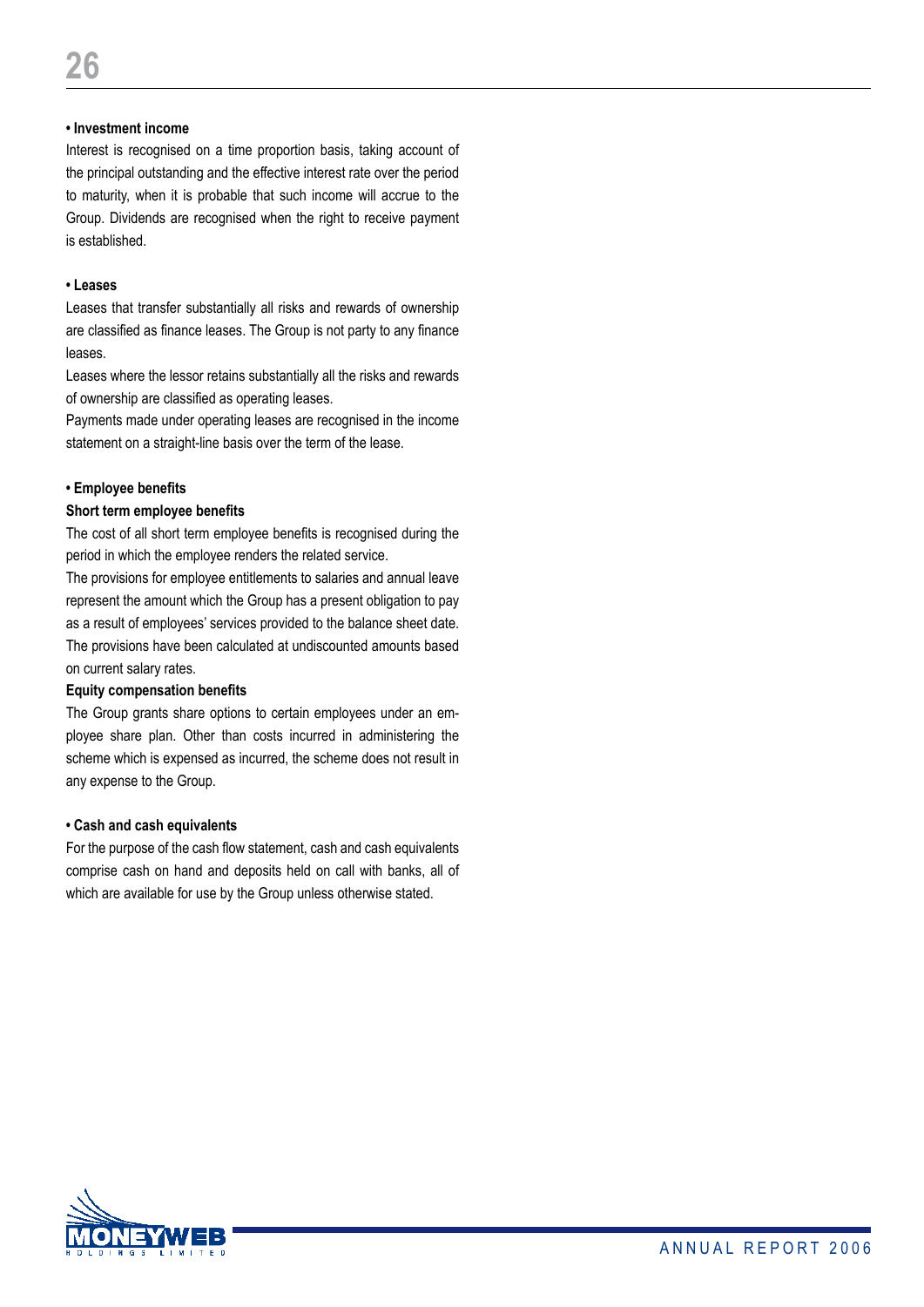## NOTES TO THE ANNUAL FINANCIAL STATEMENTS FOR THE YEAR ENDED 31 MARCH 2006

#### **1. Tangible Assets**

|                   | Group 2006   |                     |          |
|-------------------|--------------|---------------------|----------|
|                   |              | Accumulated         | Carrying |
|                   | Cost         | <b>Depreciation</b> | Amount   |
|                   | <b>R'000</b> | R'000               | R'000    |
| Furniture         | 214          | (186)               | 28       |
| Computer hardware | 1,947        | (1, 815)            | 132      |
| Computer software | 629          | (520)               | 109      |
| Other assets      | 73           | (49)                | 24       |
| Office equipment  | 192          | (142)               | 50       |
| Studio equipment  | 1,164        | (360)               | 804      |
| Vehicles          | 39           | (18)                | 21       |
| Total             | 4,258        | (3,090)             | 1,168    |

|                   |       | Group 2005          |        |  |  |
|-------------------|-------|---------------------|--------|--|--|
|                   |       | Accumulated         |        |  |  |
|                   | Cost  | <b>Depreciation</b> | Amount |  |  |
|                   | R'000 | R'000               | R'000  |  |  |
| Furniture         | 212   | (173)               | 39     |  |  |
| Computer hardware | 1,908 | (1,654)             | 254    |  |  |
| Computer software | 593   | (443)               | 150    |  |  |
| Other assets      | 73    | (43)                | 30     |  |  |
| Office equipment  | 191   | (114)               | 77     |  |  |
| Studio Equipment  | 1,092 | (160)               | 932    |  |  |
| Vehicles          | 39    | (8)                 | 31     |  |  |
| Total             | 4,108 | (2,595)             | 1,513  |  |  |

### **Movement Summary 2006**

|                   |                         |                  | Group               |                             |                         |
|-------------------|-------------------------|------------------|---------------------|-----------------------------|-------------------------|
|                   | Carrying<br>Amount 2005 | <b>Additions</b> | <b>Depreciation</b> | Impairment<br>and disposals | Carrying<br>Amount 2006 |
|                   | R'000                   | <b>R'000</b>     | <b>R'000</b>        | <b>R'000</b>                | <b>R'000</b>            |
| Furniture         | 39                      |                  | (13)                |                             | 27                      |
| Computer hardware | 254                     | 39               | (161)               |                             | 132                     |
| Computer software | 150                     | 36               | (77)                |                             | 109                     |
| Other assets      | 30                      |                  | (6)                 |                             | 24                      |
| Office equipment  | 77                      |                  | (28)                |                             | 51                      |
| Studio equipment  | 932                     | 72               | (200)               |                             | 803                     |
| Vehicles          | 31                      |                  | (10)                |                             | 21                      |
| Total             | .513                    | 150              | (495)               |                             | 1,168                   |

#### **Movement Summary 2005**

|                   | Group                   |                  |                     |                                    |                         |
|-------------------|-------------------------|------------------|---------------------|------------------------------------|-------------------------|
|                   | Carrying<br>Amount 2004 | <b>Additions</b> | <b>Depreciation</b> | <b>Impairment</b><br>and disposals | Carrying<br>Amount 2005 |
|                   | R'000                   | R'000            | <b>R'000</b>        | <b>R'000</b>                       | <b>R'000</b>            |
| Furniture         | 42                      | 10               | (13)                |                                    | 39                      |
| Computer hardware | 329                     | 149              | (211)               | (13)                               | 254                     |
| Computer software | 92                      | 132              | (74)                |                                    | 150                     |
| Other assets      | 36                      |                  | (6)                 |                                    | 30                      |
| Office equipment  | 98                      | 8                | (29)                |                                    | 77                      |
| Studio equipment  | 312                     | 703              | (83)                |                                    | 932                     |
| Vehicles          |                         | 39               | (8)                 |                                    | 31                      |
| Total             | 909                     | 1,041            | (424)               | (13)                               | 1,513                   |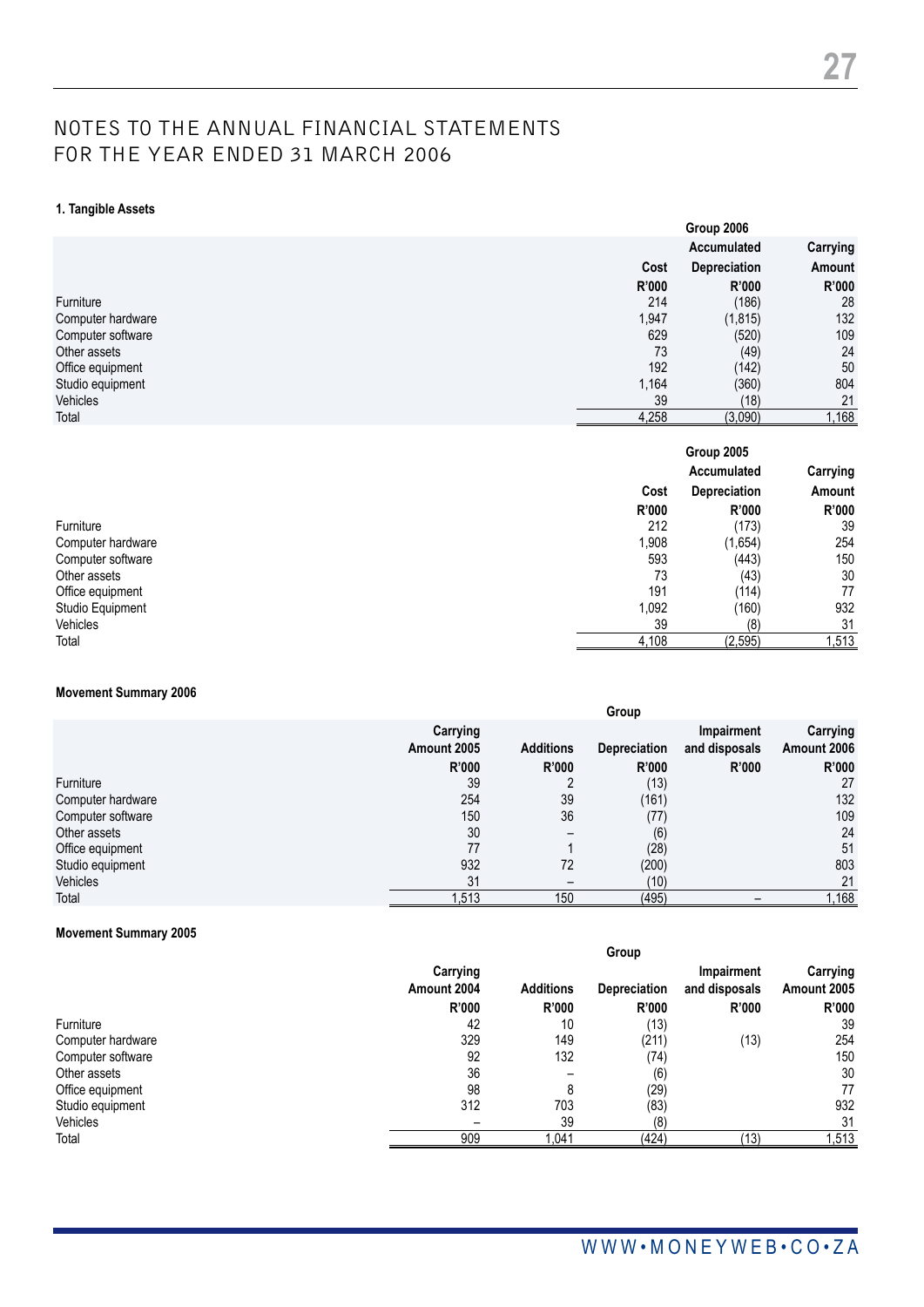#### **2. Goodwill**

|                                   |           | Group     |
|-----------------------------------|-----------|-----------|
|                                   | 2006      | 2005      |
|                                   | R'000     | R'000     |
| <b>Opening Carrying Amount</b>    | 347       | 13,897    |
| Gross Carrying Amount             | 67,748    | 67,748    |
| Impairment                        | (67, 401) | (53, 851) |
| Goodwill impaired during the year | 347       | (13, 550) |
| Closing carrying amount           |           | 347       |
| Gross Carrying Amount             | 67,748    | 67,748    |
| Accumulated impairment            | (67, 748) | (67, 401) |
|                                   |           | Group     |
|                                   | 2006      | 2005      |
| 3. Intangible assets              | R'000     | R'000     |
| Website development costs         |           |           |
| Opening Carrying Amount           |           | 418       |
| Gross Carrying Amount             | 4,241     | 4,241     |
| Accumulated Amortisation          | 4,241     | (3,823)   |
| Additions                         |           |           |
| Amortised for the year            |           | (418)     |
| Closing carrying amount           |           |           |
| Gross Carrying Amount             | 4,241     | 4,241     |
| <b>Accumulated Amortisation</b>   | (4, 241)  | (4, 241)  |

#### **4. Investment in associate**

|                                                           | Group |         | Company |              |
|-----------------------------------------------------------|-------|---------|---------|--------------|
|                                                           | 2006  | 2005    | 2006    | 2005         |
|                                                           | R'000 | R'000   | R'000   | <b>R'000</b> |
| Cost Price                                                |       | 7,658   |         | 7,658        |
| Net asset value at acquisition                            |       |         |         |              |
| Goodwill                                                  |       | 7,658   |         |              |
|                                                           |       |         |         |              |
| <b>Cumulative Post Acquisition reserves</b>               |       | 1,723   |         |              |
| To beginning of current year                              |       | 1,785   |         |              |
| Current year                                              |       | 286     |         |              |
| Dividend received                                         |       | (589)   |         |              |
| Disposal of investment - losses recouped                  |       | 241     |         |              |
|                                                           |       |         |         |              |
| Goodwill impaired                                         |       | (3,831) |         |              |
| Significant influence lost transfer balance to investment |       | (5,550) |         | (7,658)      |
|                                                           |       |         |         |              |

#### **5. Investment in subsidiaries**

|                                 | Company |        |
|---------------------------------|---------|--------|
|                                 | 2006    | 2005   |
|                                 | R'000   | R'000  |
| Shares at cost less impairments | 27,384  | 27,384 |
| Loans to subsidiaries           | 2.376   | 3.894  |
| <b>Total Company interest</b>   | 29,760  | 31,278 |

Loans to subsidiaries are unsecured, interest free and no fixed dates of repayment have been determined.

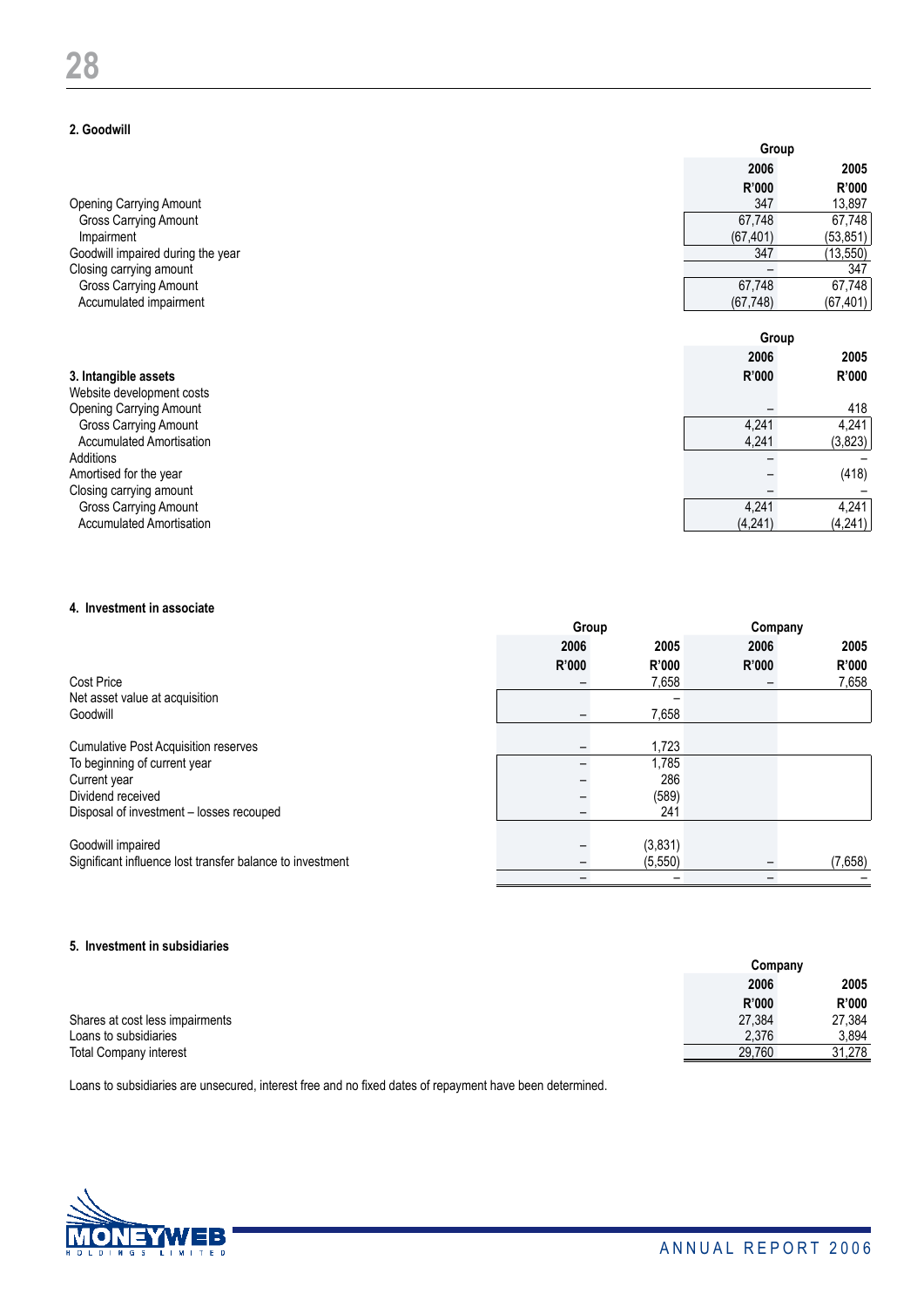#### **6. Other Investments**

|                                       | Group  |         |              | Company  |  |
|---------------------------------------|--------|---------|--------------|----------|--|
|                                       | 2006   | 2005    | 2006         | 2005     |  |
| <b>6.1 Listed Investment</b>          | R'000  | R'000   | R'000        | R'000    |  |
| Old Mutual plc (1 000 shares)         | 21     | 16      |              |          |  |
|                                       |        |         |              |          |  |
|                                       | Group  |         | Company      |          |  |
|                                       | 2006   | 2005    | 2006         | 2005     |  |
|                                       | R'000  | R'000   | <b>R'000</b> | R'000    |  |
| 6.2 Unlisted Investment               |        |         |              |          |  |
| Transfer from Investment in associate | 3000   | 5,550   | 3.000        | 7,658    |  |
| Sold during the year                  | (3000) | (2,220) | (3,000)      | (3,063)  |  |
| Fair value adjustment                 |        | (330)   |              | (1, 595) |  |
|                                       |        | 3,000   |              | 3,000    |  |
|                                       |        |         |              |          |  |
| <b>Total Other Investments</b>        | 21     | 3,016   |              | 3,000    |  |

| 7. Deferred taxation           |       | Group |  |
|--------------------------------|-------|-------|--|
| Deferred tax asset comprises:  | 2006  | 2005  |  |
|                                | R'000 | R'000 |  |
| Accelerated capital allowances | (87)  | (84)  |  |
| Income received in advance     | (53)  | (26)  |  |
| Tax losses                     | (329) | (728) |  |
| Provisions and doubtful debts  | (131) | (43)  |  |
| Operating lease creditor       | (66)  | (59)  |  |
| Other                          | (10)  | (3)   |  |
|                                | (676) | (948) |  |

#### **8.Trade and other receivables**

|                   |       | Group                    |  |
|-------------------|-------|--------------------------|--|
|                   | 2006  | 2005                     |  |
|                   | R'000 | R'000                    |  |
| Trade receivables | 3,199 | 1,977                    |  |
| Prepayments       | 64    | 139                      |  |
| Sundry debtors    | 70    | 37                       |  |
| Other receivables | 561   | $\overline{\phantom{0}}$ |  |
|                   | 3,894 | 2,153                    |  |

#### **9. Cash and cash equivalents**

|                                      |              | Group |       | Company |  |
|--------------------------------------|--------------|-------|-------|---------|--|
|                                      | 2006         | 2005  | 2006  | 2005    |  |
|                                      | <b>R'000</b> | R'000 | R'000 | R'000   |  |
| Cash on hand and balances with banks | 3,960        | 1,956 | 1.712 | 630     |  |
| Short term money-market instruments  | 117          | 582   |       |         |  |
|                                      | 4.077        | 2.538 |       | 630     |  |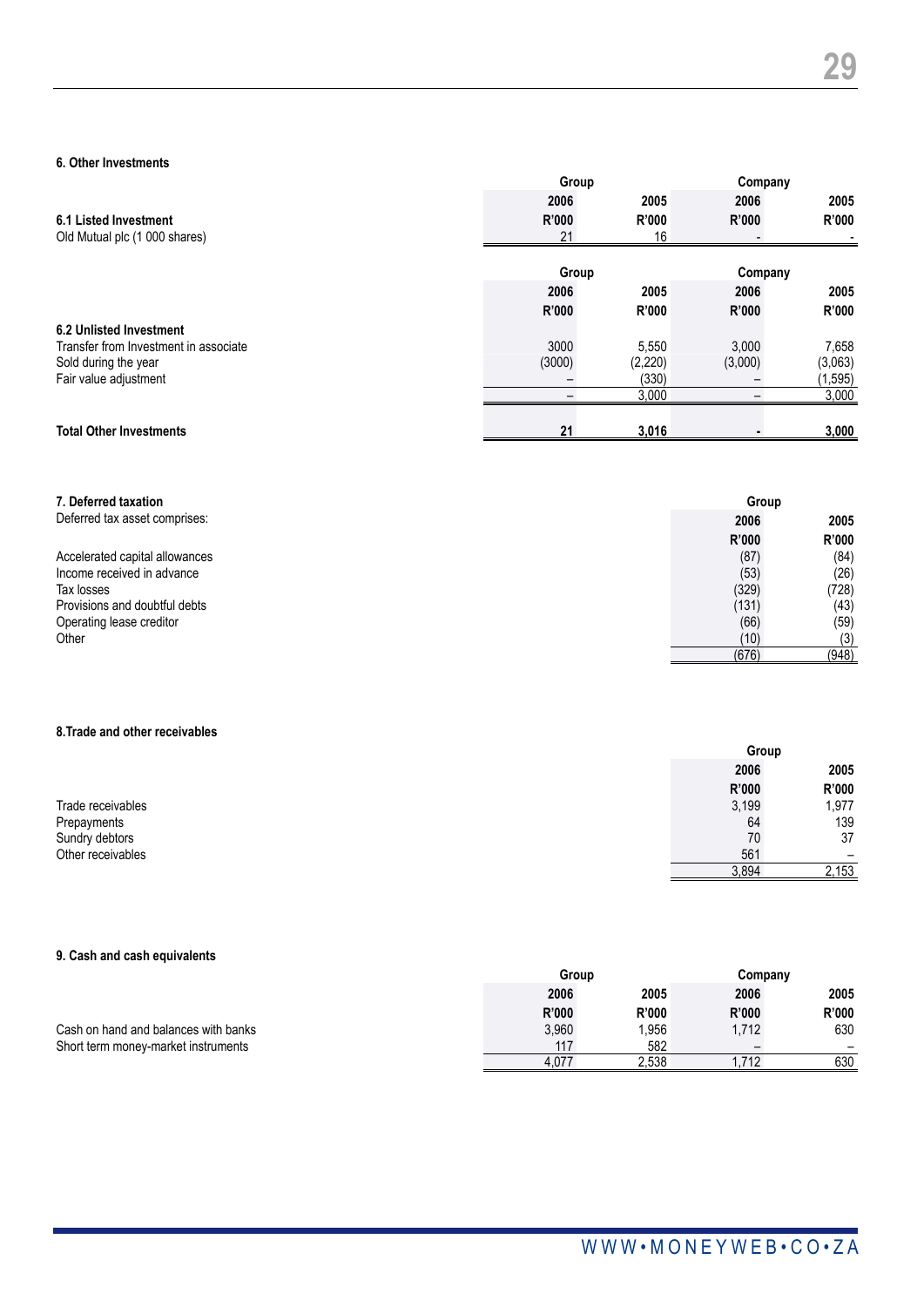### **10. Share capital and premium**

|                                                                          | Group |              | Company  |         |
|--------------------------------------------------------------------------|-------|--------------|----------|---------|
|                                                                          | 2006  | 2005         | 2006     | 2005    |
|                                                                          | R'000 | <b>R'000</b> | R'000    | R'000   |
| Authorised                                                               |       |              |          |         |
| 500 000 000 ordinary shares of R0,001 each                               | 500   | 500          | 500      | 500     |
| Issued                                                                   |       |              |          |         |
| 75 446 944 (2005: 85 000 000) ordinary shares of R0,001 each             | 75    | 85           | 75       | 85      |
| 7 574 694 (2005: 14 870 884) treasury shares held by subsidiary          | (8)   | (15)         |          |         |
| 932 394 (2005: 932 394) treasury shares held by share incentive trust    | (1)   | (1)          |          |         |
|                                                                          | 67    | 69           | 75       | 85      |
|                                                                          |       |              |          |         |
| Share premium                                                            | 6,188 | 10.465       | 11.484   | 12,732  |
| 7 574 694 (2005: 14 870 884) treasury shares held by subsidiary          | (823) | (5,013)      |          |         |
| 932 394 (2005: 932 394) treasury shares held by share incentive<br>trust | (49)  | (283)        |          |         |
| Capital Distribution                                                     |       | (1, 248)     | (3, 414) | (1,248) |
| Balance at end of year                                                   | 5,316 | 6,188        | 8,070    | 11,484  |
| Total share capital and premium                                          | 5,383 | 6,257        | 8,146    | 11,569  |

### **11.Trade and other payables**

|                  |       | Group |  |
|------------------|-------|-------|--|
|                  | 2006  | 2005  |  |
|                  | R'000 | R'000 |  |
| Trade payables   | 462   | 802   |  |
| Accruals         | 1,380 | 1,190 |  |
| Sundry creditors | 81    | 72    |  |
| Other            | 438   | 438   |  |
|                  | 2,361 | 2,502 |  |

| <b>12. Provisions</b>               | Group |              |
|-------------------------------------|-------|--------------|
|                                     | 2006  | 2005         |
| Leave Pay                           | R'000 | <b>R'000</b> |
| At Beginning of the year            | 147   | 117          |
| Additional provision                | 103   | 97           |
| Utilised during the year            | (168) | (67)         |
| At end of the year                  | 82    | 147          |
|                                     |       |              |
| <b>General Provisions</b>           | 134   | 199          |
|                                     |       |              |
|                                     | 216   | 346          |
|                                     |       |              |
| 13. Deferred revenue                | Group |              |
|                                     | 2006  | 2005         |
|                                     | R'000 | <b>R'000</b> |
| Annual subscriptions to newsletters | 67    | 112          |
| Advertising contracts               | 364   | 397          |
|                                     | 431   | 509          |

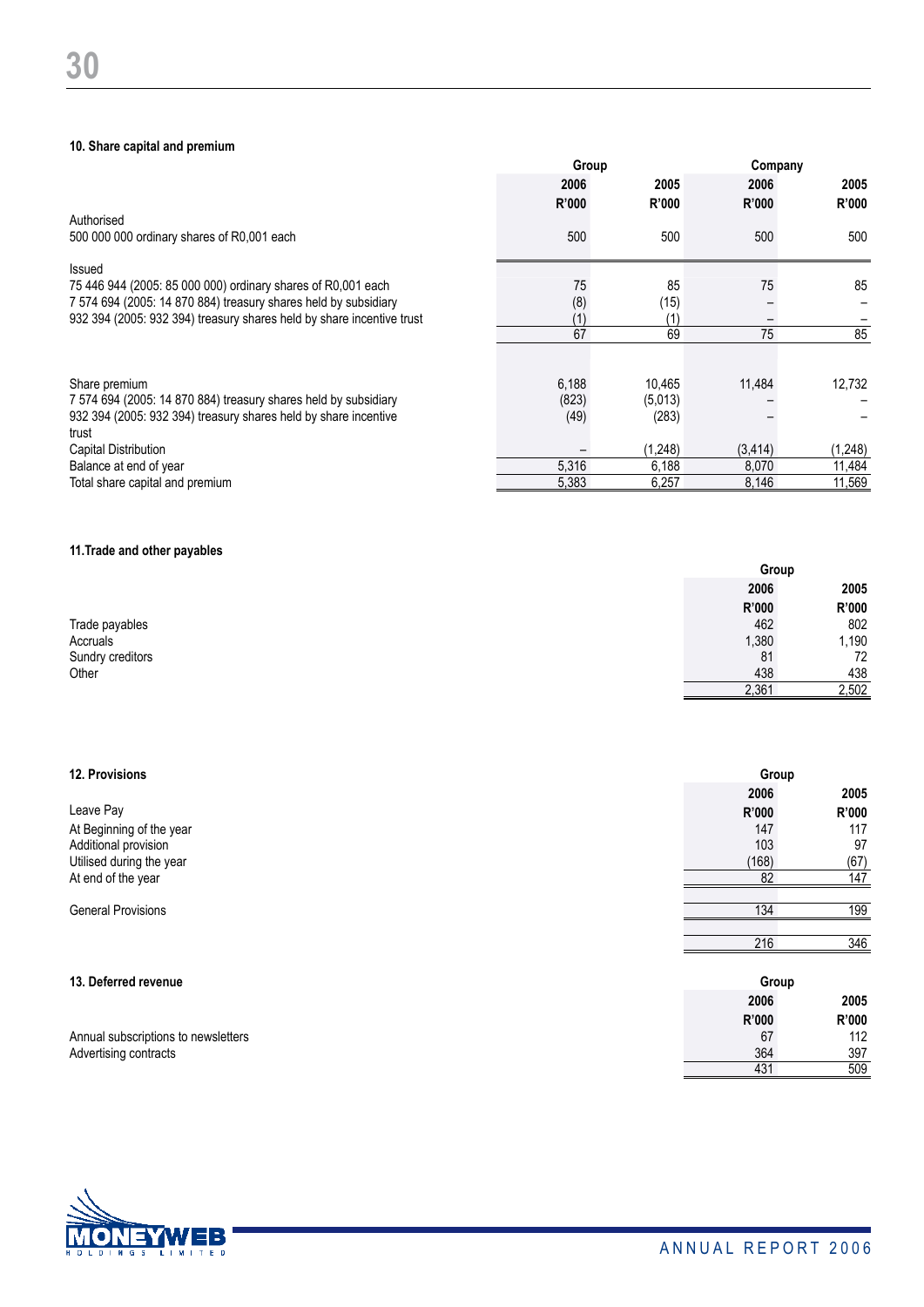### **14. Operating profit**

|                                                  | Group        |              |       | Company |  |
|--------------------------------------------------|--------------|--------------|-------|---------|--|
|                                                  | 2006<br>2005 |              | 2006  | 2005    |  |
|                                                  | R'000        | <b>R'000</b> | R'000 | R'000   |  |
| Profit from operations is stated after charging: |              |              |       |         |  |
| Cost of Sales                                    | 8,254        | 6,314        |       |         |  |
| Auditors' remuneration                           | 224          | 208          |       |         |  |
| - for services as Auditors                       | 224          | 208          |       |         |  |
| Depreciation                                     | 495          | 424          |       |         |  |
| Furniture                                        | 13           | 13           |       |         |  |
| Computer hardware                                | 161          | 211          |       |         |  |
| Computer software                                | 77           | 74           |       |         |  |
| Other assets                                     |              | 6            |       |         |  |
| Office equipment                                 | 28           | 29           |       |         |  |
| Motor vehicles                                   | 10           | 8            |       |         |  |
| Studio equipment                                 | 200          | 83           |       |         |  |
| Net foreign exchange losses                      | 103          | 36           |       |         |  |
| Operating Lease charges - Property               | 708          | 642          |       |         |  |
| Staff Costs (including freelance journalists)    | 6,630        | 9,289        |       |         |  |
| Profit on disposal of tangible asset             |              | 2            |       |         |  |
| Average number of employees during the year      | 32           | 44           |       |         |  |

#### **Directors' emoluments**

|                                                                  | Group |              |
|------------------------------------------------------------------|-------|--------------|
|                                                                  | 2006  | 2005         |
|                                                                  | R'000 | <b>R'000</b> |
| Directors' emoluments paid by a subsidiary company (see note 19) | 110   | 957          |

#### **15. Income tax expense**

|                                 | Group |        |                          | Company        |  |
|---------------------------------|-------|--------|--------------------------|----------------|--|
|                                 | 2006  | 2005   | 2006                     | 2005           |  |
|                                 | R'000 | R'000  | R'000                    | R'000          |  |
| South African normal tax        | 133   | 286    |                          |                |  |
| - current                       | 133   | 87     |                          | $\overline{c}$ |  |
| - prior year                    |       | 199    |                          | 5              |  |
| Deferred                        | 272   | (900)  | $\overline{\phantom{0}}$ |                |  |
| - current                       | 272   | (900)  | -                        |                |  |
| Total normal tax                | 404   | (614)  |                          |                |  |
|                                 |       |        |                          |                |  |
| 15.1 Reconciliation of tax rate | $\%$  | $\%$   | $\%$                     | $\%$           |  |
| Standard tax rate               | 29    | 30     | 29                       | 30             |  |
| Adjusted for:                   |       |        |                          |                |  |
| Impairment of goodwill          | 12.0  | (25.2) |                          |                |  |
| Disallowed expenses             | 1.7   |        |                          |                |  |
| Tax rate adjustment             | 3.5   | (1.2)  |                          | 50             |  |
| Other                           | 2.0   | (0.1)  |                          | (30)           |  |
| Effective tax rate              | 48.2  | 3.5    | 29                       | 50             |  |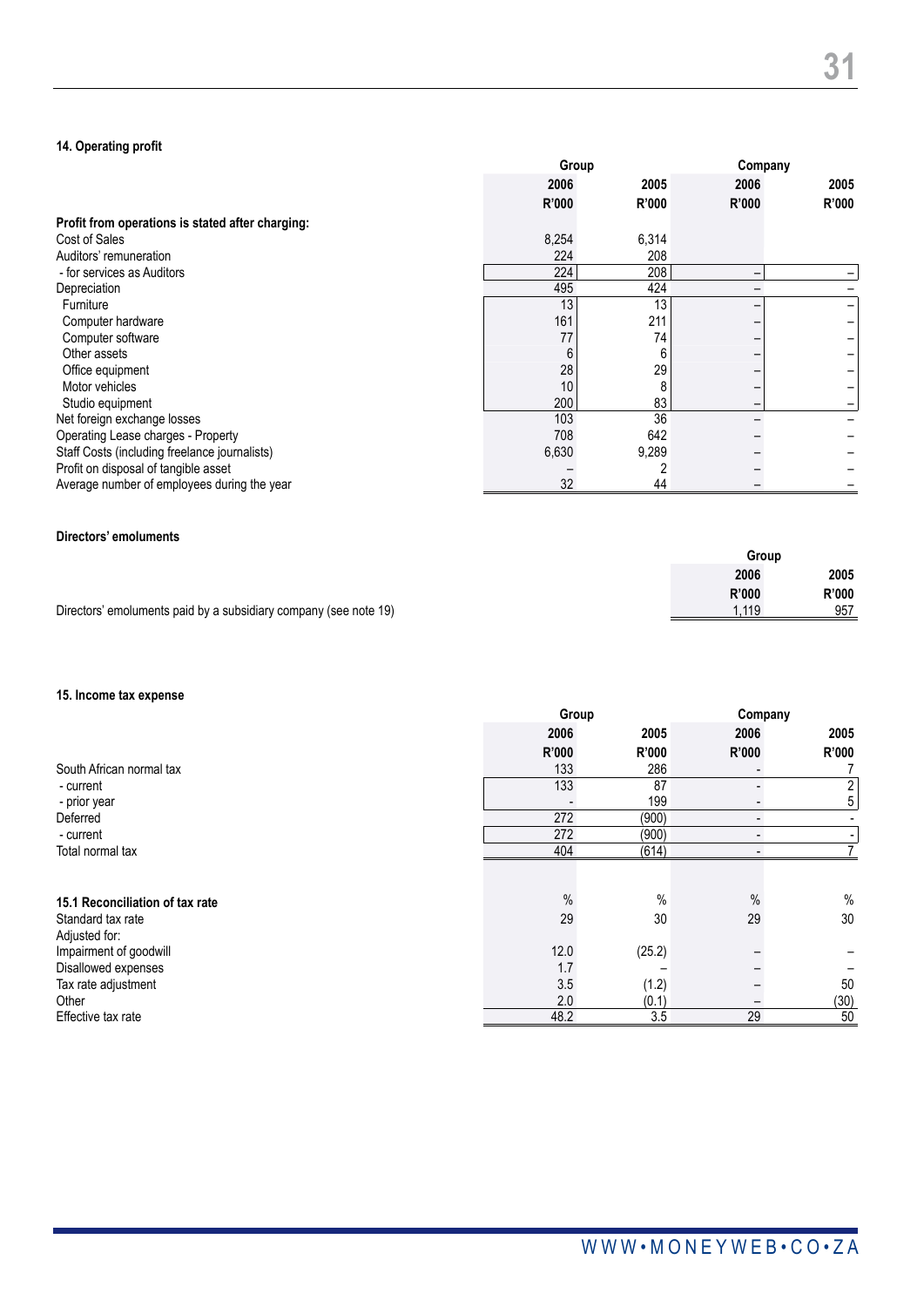#### **16. Earnings per share and headline earnings per share**

The calculation of earnings per share is based on net profit of R434,000 (2005 net loss: R16,547,000) and a weighted average number of issued shares of 66 949 856 (2005: 77 810 880).

The calculation of fully diluted earnings per share is based on net profit of R434,000 (2005 loss:R16 547 million) and a fully diluted weighted average number of shares of 67 999 863 (2005:77 897 722)

The calculation of headline earnings per share is based on the net profit before goodwill amortisation and exceptional profit/loss of R775,000 (2005 loss: R1,924,000) and the weighted average number of issued shares of 66 949 856 (2005: 77 810 880).

The calculation of fully diluted headline earnings per share is based on net profit before goodwill amortisation and exceptional profit/losses of R775,000 (2005 loss: R1,924,000) and the fully diluted weighted average number of share of 67 999 863 (2005: 77 897 722).

|                                                   | Group |           |
|---------------------------------------------------|-------|-----------|
|                                                   | 2006  | 2005      |
|                                                   | R'000 | R'000     |
| Reconciliation of headline earnings:              |       |           |
| Net profit/(loss) for the year                    | 434   | (16, 547) |
| Goodwill impairment                               | 347   | 14,318    |
| Profit / (Loss) on disposal of investments        |       | (21)      |
| Fair value adjustment of investment               | (6)   | 326       |
| HEADLINE EARNINGS FOR THE YEAR                    | 775   | (1, 924)  |
|                                                   |       |           |
| Earnings / (loss) per share (cents)               | 0.65  | (21.27)   |
| Fully diluted earnings / (loss) per share (cents) | 0.64  | (21.24)   |
| Headline earnings / (loss) per share (cents)      | 1.14  | (2.47)    |
| Fully diluted earnings / (loss) per share (cents) | 1.14  | (2.47)    |
|                                                   |       |           |

#### **17. Financial instruments**

The Group is not party to any financial derivative contracts nor to any hedging arrangements. The risks to which it is exposed in the conduct of its operations, and the management thereof, are:

#### **Currency risk management**

The Group has limited currency risk as a result of purchases, sales and bank balances in foreign currencies. The currencies in which the Group primarily deals are Pounds Sterling, US Dollars and Australian Dollars.

#### **Interest rate management**

The Group does not have any interest bearing borrowings or long-term debt financing arrangements. Given the large net cash holdings of the Group, it is exposed to the effects of fluctuating deposit interest rates. Whilst it is policy to remain as liquid as possible to take advantage of acquisition opportunities, certain funds have been invested in term deposits / investments to minimise the effects of fluctuating interest rates and to achieve a satisfactory return for shareholders.

#### **Credit risk management**

The Group has no significant concentration of credit risk. Financial assets, which potentially subject the Group to concentrations of credit risk, consist principally of cash, deposits and trade receivables. The Group's cash equivalents and short-term deposits are placed with high quality financial institutions. Trade receivables are presented net of the provision for doubtful receivables. Credit risk with respect to trade receivables is reduced due to the large number of customers comprising the Group's customer base and their dispersion across different industries and geographical areas. Accordingly the Group has no significant concentration of credit risk.

#### **Liquidity risk management**

The Group has minimised its liquidity risk by ensuring that it has adequate banking facilities and reserve borrowing capacity. Liquidity risk also arises from the possibility that customers may not be able to settle obligations to the Group within the normal terms of trade. To manage this risk the Group periodically assesses the financial viability of its customers. The directors are of the opinion that the carrying value of financial instruments approximates fair value.

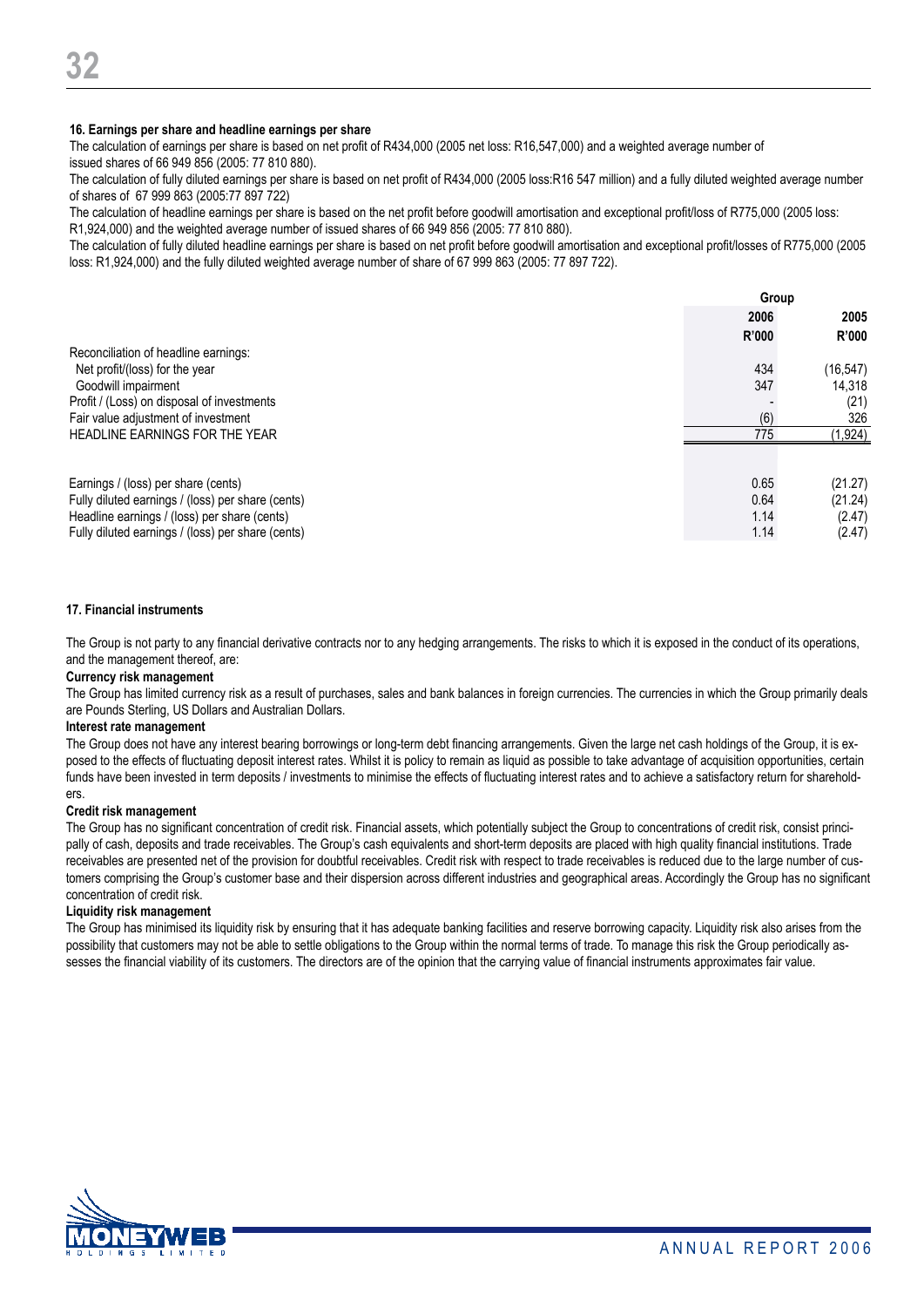#### **18. Related party transactions**

Related party transactions exist within the Group. All purchasing and selling transactions with related parties are concluded at arm's length.

#### **Directors**

The following persons held the position of directors of Moneyweb Holdings Limited during the past financial year, unless otherwise stated:

AB Hogg CEO EA Jay\* LM Hogg V Nosi\* A Smith\* Chairman \* Non-executive director Directors' emoluments are disclosed in note 21. **Directors' shareholdings** The aggregate number of shares held by directors of the Company and their director-related entities are disclosed in the Shareholder Information section on page 4. **Amounts due to and receivable from related parties in the Group** These amounts are set out in the respective notes to the financial statements. **Ownership interests** The ownership interests in subsidiaries are set out in the directors' report.

#### **19. Cash Flow Statements**

The following convention applies to figures othan than adjustments: Outflows of cash are represented by figures in brackets. Inflows of cash are represented without brackets.

|                                                                       | Group         |               |
|-----------------------------------------------------------------------|---------------|---------------|
|                                                                       | 2006<br>R'000 | 2005<br>R'000 |
| 19.1 Cash generated by operations                                     |               |               |
| Operating profit before depreciation and amortisation                 | 1.634         | (2, 283)      |
| Adjustments:                                                          |               |               |
| Fair value adjustment on investment included in net investment income |               |               |
| Profit on disposal of tangible assets                                 |               | (2)           |
| Movement in deferred revenue                                          | (78)          | (935)         |
|                                                                       | .556          | (3,220)       |

#### **19.2 Movements in working capital**

|                                                      | Group   |       |
|------------------------------------------------------|---------|-------|
|                                                      | 2006    | 2005  |
|                                                      | R'000   | R'000 |
| (Increase) / Decrease in trade and other receivables | (1.741) | 2.229 |
| Increase / (Decrease) in trade and other payables    | (269)   | 1.478 |
|                                                      | (2,010) | 751   |

#### **19.3 Taxation paid**

|                                            |              | Group |       | Company |  |
|--------------------------------------------|--------------|-------|-------|---------|--|
|                                            | 2006         | 2005  |       | 2005    |  |
|                                            | <b>R'000</b> | R'000 | R'000 | R'000   |  |
| Amounts owing at the beginning of the year | (8)          | (432) | (2)   |         |  |
| Amounts charged per Income Statement       | (133)        | (286) |       | (7)     |  |
| Movement in deferred taxation              |              |       |       |         |  |
| Amounts owing at the end of the year       | 118          |       | (10)  | ŋ       |  |
| Amounts paid                               | (23)         | (710) | (12)  | (5)     |  |
|                                            |              |       |       |         |  |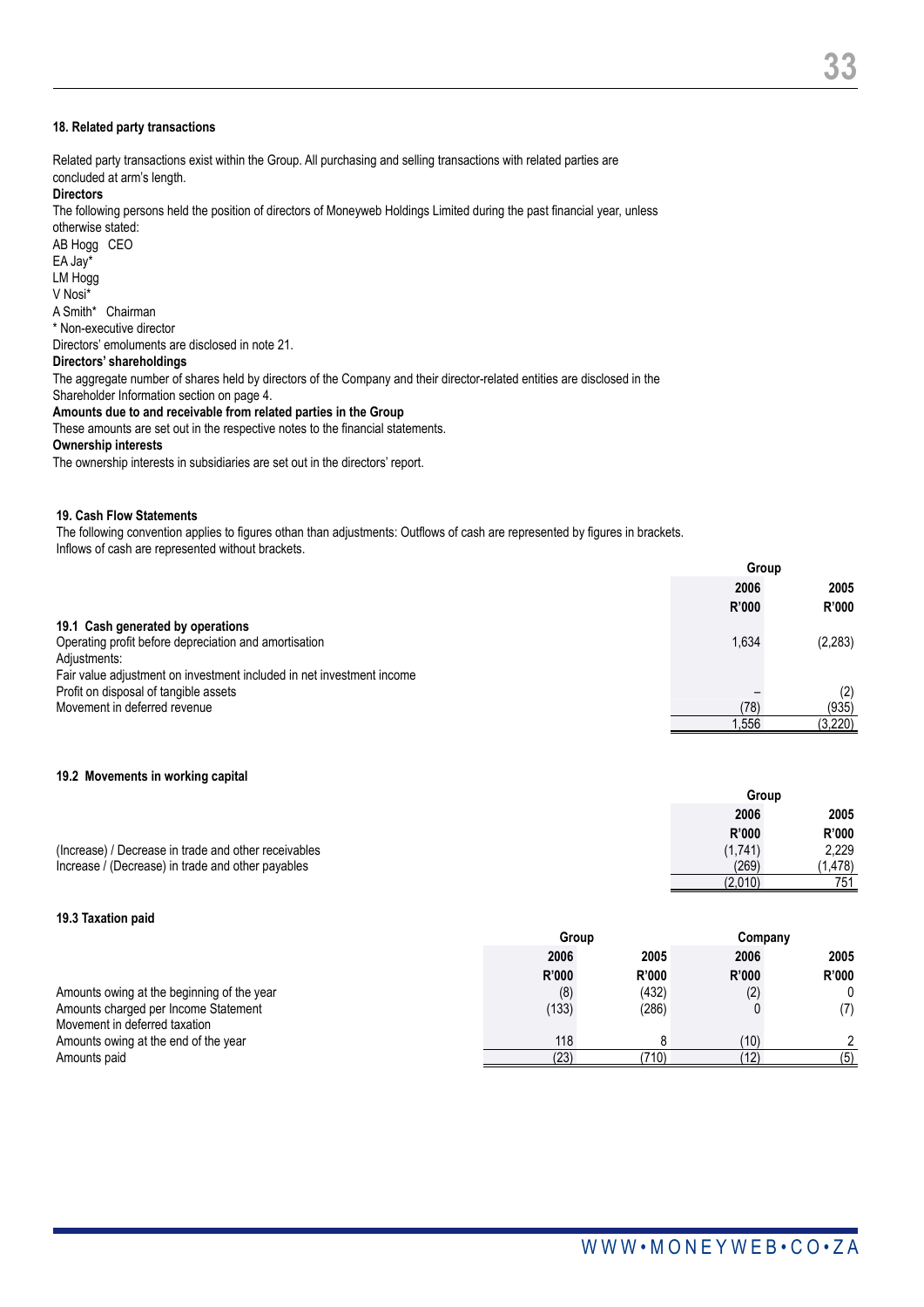#### **20. Operating Lease**

The company and its subsidiaries have an operating lease agreement for offices. The lease contains a renewal option and an escalation clause. Lease terms do not contain restrictions on the Company's activities concerning dividends, additional debt or futher leasing. The following rentals are committed to for the future

|                    | 2006<br><b>R'000</b> | 2005<br>R'000 |
|--------------------|----------------------|---------------|
| Within one year    |                      |               |
| - Premises         | 502 194              | 542 855       |
| One to three years |                      |               |
| - Premises         | 1648288              | 2 133 484     |

#### **21. Directors' emoluments**

|         | Paid to March 2006 (R'000)         |                       |                          |                                                 |                                            |       |
|---------|------------------------------------|-----------------------|--------------------------|-------------------------------------------------|--------------------------------------------|-------|
|         | <b>For Services</b><br>As director | <b>Other services</b> | Salary                   | Bonus and<br>Performance<br>related<br>payments | <b>Medical Aid</b><br><b>Contributions</b> | Total |
| AB Hogg |                                    |                       | 268                      |                                                 | 32                                         | 317   |
| LM Hogg |                                    |                       | 300                      | 17                                              | -                                          | 317   |
| EA Jay  |                                    |                       | $\overline{\phantom{m}}$ | 320                                             |                                            | 328   |
| V Nosi  |                                    | 141                   | $\overline{\phantom{0}}$ |                                                 | -                                          | 149   |
| A Smith |                                    |                       |                          |                                                 |                                            | 8     |
|         | 24                                 | 141                   | 568                      | 354                                             | 32                                         | 1119  |

|           |                                    | Paid to March 2005 (R'000) |               |                                                        |                                            |              |  |
|-----------|------------------------------------|----------------------------|---------------|--------------------------------------------------------|--------------------------------------------|--------------|--|
|           | <b>For Services</b><br>As director | <b>Other services</b>      | <b>Salary</b> | <b>Bonus and</b><br>Performance<br>related<br>payments | <b>Medical Aid</b><br><b>Contributions</b> | <b>Total</b> |  |
| AB Hogg   |                                    |                            | 269           |                                                        | 31                                         | 300          |  |
| LM Hogg   |                                    |                            | 300           |                                                        |                                            | 300          |  |
| EA Jay    |                                    |                            | 285           |                                                        | 15                                         | 302          |  |
| P Desmidt |                                    |                            |               |                                                        |                                            | 8            |  |
| V Nosi    |                                    | 31                         |               |                                                        |                                            | 39           |  |
| A Smith   |                                    |                            |               |                                                        |                                            | 8            |  |
|           | 26                                 | 31                         |               |                                                        | 46                                         | 957          |  |

No other directors received any benefit during the periods under review.

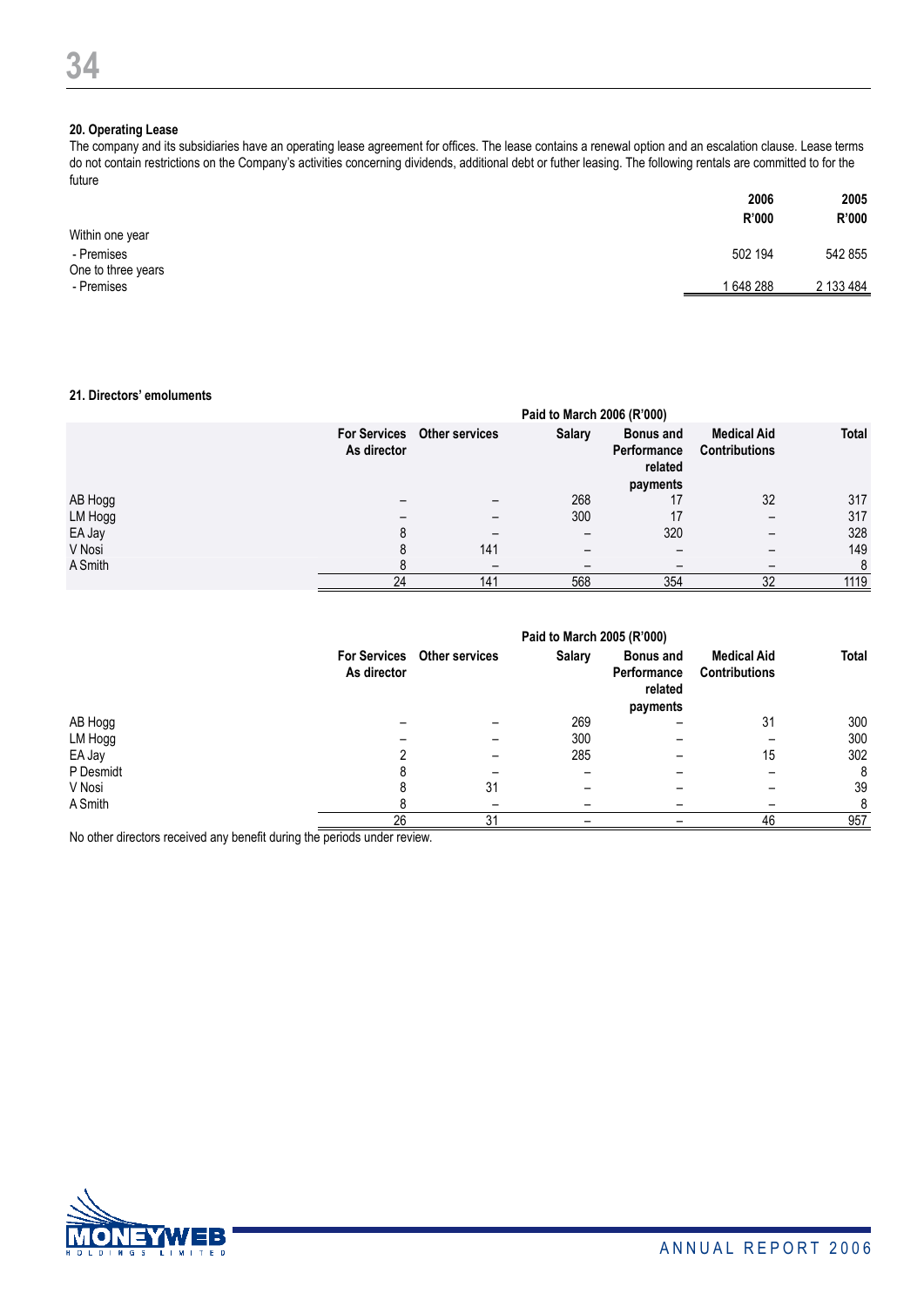#### **22. Employee benefits**

**Share incentive scheme** Moneyweb offers share options to certain of the employees of the Company or its subsidiary companies. Participants are entitled to exercise their options as follows: After two years - up to 25% of the shares After three years - up to 50% of the shares After four years - up to 75% of the shares After 5 years - up to 100% of the shares If an option is not exercised within 7 years from the date such option was granted, it will lapse. In the event that the participant ceases to be an employee otherwise than as a result of death, retirement or other reasons approved by the trustees, any option not yet exercised will lapse.

Details of outstanding share options at 31 March 2006:

| <b>Expiry date</b> | <b>Option price</b> | Outstanding 2005 | Granted                  | <b>Exercised</b>         | Lapsed                   | Outstanding 2006 |
|--------------------|---------------------|------------------|--------------------------|--------------------------|--------------------------|------------------|
| 1 April 2007       | R <sub>0.64</sub>   | 325 000          |                          |                          | -                        | 325 000          |
| 9 November 2007    | R <sub>0.46</sub>   | 135 000          |                          |                          | -                        | 135 000          |
| 8 May 2008         | R <sub>0.26</sub>   | 275 000          | $\overline{\phantom{0}}$ | $\overline{\phantom{0}}$ | $\overline{\phantom{0}}$ | 275 000          |
|                    |                     | 735 000          | -                        |                          | -                        | 735 000          |

There was no change in outstanding options in the prior year.

| 23. Prior year adjustment           |               |               |
|-------------------------------------|---------------|---------------|
|                                     | 31 March 2005 | 31 March 2004 |
|                                     | R'000         | R'000         |
| Reconciliation of equity            |               |               |
| Equity previously reported          | 7,285         | 28.067        |
| Straight-lining of operating leases | (196)         | (124)         |
| Deferred tax adjustment             | 60            | 37            |
| Equity as restated                  | 7.149         | 27,980        |
| Reconciliation of profit/(loss)     |               |               |
| Net loss previously reported        | (16, 496)     | (12, 539)     |
| Straight-lining of operating leases | (72)          | (124)         |
| Deferred tax adjustment             | 22            | 37            |
| Net loss as restated                | (16, 546)     | (12, 626)     |
|                                     |               |               |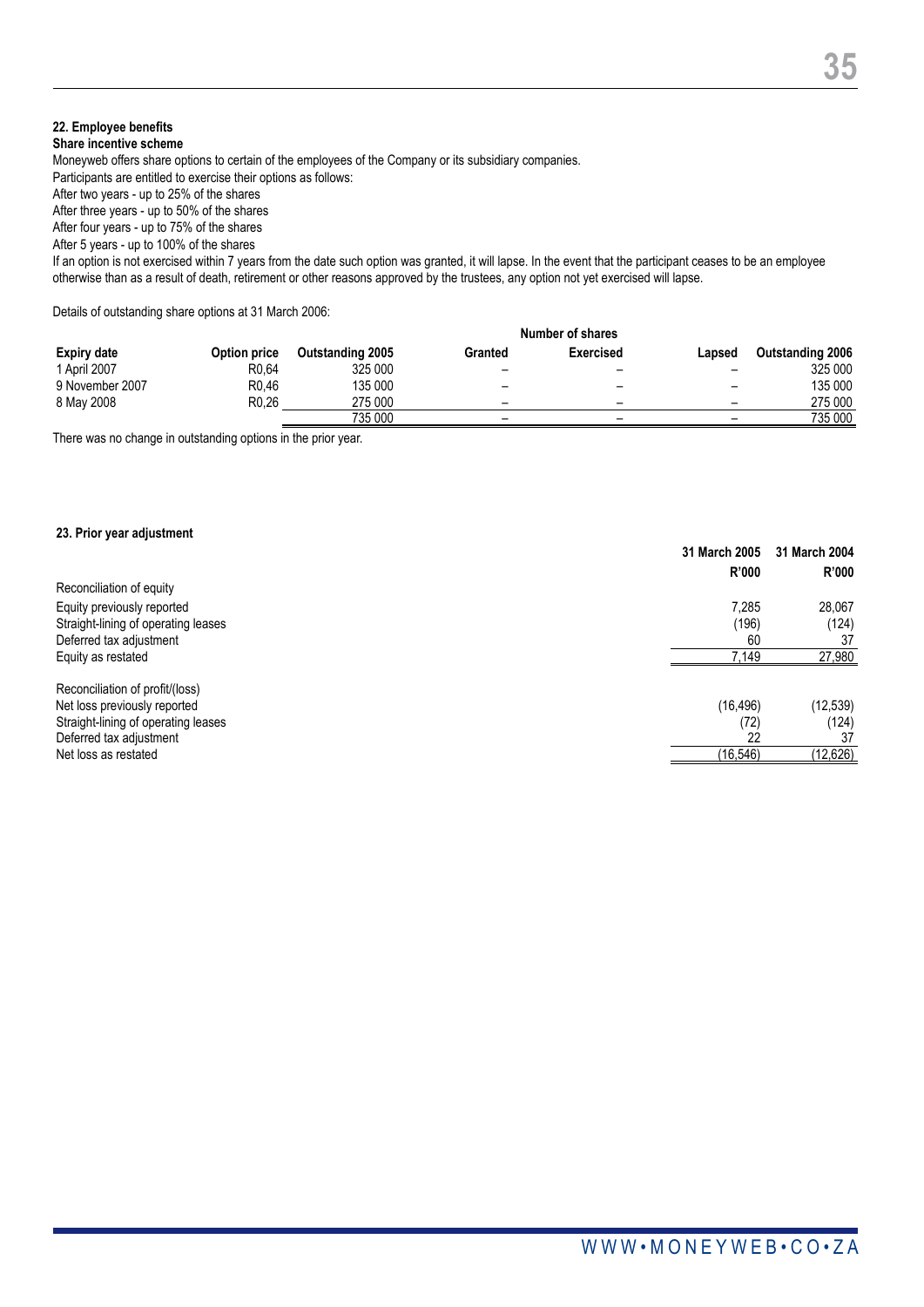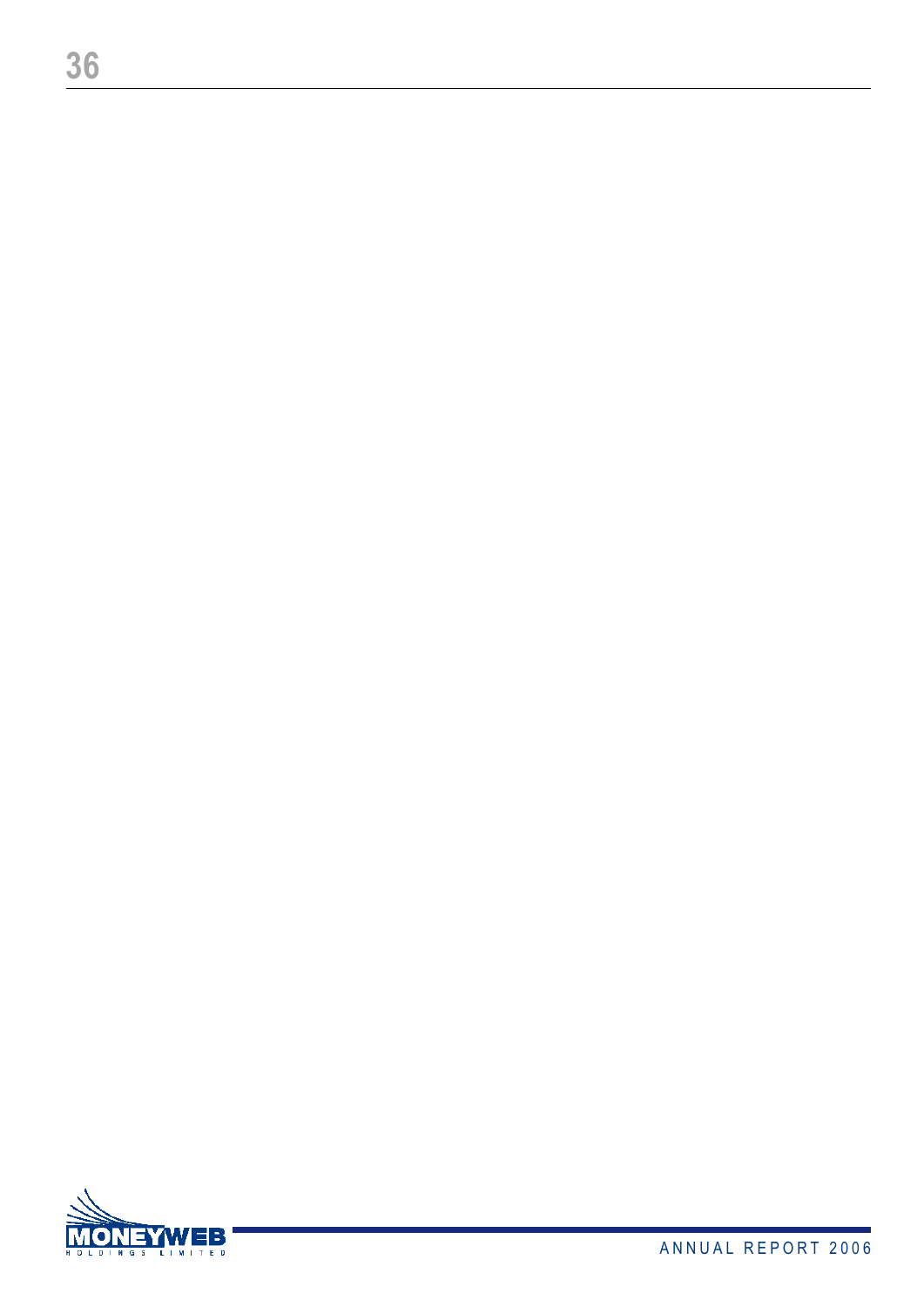# Notice of the Annual General Meeting

#### **MONEYWEB HOLDINGS LIMITED**

Registration number 1998/025067/06 (Incorporated in the Republic of South Africa) Share code: MNY ISIN:ZAE000025409 ("Moneyweb" or "the Company")

Notice is hereby given that the Annual General Meeting of shareholders of Moneyweb will be held in the boardroom of the Company, First Floor, West Wing, President Place, Corner Jan Smuts Ave and Bolton Road (Entrance in Hood Street) Rosebank, 2196, on Tuesday, 24 October 2006 at 10:00 to consider and, if deemed fit, to pass with or without modifications, the following resolutions:

#### **Ordinary Resolutions**

1. "To receive, consider and adopt the Annual Financial Statements of the Company and the Group for the financial year ended 31 March 2006, together with the reports of the Auditors and Directors."

2. "To confirm the re-appointment of Mr AB Hogg as director of the Company."

2.1 Mr AB Hogg, a financial journalist, founded Moneyweb in 1997. 3. "To confirm the re-appointment of Mrs LM Hogg as director of the Company."

3.1 Mrs Hogg is the Community Manager of Moneyweb. She is responsible for building and maintaining relationships with shareholders.

4. "To approve the directors' emoluments for the year ended 31 March 2006."

5. "To confirm the re-appointment of BDO Spencer Steward (Johannesburg) Incorporated as auditors of the Company for the ensuing financial year and to authorise the directors to determine the remuneration of the auditors."

#### 6. **Control of authorised but unissued ordinary shares**

"Resolved by way of a general authority that the authorised but unissued ordinary shares in the capital of Moneyweb be and are hereby placed under the control and authority of the Directors of the company ("Directors") and that the Directors be and are hereby authorised and empowered to allot and issue all or any of such ordinary shares, or to issue any options in respect of all or any of such ordinary shares, to such person/s on such terms and conditions and at such times as the Directors may from time to time and in their discretion deem fit, subject to the provisions of sections 221 and 222 of the Companies Act (Act 61 of 1973), as amended, the articles of association of the Company and the Listings Requirements of JSE Limited from time to time."

#### 7. **General authority to issue shares for cash**

"Resolved that, subject to the passing of Ordinary Resolution Number 6 the Directors of the Company be and are hereby authorised, by way of a general authority, to issue (which shall, for the purposes of the JSE Listings Requirements, include the sale of treasury shares) all or any of the authorised but unissued ordinary shares in the capital of the Company for cash, as they in their discretion deem fit, subject to the following limitations:

• subject to the requirements of the JSE, this authority will be valid until the Company's next Annual General Meeting or for 15 (fifteen) months from the date of the resolution, whichever period is shorter;

- the equity securities which are the subject of the general authority, must be of a class already in issue, or where this is not the case, must be limited to such securities or rights that are convertable into a class already in issue;
- the securities must be issued to public shareholders and not to related parties;

• the general issues of shares for cash in the aggregate in any one financial year may not exceed 15% (fifteen per cent) of the Company's issued share capital of that class;

• the maximum discount at which securities may be issued is 10% (ten per cent) of the weighted average traded price of such securities over the 30 business days prior to the date that the price of the issue is determined or agreed by the Directors of the Company; and • after the Company has issued securities representing, on a cumulative basis within a financial year, 5% (five per cent) or more of the number of securities in issue, prior to such issue, the Company shall publish an announcement containing full details of the issue and the impact of the issue on net asset value and earnings per share."

#### **Voting**

In terms of the Listings Requirements of the JSE, the approval of a 75% majority of the votes cast by the Shareholders present or represented by proxy and entitled to vote at the Annual General Meeting at which this Ordinary Resolution is proposed, is required to approve Ordinary Resolution Number 7.

#### **Special Resolution Number 1**

To grant a General Authority to the Company to repurchase its own shares

"Resolved, by way of a general approval in terms of Article 3A of the Articles of Association that the Company, and/or any of its subsidiaries from time to time, be and are hereby authorised to acquire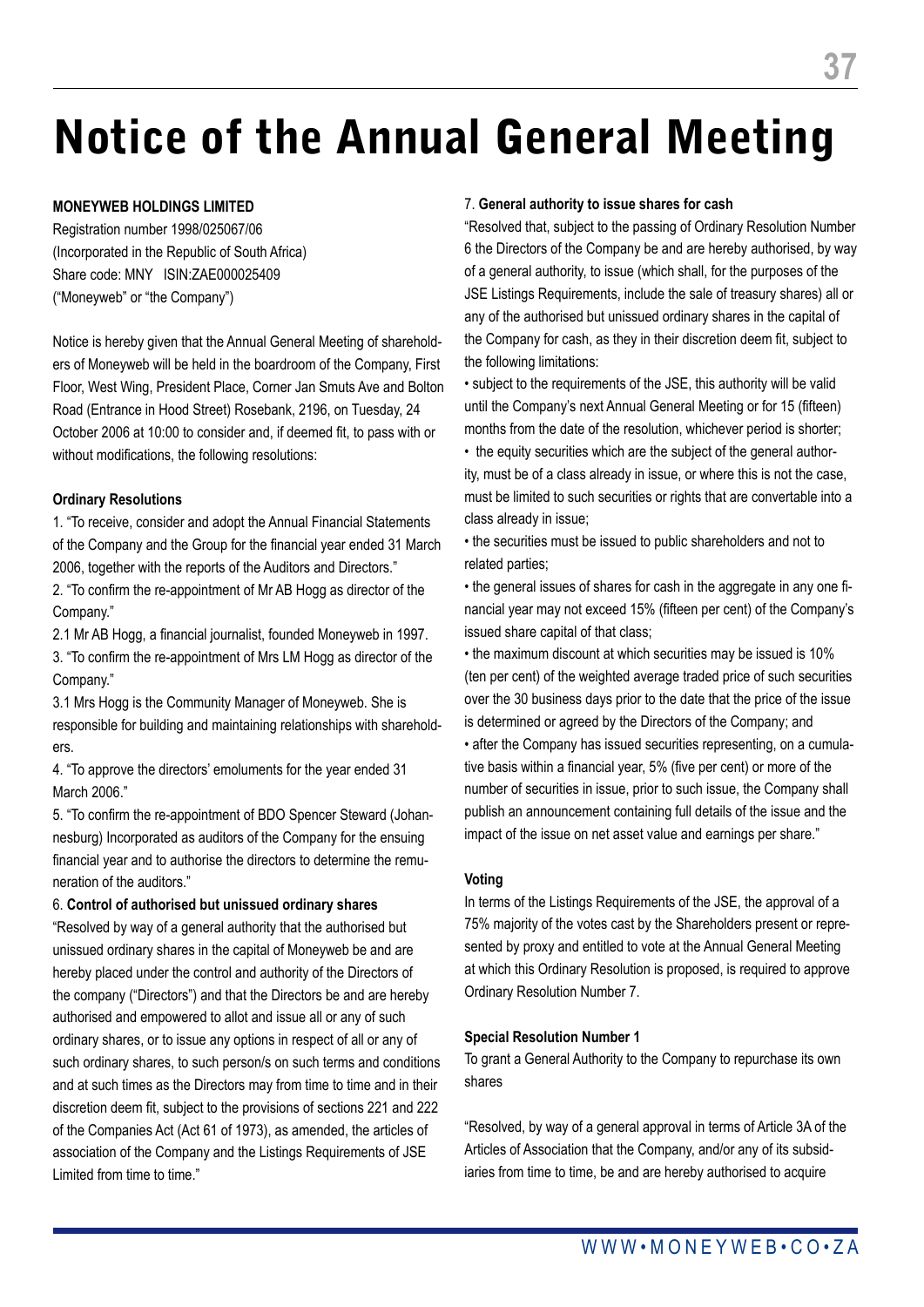ordinary shares in the Company in terms of sections 85 and 89 of the Companies Act (Act 61 of 1973), as amended and the Listings Requirements of JSE Limited ("JSE") from time to time. The JSE Listings Requirements currently provide, inter alia, that:

• the repurchase of the ordinary shares must be effected through the order book operated by the JSE trading system and done without any prior understanding or arrangement between the Company and the counterparty (reported trades are prohibited);

• this general authority shall only be valid until the earlier of the next Annual General Meeting of the Company and the expiry of a period of 15 (fifteen) months from the date of passing of this Special Resolution Number 1;

• in determining the price at which the Company's ordinary shares are acquired in terms of this general authority, the maximum premium at which such ordinary shares may be acquired will be 10% (ten per cent) of the weighted average of the market value at which such ordinary shares are traded on the JSE, as determined over the 5 (five) business days immediately preceding the date on which the transaction is effected;

• should derivatives be used, such authority is limited to paragraphs 5.72(a), (c), (d), 5.68 and 5.84(a) of the JSE Listings Requirements; • at any point in time, the Company may only appoint one agent to effect any repurchases on its behalf;

• the repurchase may only be effected, if the shareholder spread requirements as set out in paragraphs 3.37 to 3.41 of the JSE Listings Requirements are still met after such repurchase;

• the Company or its subsidiaries may not repurchase ordinary shares during a prohibited period as defined in paragraph 3.67 of the JSE Listing Requirements;

• the acquisitions of ordinary shares in the aggregate in any one financial year may not exceed 20% (twenty per cent) of the Company's issued ordinary share capital;

• when the Company has cumulatively repurchased 3% of the number of the ordinary shares in issue at the time that this general authority is granted ("initial number"), and for each 3% in aggregate of the initial number acquired thereafter, an announcement will be made. As part of such announcement, a statement will be issued by the directors, that after considering the effect of such repurchase, for a period of at least 12 months following such repurchase that:

- the Company and the Group will be able to repay its debts in the ordinary course of business;
- the assets of the Company and the Group will be in excess of the liabilities of the Company and the Group. For this purpose, the assets and the liabilities should be recognised and measured in accordance with the accounting policies used in the latest audited group annual financial statements;

• the share capital and reserves of the Company and Group will be



adequate for ordinary business purposes; and

• the working capital of the Company and the Group will be adequate for ordinary business purposes;

• the Company may not enter the market to proceed with the repurchase of its ordinary shares until the Company's sponsor has confirmed the adequacy of the Company's working capital for the purpose of undertaking a repurchase of shares in writing to the JSE."

#### **Reason for and effect of the Special Resolution Number 1**

The reason for and effect of this special resolution is to obtain an authority for, and to authorise the Company and its subsidiaries, by way of a general authority to acquire the Company's issued ordinary shares. The Directors of the Company do not have any specific intentions for utilising the General Authority at the date of the Annual General Meeting. It is the intention of the Directors of the Company to use such authority should prevailing circumstances, such as market conditions, in their opinion warrant it and will take into account the long term cash needs of the Company and the Group and their interests.

### **Other disclosure in terms of paragraph 11.26 of the JSE Listings Requirements**

The JSE Listings Requirements require the following disclosures which are contained in the Annual Report of which this Notice of Annual General Meeting forms part:

Disclosures References in the Annual Report

| Directors and senior management    | Page 3                    |
|------------------------------------|---------------------------|
| Major shareholders of Moneyweb     | Page 4                    |
| Directors' interests in securities | Page 5                    |
| Share capital of the Company       | Page 21 and Page 30 (note |
| 10)                                |                           |

#### **Material Changes**

There have been no material changes in the financial or trading positions of the Company and its subsidiaries since Moneyweb published its audited results for the financial year ended 31 March 2006 and the date of this Notice of Annual General Meeting.

#### **Directors' Responsibility Statement**

The Directors, whose names are given on page 3 of the Annual Report, collectively and individually accept full responsibility for the accuracy of the information pertaining to the Special Resolution and certify that to the best of their knowledge and belief there are no facts that have been omitted which would make any statement false or misleading, and that all reasonable enquiries to ascertain such facts have been made and that this resolution contains all such information.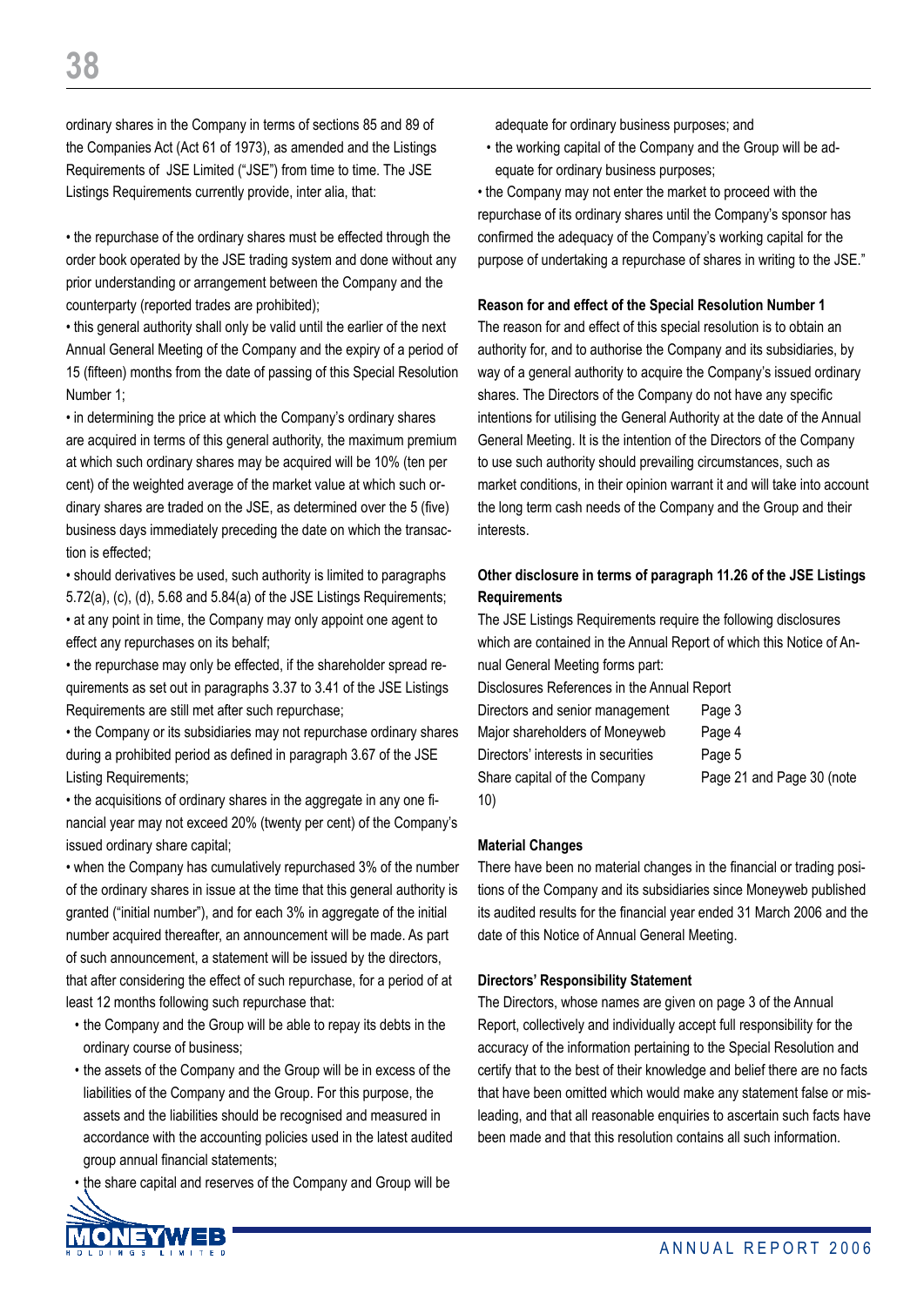#### **Litigation Statement**

Neither Moneyweb nor its subsidiaries are party to any legal or arbitration proceedings, including any proceedings that are pending or threatened of which Moneyweb is aware, which may have or have had in the previous 12 months a material effect on the Group's financial position.

#### **Voting and proxies**

Certificated shareholders and dematerialised shareholders who hold shares in "own name" registration who are unable to attend the Annual General Meeting and who wish to be represented thereat, must complete the form of proxy as attached to this Annual Report, in accordance with the instructions contained therein and return it to the office of the transfer secretaries, Computershare Investor Services 2004 (Proprietary) Limited, Ground Floor, 70 Marshall Street, Johannesburg, 2001 (PO Box 61051, Marshalltown, 2107), to be received by no later than 10:00 on Friday, 20 October 2006.

Dematerialised shareholders, other than those with "own name" registration who wish to attend the Annual General Meeting, must inform their Central Securities Depository Participant ("CSDP") or broker of their intention to attend and request their CSDP or broker to issue them with the relevant Letter of Representation to attend the Annual General Meeting in person and vote, or, if they do not wish to attend the Annual General Meeting in person, but wish to be represented thereat, provide their CSDP or broker with their voting instructions in terms of the relevant custody agreement entered into between them and their CSDP or broker in the manner and cut-off time stipulated therein.

By order of the board 29 September 2006 AB Hogg – Chief Executive Officer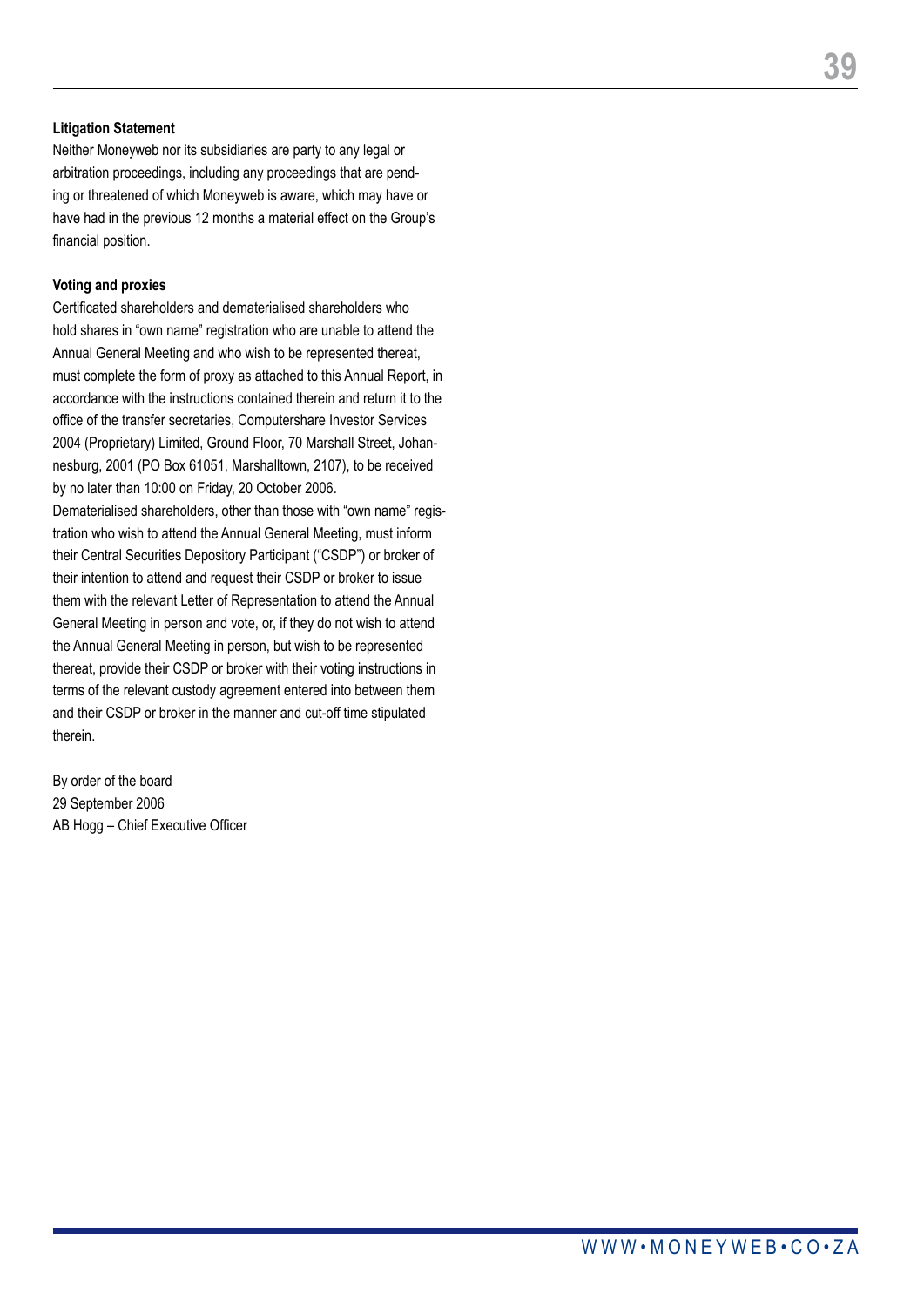### MONEYWEB HOLDINGS LIMITED

Registration Number 1998/025067/06 Incorporated in the Republic of South Africa

#### **Registered Office**

First Floor, West Wing President Place Corner Jan Smuts Ave and Bolton Road Rosebank, 2196 Tel: 011 327 1277 Fax: 011 327 1279

#### **Postal Address**

PO Box 102 Parklands 2121

#### **Directors**

AB Hogg (Chief Executive Officer) EA Jay\* LM Hogg V Nosi\* A Smith\* (Chairman) \* Non-Executive Director

#### **Audit Committee**

E Jay (Chairman) A Smith\* V Nosi\* \* Non-Executive Director

#### **Remuneration Committee**

V Nosi\* (Chairman) LM Hogg A Smith\* \* Non-Executive Director

**Company Secretary** DG Wessels

#### **Transfer Secretaries**

Computershare Investor Services 2004 (Pty) Ltd (Registration number 2004/003647/07) 70 Marshall Street Johannesburg, 2001 South Africa (PO Box 61051 Marshalltown, 2107 South Africa)

#### **Auditors**

BDO Spencer Steward Inc 13 Wellington Rd Parktown, 2193

#### **Attorneys**

Edwin Jay (Membership number: M06246) The Oval, Wanderers Building, Corner Meadowbrook Lane and Sloane Street, Bryanston, 2021 (PostNet Suite 222, Private Bag X75, Bryanston, 2021)

#### **Commercial Bank**

First National Bank (Registration number 1929/001225/06) FNB Building Tyrwhitt Avenue Rosebank, 2196 (PO Box 52005, Saxonwold, 2132)

#### **Sponsor**

Merchant Sponsors (Pty) Ltd Second Floor, North block, Hyde Park Office Tower, Cnr Sixth Road and Jan Smuts Avenue, Hyde Park, 2196